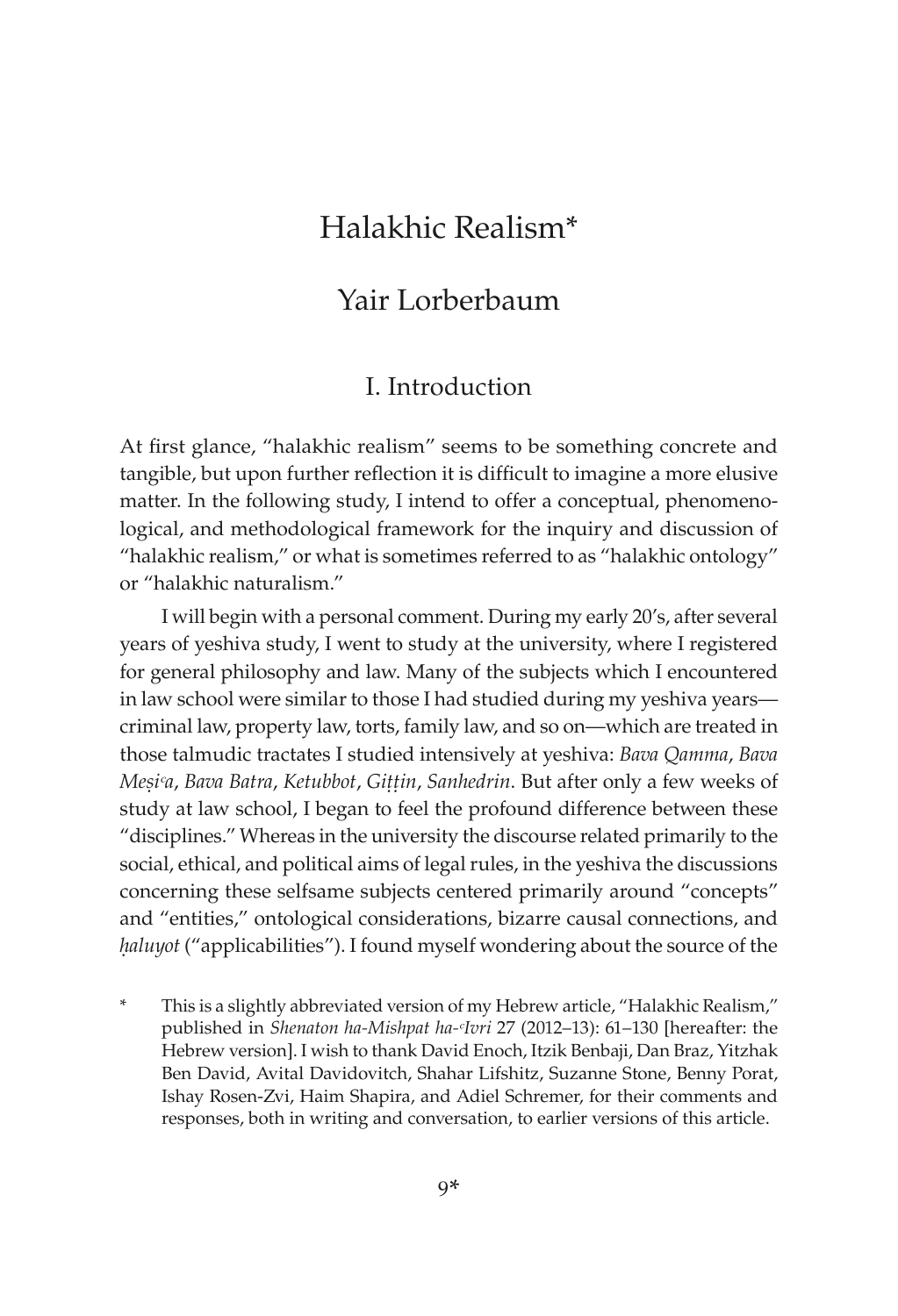#### Yair Lorberbaum 10\*

difference between the two approaches: Is it a matter of style and language, or is it perhaps rooted in differing world-views? Or might the difference be anchored in differing approaches towards legal logic and legal reasoning? Moreover, if this difference is real, what is its source: the general historical-cultural context? the Jewish context? the legal tradition? the religious/ theological element? At the time, I had neither the tools nor the time to deal with these questions. The present paper affords me an opportunity to begin to answer these questions.

"Realistic" approaches are ubiquitous in all branches of halakhah: it is difficult to imagine any realm of halakhah from which realism is absent. It seems natural for realism to be an integral part of the religious-ritualistic aspects of halakhah, such as the laws of Shabbat and festivals (Rosh Hashana, Yom Kippur, Passover, Shavuot, and Sukkot, with the complex of commandments and rules associated therewith); purity and impurity; sacred things (i.e., sacrificial offerings and atonement, the Temple); as well as agricultural laws, forbidden foods, forbidden sexual relations, etc. Realism also relates to matters of language—for example, the subject of the "name of God" and its inherent powers, and by extension those commandments relating to curses (reviling God's name, cursing one's father and mother) and blessings, as well as matters related to prayer, vows, and oaths. Yet "realism" is also integrally related to the legal-social aspects of halakhah: criminal law (*dinei nefashot*), laws of property, torts, legal documents (such as divorce writs and contracts), legal institutions (the Sanhedrin of 71, the courts of 23 and of 3), family law (marriage and divorce etc.), personal status (*kohen*, Levite, Israelite, *êalal*, *mamzer*, *yabbam*), and more. Regarding all these and many other matters, one finds differing realistic-ontological views among various halakhic authorities and at various times and places.<sup>1</sup>

Research concerning all the varied aspects of the relation between halakhah and ontology must of necessity be conducted within a textual-historical context. Generally speaking this has revolved around a particular body of halakhah, at times even upon a limited group of halakhot, certain specific halakhists, or even one particular halakhah. This area of research may well be too extensive and complex to be encompassed by a brief series of conceptual and methodological comments, sophisticated and polished as they may be. But one cannot avoid such a discussion, as an adequate conceptual analysis

1 For studies which reveal realist-naturalist aspects in the bodies of halakhah mentioned above, and others, see the notes below.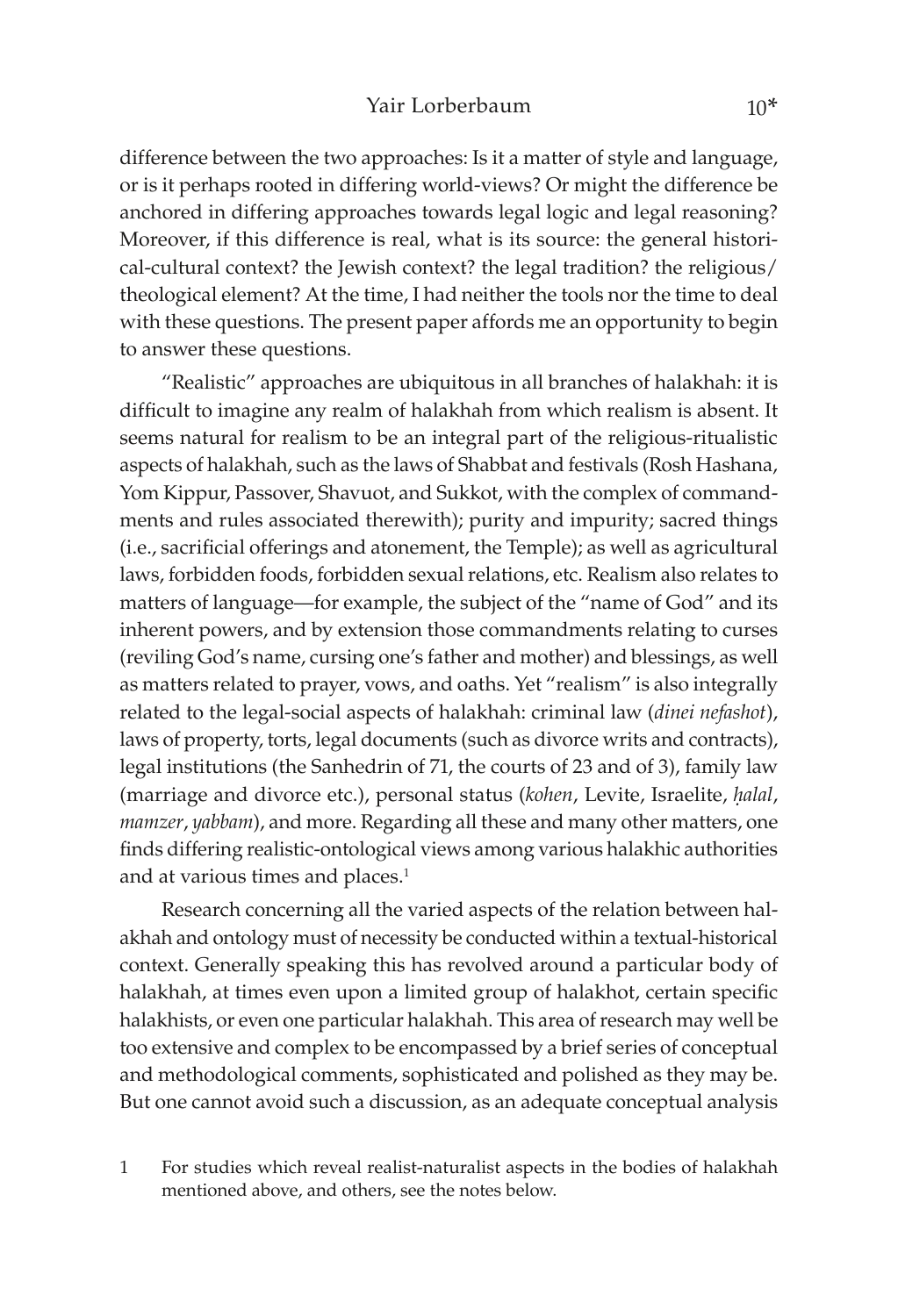and methodological consciousness are a necessary framework for any examination, particularly regarding our subject, which is a kind of crossroads of several major subjects, including halakhah, ontology and epistemology, hermeneutics, legal theory, religious studies, and history.

I will begin my discussion, in Section II, with several theoretical observations that will serve as a kind of conceptual framework for the arguments and distinctions to be presented further on. An appropriate point of departure for the discussion of halakhic realism is the distinction between ethical and legal laws (i.e., prescriptive laws) and laws of nature (i.e., descriptive laws). Halakhic realism tends to undermine this distinction. Various aspects of this "subversive" tendency form the background for a number of the methodological and phenomenological comments that will be proposed in this section. The blurring of the distinction between ethical-legal-halakhic rules and laws of nature (or the state of matters in nature) seems to bring halakhic realism closer to ethical realism and to common philosophical doctrines of natural law. But this similarity is only apparent. In the second half of Section II, I shall note the profound differences between halakhic realism and ethical realism (and natural law). This comparative discussion constitutes an important contribution to identifying the salient characteristics of halakhic realism, in its varied appearances throughout the history of halakhah.

In Section III I outline three levels in the discussion of halakhic realism the halakhic level, the meta-halakhic level, and the level of rationales for the commandments (*ţa<sup>c</sup>amei ha-miṣvot*). These levels are embodied in separate and distinct literary genres, whose interrelation is complex. The distinction between these levels of discussion will emphasize the difference between halakhic realism as a component of halakhic discourse and argumentation (i.e., the first level of discussion) and halakhic realism as a theoretical-philosophical explanation external to halakhah (the third level). As such, it will help to sharpen the distinction between halakhic realism and ethical realism (and natural law). Whereas the most significant and interesting realm of discussion involving halakhic realism is the halakhic one, the principal, and apparently only, realm of discussion in ethical realism (and of natural law) is the meta-ethical one, parallel to the second level of discussion here, i.e., the meta-halakhic.

A central concern related to the subject of halakhic realism is that of the various aspects of the ontological dimension of halakhah, with its complex branches and offshoots. Any discussion of halakhic realism involves its opposite,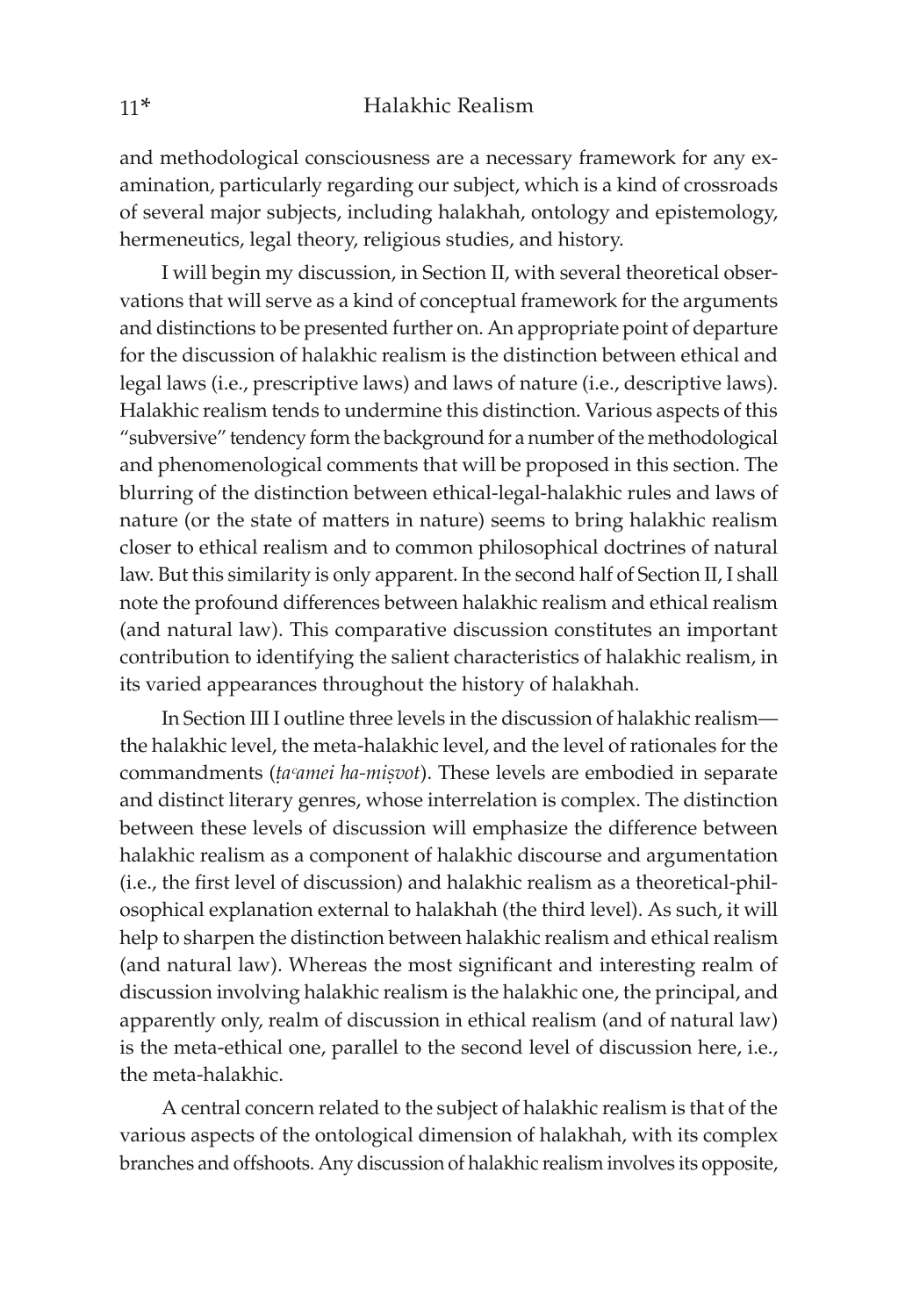which I have designated as "halakhic non-realism": that is to say, halakhah as a system of rules whose basis is not realistic-ontological. In the wake of the pioneering study of Yohanan Silman, the term "halakhic nominalism" has taken root in the research literature as a synonym for halakhic non-realism.<sup>2</sup> In Section IV, I propose a critical discussion of the definition offered by Silman—and the multitude of scholars who followed in his wake—of the contrasting pair, "halakhic realism/halakhic nominalism." Rather than the narrow and reductionist definition proposed by Silman, according to which halakhic realism is restricted to properties of objects or to entities, I propose here a broader definition, encompassing a wide range of aspects of ontology within halakhah, whose aspects are as numerous as ontology (or: the history of ontology) itself. The importance of this discussion is, among other things, that it more precisely characterizes the "realities" or "concrete entities" that fall under the definition of halakhic realism, and eliminates those entities and "states of things" adopted by halakhic non-realists (=nominalists) as well.

No less important than this is the critical discussion in Section IV regarding Silman's definition of the opposite, complementary term, "halakhic nominalism." As against his definition, adopted by many scholars, that halakhic nominalism denoted commandments and halakhot whose source lies, in the eyes of the halakhist, in God's will, a more useful and productive definition of halakhic non-realism would be the perception of halakhic rules as being based upon values and social, educational, and spiritual aims. In other words, rather than the opposition proposed by Silman between "reality-based halakhot" (i.e., realism) and "will-based halakhot" (i.e., nominalism), which led to dubious interpretations of halakhic sources on the part of those scholars who followed in his wake, I wish to propose a distinction between "reality-based halakhot" and "value-based halakhot." This distinction is more suitable to the difference (and at times to the dispute) in the various realms of halakhah between realistic halakhists and non-realistic (nominalistic) halakhists.

In Section V, I propose a distinction essential to any discussion of halakhic realism—namely, that between realistic-descriptive *language* and a realistic-ontological *approach*. The basic insight underlying this distinction is that descriptive-realistic language regarding matters of ethics and halakhah

<sup>2</sup> See Yohanan Silman, "Halakhic Determinations Between Nominalism and Realism—Studies in the Philosophy of Halakhah," *Diné Israel* 12 (1984–85): 249–66 (Hebrew).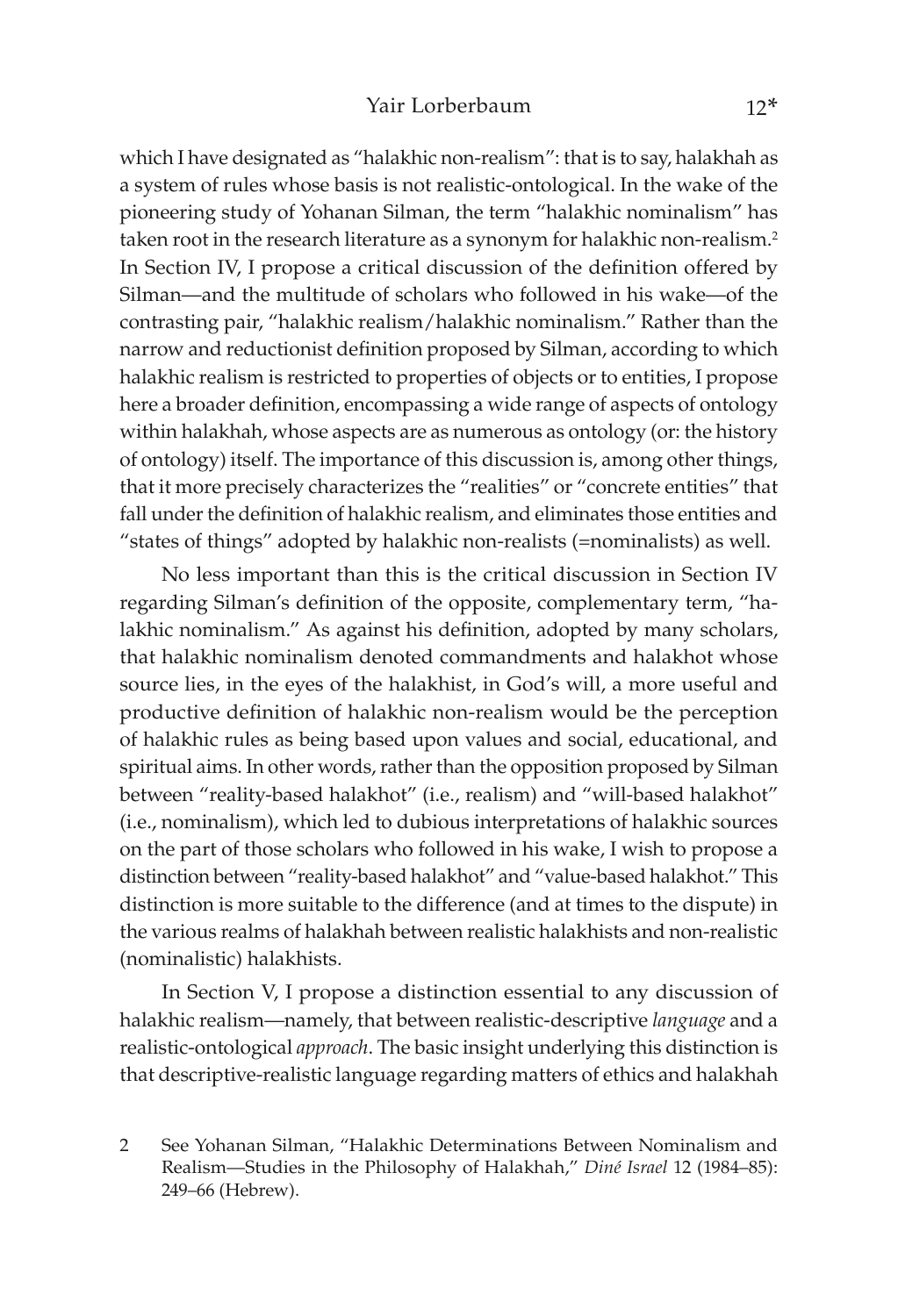does not necessarily indicate an ontological approach regarding these matters. Central aspects of this basic distinction and its application are entailed in the conceptual distinctions to be discussed in Sections II and III, and in the definitions of halakhic realism and non-realism in Section IV.

In Section VI, I suggest a distinction between what I refer to as "extra-halakhic realism" and "intra-halakhic realism." Extra-halakhic realism refers to "concrete entities" which, according to halakhic realism, have an effect upon reality (i.e., "the outside world"), such as, for example, "demonic impurity." The rules of halakhah take these realities and effects into consideration and wish to prevent them causing harm or to exploit their benefits. Against that, intra-halakhic realism is based upon entities that have no effect whatsoever outside of the boundaries of halakhah, such as "neutralized ('innocent') impurity" or marriage perceived as an entity. The application of these entities is purely intra-halakhic, that is, they determine the contents of halakhah's rules alone. Among other reasons, this conceptual and phenomenological distinction is of importance due to its relation to the distinction, discussed in the previous section, between realistic language and a realistic approach. Remarkably, scholarly literature has not to date displayed any awareness of this distinction, and certainly not of the conclusions that follow therefrom. Most of the halakhot which researchers claim to be based upon concrete entities embody intra-halakhic realism. In light of the distinction between realistic language and a realistic (ontological) approach, the suspicion arises that halakhic realism limited to the boundaries of halakhah is not concrete. Thus the distinction between extra-halakhic realism and intra-halakhic realism is of importance both in terms of subject matter and methodology, as well as due to the proximity between intra-halakhic realism and halakhic formalism, to be discussed in Section VII.

Regarding the issue of halakhic realism, the element of "intention" (*kavvanah*), that is to say the *mens rea* involved in the performance of the commandments or transgressions, enjoys a special status. A general, conceptual, phenomenological, and methodological discussion of halakhic realism cannot ignore this matter. Hence, in Section VIII I have devoted a discussion to what I have referred to as "the realism of intentions" (i.e., the effectiveness of intentions "outside of the boundaries of personalities"). Those few studies which relate to the status of intentions (i.e., *mens rea*) in halakhic realism have assumed—either explicitly or by implication, possibly in the wake of Maimonides—that even realistic halakhists throughout the generations have rejected "realism of intentions." In this section I shall clarify the meaning of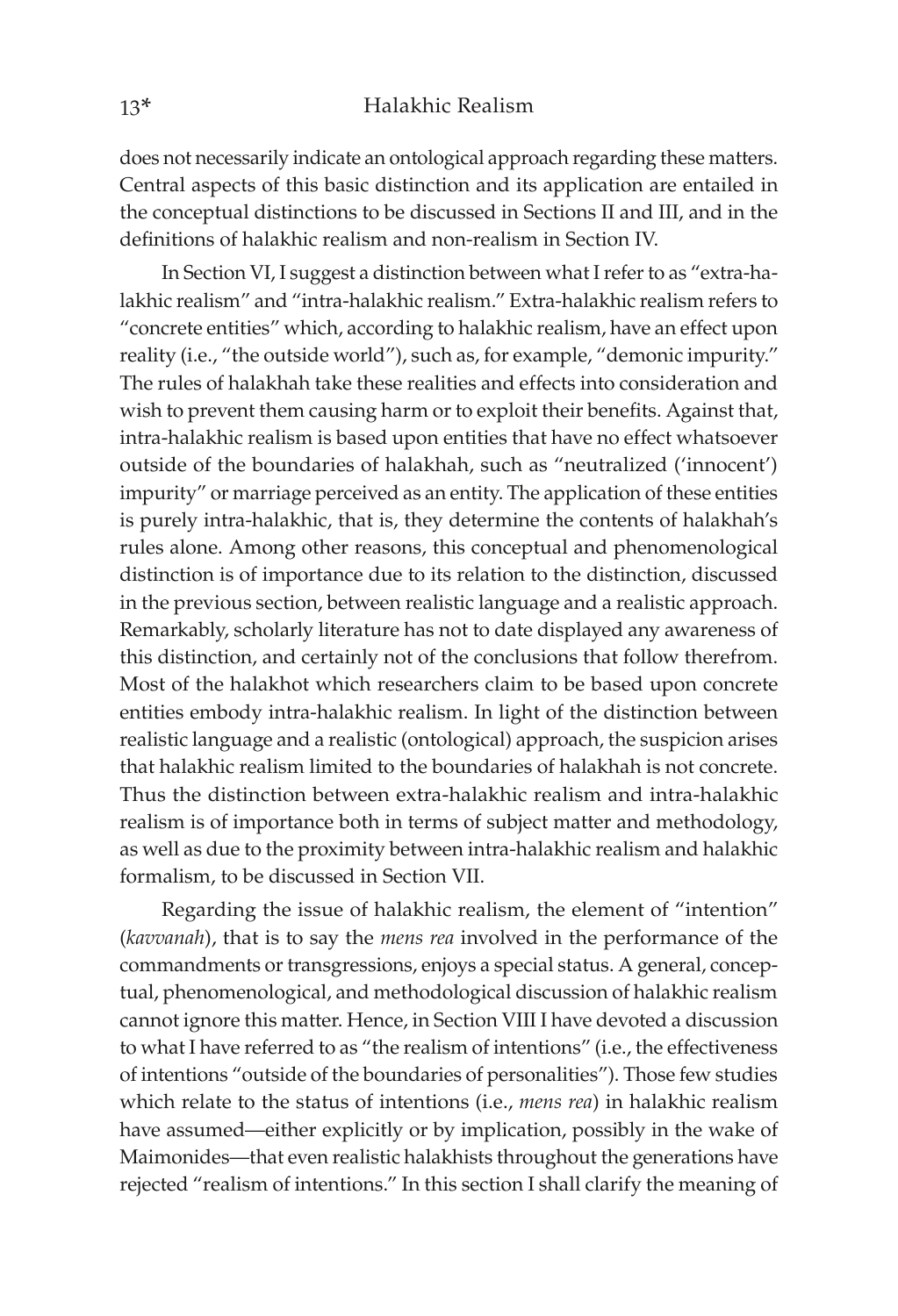this term, and demonstrate that realism of intentions is a central cornerstone of nearly every version of halakhic realism.

In Section IX I shall present a brief discussion of the sources of inspiration of halakhic realism. I will argue that the sources of inspiration of halakhic realism throughout the generations are numerous and rich. Awareness of the variety of sources of influence is important, among other reasons, because it allows us to discover new aspects of halakhic realism which have thus far not been discussed in the scholarly literature. Moreover, uncovering the sources of their inspiration and influence provides an appropriate context for their discussion.

Discussion of the research literature is, as I have said, a central axis of the present inquiry. Many of the comments to be proposed below took shape during the course of a critical reading of studies involving halakhic realism, a great number of which have been written in recent decades. In order to explain and concretize my remarks, I shall use examples from halakhic literature over the generations, some of which have been discussed in the research and others of which are original. It is my hope that the conceptual, phenomenological, and methodological notes to be proposed will assist in studying matters of halakhic realism, whatever the particular branch of halakhah and historical context may be.<sup>3</sup>

# II. Descriptive Laws and Prescriptive Laws: Halakhic Realism and Ethical Realism

Before addressing general aspects of halakhic realism and non-realism, I wish to propose a basic distinction taught in every introductory course in the philosophy of ethics and law. The term "law" is used in numerous contexts—we speak of "ethical law" and "legal law," and we speak of "laws of nature" (as well as of laws of mathematics and laws of logic). What is the difference between the meaning of the word "law" in the terms "ethical law" and "legal law" as against its meaning in the "law of nature" (as used in physics and in other exact sciences). The answer is well-known and simple: the laws of nature are descriptive laws, while the laws of ethics and jurisprudence

<sup>3</sup> For a general discussion of halakhic realism, albeit from a different direction, see Shai A. Wozner, "Ontological and Naturalist Thought in Talmudic Law and in Lithuanian Yeshivot," *Diné Israel* 25 (2008): 41–98, esp. 42–52 (Hebrew).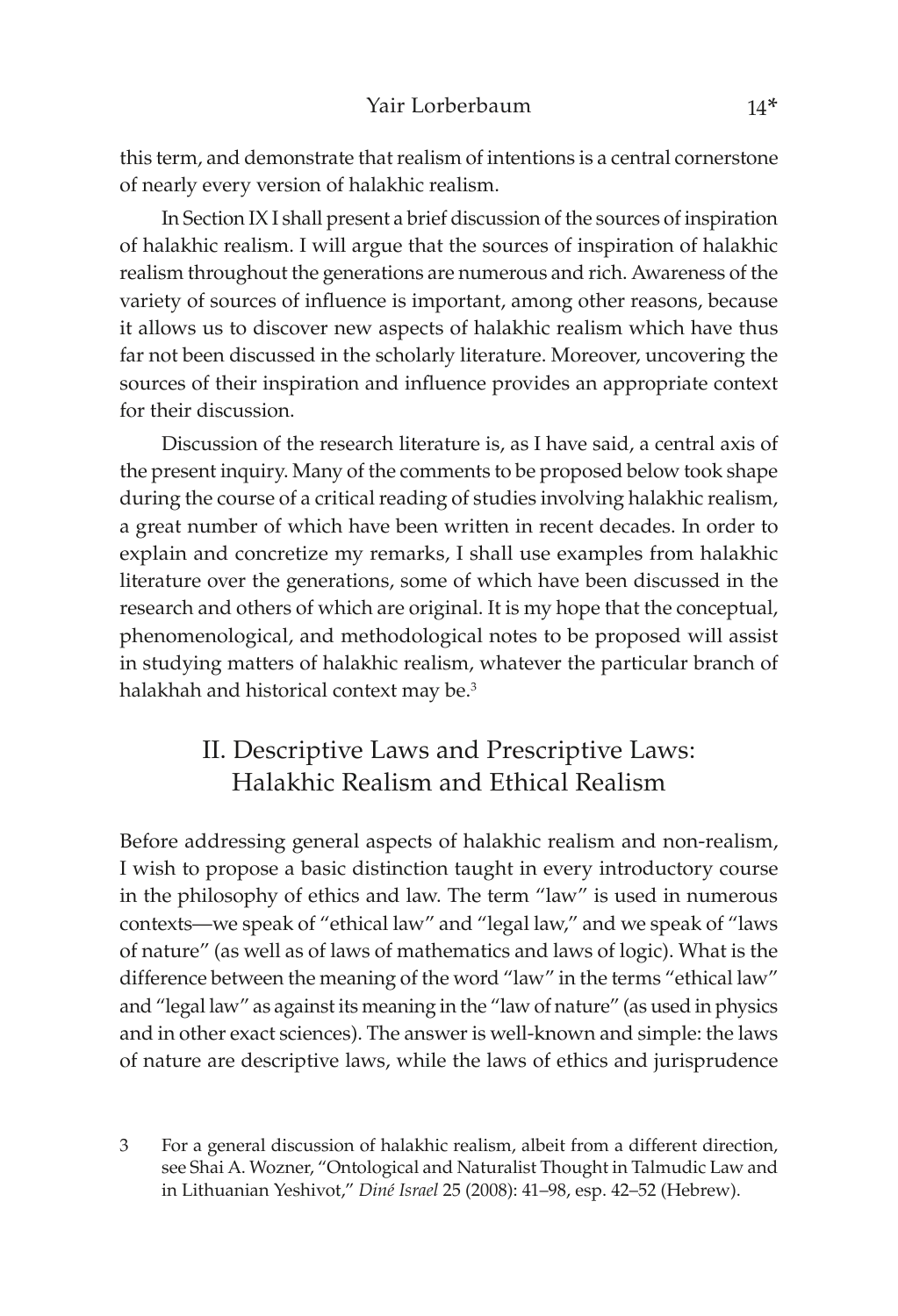are prescriptive laws. Natural laws are concerned with describing, and by extension predicting, various phenomena which, given the existence of certain conditions, will always *occur*. If the laws are mistaken in their description or prediction, their very validity is challenged. By contrast, laws of ethics and jurisprudence do not describe the behavior of human beings, but rather prescribe—again, given the existence of certain conditions—that they always *behave* in a given manner. Hence, violation of these laws does not constitute a refutation thereof and does not raise the issue of their correctness. While ethics and jurisprudence do take into consideration reality—the state of things in the world, including the laws of nature—they are not concerned with nature as such ("that which is"), but rather with that which is desirable ("that which ought to be").4

This distinction is of interest to us because halakhic realism implies a certain blurring of the distinction between descriptive law and prescriptive law. Realistic approaches in the realm of halakhah strive (albeit not always explicitly or with full consciousness) to bring the legal-halakhic law (*misvah*) closer to the "descriptive" laws of nature or to "nature" (that is: to that which appears in their eyes to be the state of things in nature), and at times even conflates them. A mood of realistic-ontological thought within the realm of law and halakhah often errs in committing a certain version of what philosophers call "the naturalistic fallacy"—by implication, and at times explicitly, these approaches attempt to "derive the 'ought' from the 'is.'" There is nothing wrong with this from the historical-hermeneutical viewpoint (after all, my task is not to evaluate the sources); however, as I shall demonstrate below, this fact is of great importance for understanding the phenomenon, and in certain contexts even for its very identification.5

- 4 See for example: H. L. A. Hart, *The Concept of Law* (Oxford: Oxford University Press, 1994), 182–84; and cf. Frederick Schauer, *Playing by the Rules: A Philosophical Examination of Rule-Based Decision Making in Law and in Life* (Oxford: Clarendon Press, 1991), 2.
- 5 One of the motivations of a realistic approach (albeit not necessarily the most important one) would seem to be the wish to give law an "objective"-"realistic"- "solid" character. According to this approach, discussion of values and social goals (and certainly ethical-realism) is seen as unscientific. However, from a philosophical viewpoint this intellectual "effort" entails various logical errors and a non-rational approach to reality. In this context I should comment that certain halakhists prefer to distance themselves from abstract propositions. For them, value-based laws (commandments/imperatives) are seen as insufficiently "concrete"; hence, they are interested in rooting halakhah in the realm of the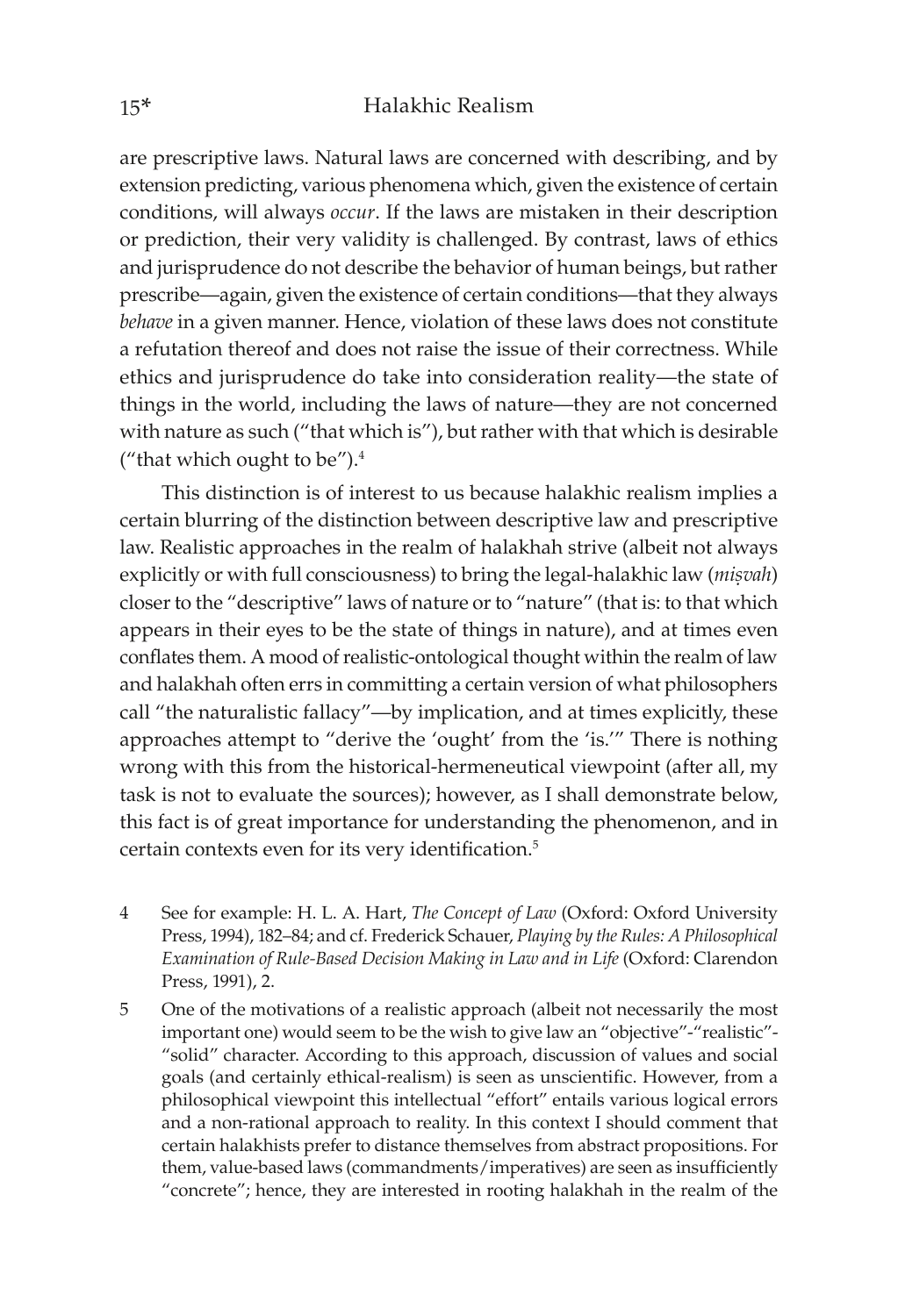## Ethical Realism and Halakhic Realism

Legal realism would seem to be close to the classical (and even to some modern) approaches of ethical realism and natural law, which have a seemingly similar tendency—namely, to bring the "ought" closer to the "is." Moreover, several schools therein are guilty of the naturalistic fallacy or, at the very least, confuse "must" in the causal-descriptive sense and "must" in the normative sense.<sup>6</sup> As I shall demonstrate below, "halakhic realism" (or naturalism) may be used in different ways. Several of its manifestations may bear a certain resemblance to ethical realism or natural law. However, upon examining typical examples of halakhic realism-naturalism, on the one hand, and common theories of ethical realism and natural law, on the other, it is easy to discern the fundamental differences between the two.<sup>7</sup>

I shall mention briefly several of them. According to widespread theories of ethical-realism and natural law, true rules of ethics and of law are not only identified by means of reason (i.e., they are not up to us), but this is also the basis of their reality (existence). For example, the prohibition against

concrete or, more specifically, what appears to them to be so. In order to lend to the commandments a "concrete" nature they need to be "physical" or connected to real ("tangible") things. This is similar to the argument attributed by Maimonides in *Guide of the Perplexed* 1:1 to the manner of thinking of the "multitude" (including "the multitude of the rabbis") regarding abstract matters, in this case with regard to God: "People have thought that in the Hebrew language the word 'image' [selem] denotes the shape and configuration of a thing. This supposition led them to the pure doctrine of the corporeality of God … For they thought that God has a man's form. … They accordingly believed in it and deemed that if they abandoned this belief … they would even make the deity to be nothing at all [i.e., think of him as non-existent-YL) unless they thought that God was a body…" (Pines, 21). This is only one aspect of halakhic realism, which is not all of a piece, and its sources are varied; see below.

- 6 See Hart, *Concept of Law*, 182–85. "Ethical realism" and "natural law" (in their various versions) are not all the same. Thus, it is possible to advocate ethical realism and simultaneously to adhere to a positive doctrine of law. In this context I will draw a distinction between natural law as an approach of legal doctrine, required simply in order to draw a connection between legal validity and ethical contents (but not to cognitivism and to ethical realism) and natural law as a philosophical doctrine, committed to one or another version of ethical realism (and of ethical cognitivism). The following notes concerning "natural law" deal with the philosophical version thereof.
- 7 On ethical realism, see David Enoch, *Taking Morality Seriously: A Defense of Robust Realism* (New York: Oxford University Press, 2011).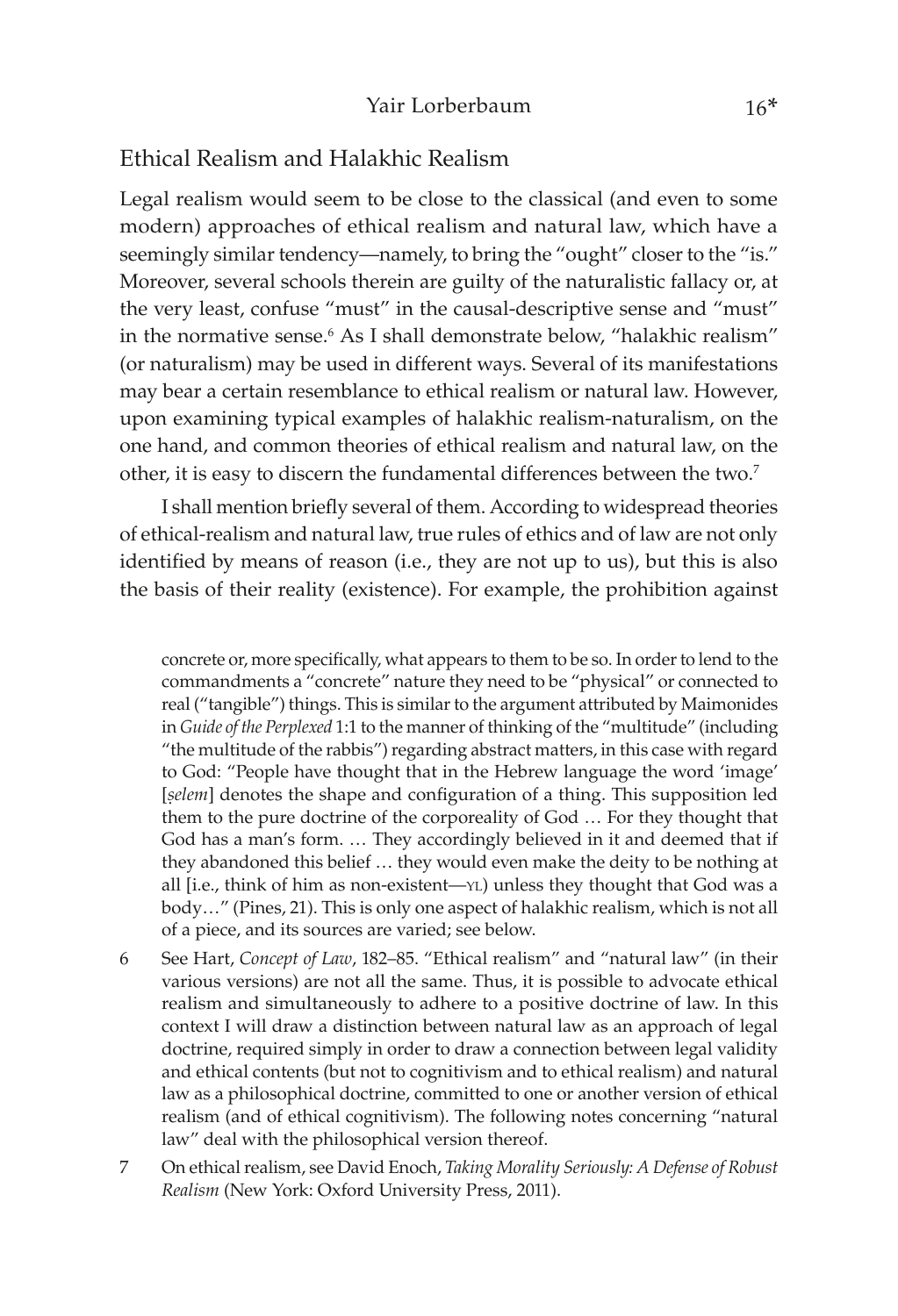murdering is rationally based, and it exists as a "normative fact." Modern realists do not elaborate upon the ontological nature of "normative facts." However, they will acknowledge that, like Platonic ideas, these "entities" do not exist in space and time, they do not come into existence or cease to exist (nor does any change take place therein), they are fixed ("frozen"), and mundane realities, including human actions, do not affect them in any way.

Halakhic-"religious" entities, such as impurity ( $tum$ <sup>2</sup>ah), the sanctity of the Sabbath, blessings and curses, the defiling and the purging quality of blood, the Day of Atonement, and so forth, differ from them in this respect. First, according to conventional versions of halakhic realism, these entities are not recognized by the intellect; there are no rational arguments to support their existence. Secondly, while halakhic realism speaks about entities which are not concrete and not measurable, these generally behave as natural, physical entities: they exist in space and time, they come into existence and cease to exist, and the earthly reality including human actions—for example, the performance of commandments or of transgressions—exert an influence upon them. Thus, for example, death creates concrete impurity, located in the dead body and emanating from it. It is contagious, e.g., through contact or being underneath the same "tent" as it, and it is purified through immersion in water; holiness comes into being ("descends") upon the entry of the Shabbat and departs upon its end. The act of *qiddushin*, of marriage, creates a concrete connection ("bond") between a man and his wife, which is concretely nullified through a divorce writ (*get*) or death.

Another difference between ethical realism and natural law as against typical halakhic realism is that the approaches regarding ethical realism do not generally carry any implications regarding the contents of the appropriate ethical and legal norms but are only concerned with their ontological status. In other words, there is no necessity (nor is it typical) for there to be a distinction between the normative contents of the ethical rules in the eyes of an ethical non-realist and their contents in the eyes of an ethical realist or advocate of natural law.<sup>8</sup> The meta-ethical debate concerning the issue of ethical realism does not bring in its wake a debate in the area of normative

8 This argument is correct regarding those positivists whose ethical outlook (including their outlook regarding the suitable kind of law) is cognitivistic but not regarding those who base their legal positivism upon ethical relativism, such as Hans Kelsen; see his *Pure Theory of Law*, trans. M. Knight (Clark, N.J.: The Law Book Exchange Ltd., 2005), 59–69.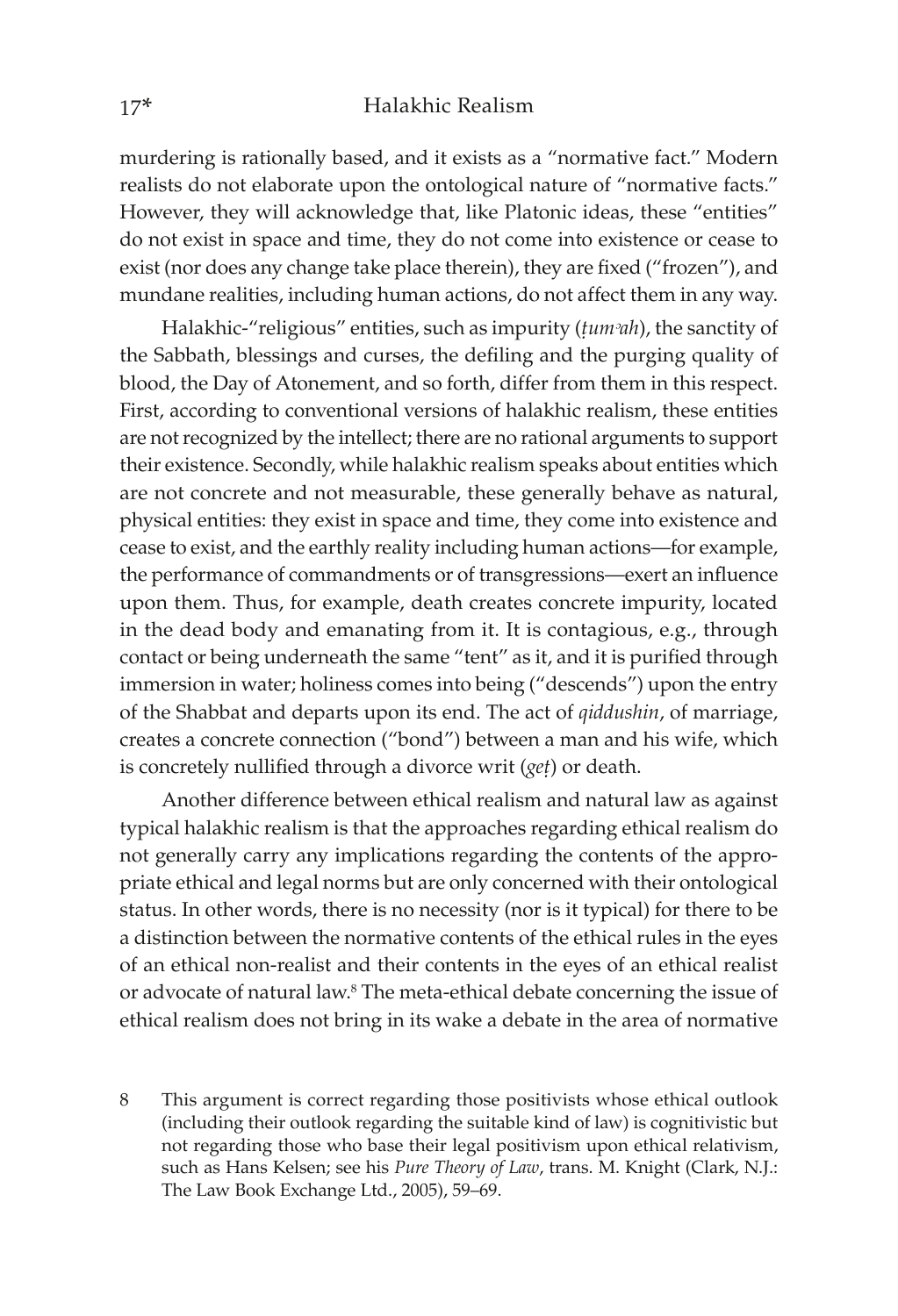ethics.9 Such is not the case regarding halakhic realism. The debate between the realistic and non-realistic approach to matters of halakhah generally bears halakhic implications. The halakhic realist may arrive at a different halakhic result than the halakhic non-realist regarding a particular halakhic matter. This difference is rooted in the fact that, whereas the ethical realist argues for the existence of ethical facts which are (typically) tautological to "that which one ought to do," the halakhic realist argues the existence of halakhic "entities" which are a-ethical, which in his opinion one needs to take into consideration, on occasion at the expense of ethical, spiritual, or social considerations and their like. Indeed, it is possible that, for the halakhic realist, a concrete halakhic entity may conflict with what seems to him to be an ethical value, or even a "normative fact."<sup>10</sup> Thus for example, a halakhist who thinks that bastardy is a concrete quality of a person born from incest or adultery may nevertheless think that the halakhic limitations imposed upon the bastard (*mamzer*) as a result of this characteristic, such as the prohibition against marrying within the community, are unjust but that, as in the case of a disease which befalls a person, he is unable to help.<sup>11</sup> As I said, such a situation would not exist in the case of an ethical realist, according to whom there is typically no distinction between a "normative fact" and "that which one ought to do."

- 9 On this matter, see J. L. Mackie, *Ethics: Inventing Right and Wrong* (Harmandsworth, UK: Penguin, 1990). I wish to thank Dan Braz for calling my attention to this reference.
- 10 Such a debate could appear among secular lawyers; see Felix S. Cohen, "Transcendental Nonsense and the Functional Approach," *Columbia Law Review*  35 (1935): 809–49. Cohen is critical of the arguments that fill the legal discourse in his day (and in the past), arguing that they are based on "transcendental nonsense": "[…] we may summarize the assumptions of traditional legal theory in the following terms: *Legal Concept* (for example, *corporation* or *property rights*) are supernatural entities which do not have a verifiable existence except to the eye of faith. *Rules of law* which refer to these legal concepts are not descriptions of legal social facts […] nor yet statements of moral ideals but are rather theorems in an independent system […] *Jurisprudence*, then, as an autonomous system of legal concepts, rules and arguments, must be independent both of ethics and of such positive sciences as economics and psychology. In effect it is a special branch of the science of transcendental nonsense" (820–21).
- 11 See Wozner, "Ontological and Naturalist Thought," 90–91. This is, however, not the position of all halakhists. See, for example, *Teshuvot Șiș Eli<sup><i>ezer*, 14, § 98 (in</sup> light of his words in vol. 13, §97); for more on this subject, see below, Section X.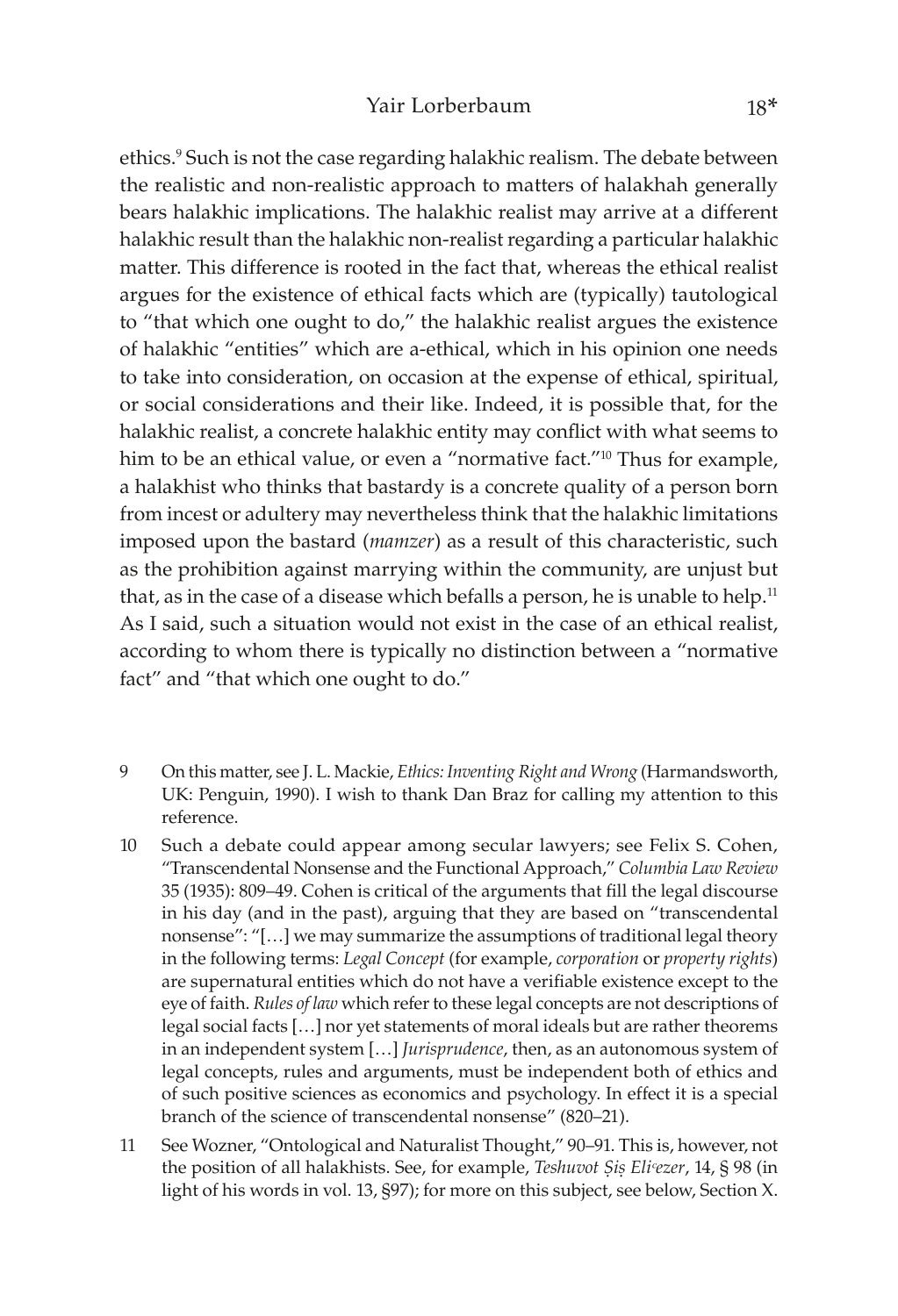## III. "Halakhic Realism"—Three Levels of Discussion

Halakhic realism may exist, in various degrees, on three levels of discussion, among which it is vital to distinguish. The first level of discussion is halakhah *itself—*that is, of halakhic discourse, which creates, explains, explicates, and applies the halakhic rules. This level encompasses, for example, the legal chapters of the Torah, the Mishnah, the halakhic midrashim, the halakhic *sugyot* in the Talmuds, and subsequent halakhic literature, such as Geonic literature, Maimonides' Mishneh Torah, the Shulhan Arukh, responsa literature, and so on. It is mostly this level which has been discussed in scholarly literature on halakhic realism to date—and for good reason, since it would appear to be the most interesting level of discussion. However, there are two additional levels of the discussion of halakhic realism and non-realism which it is important to note.

The second level of discussion of "realism" and "non-realism" in halakhah is that of meta-halakhah—an area sometimes referred to as the theory or philosophy of halakhah. This term alludes to those axioms or approaches that form the underpinnings of the system of *misvot* and halakhah. These meta-halakhic approaches are parallel to the meta-ethical and meta-legal jurisprudential approaches which underlie a given system of law or every legal system. These meta-halakhic approaches, which underlie the halakhic system as a whole, include, for example, the view that the Torah originated in divine revelation ("Torah from Heaven" or "the Revelation at Sinai"). This view incorporates claims regarding the existence of God and His attributes,<sup>12</sup> the manner of His revelation—both of revelation in general and of revelation in relation to law in particular. Various claims are made within the framework of this discussion regarding the "eternity of the Torah,"13 reward and punishment (i.e., divine providence), and various eschatological matters.<sup>14</sup>

- 12 For a discussion of the connection between these issues and halakhah—that is to say, to the first (and second) level of discussion, see Yair Lorberbaum, *Image of God: Halakhah and Aggadah* (Tel Aviv-Jerusalem: Schocken, 2004) (Hebrew) [=Y. Lorberbaum, *In God's Image: Myth, Theology, and Law in Classical Judaism* (Cambridge: Cambridge University Press, 2015)] and see below, Section X.
- 13 See for example Yohanan Silman, *A Great Voice Which Does Not Cease: Israel's Torah, Between Completeness and Ever-Becoming-Completed* (Jerusalem: Magnes, 1999) (Hebrew).
- 14 See, e.g., Maimonides, *Hil. Teshuvah*, ch. 3, and the talmudic sources upon which that chapter is based.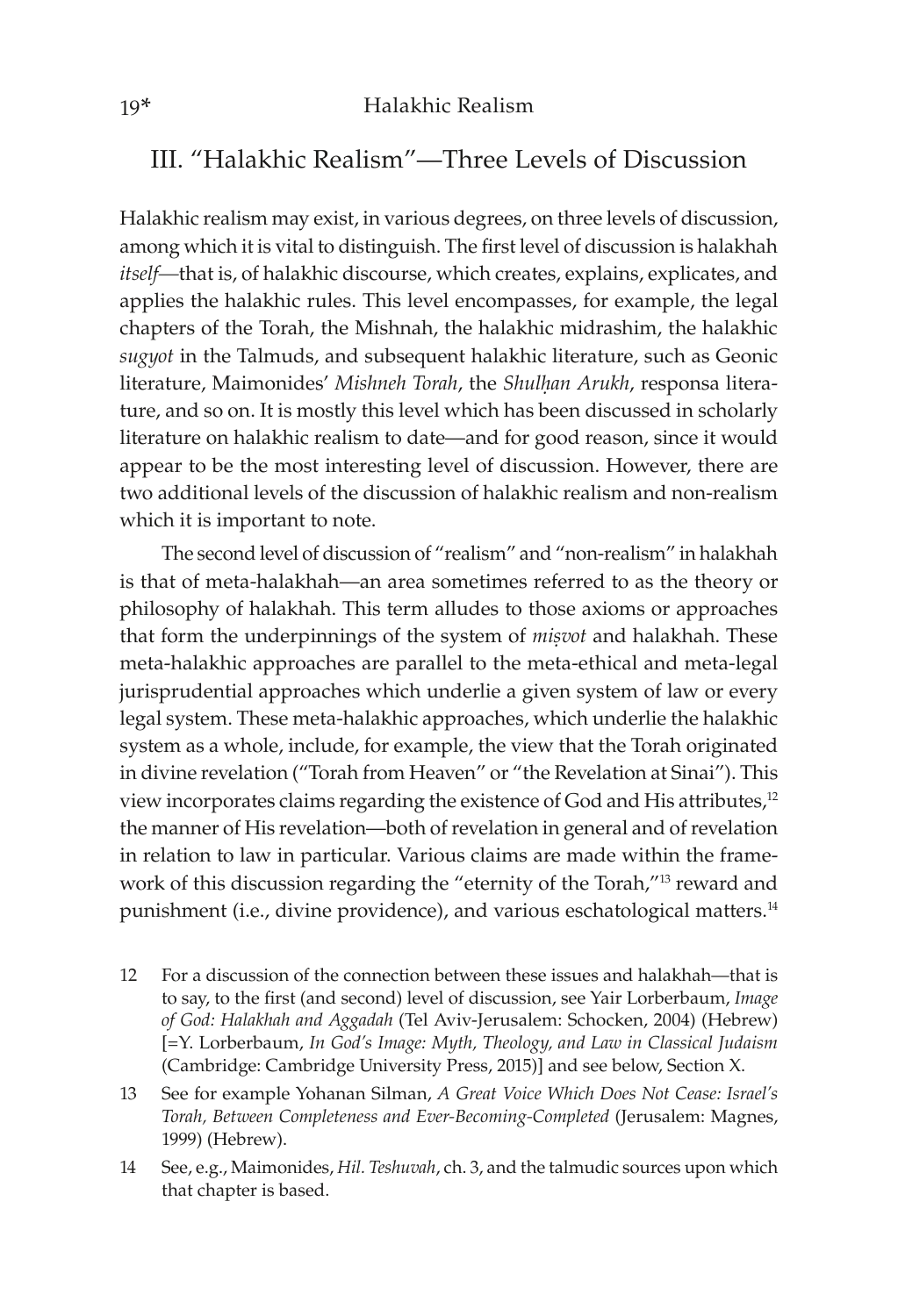It is likewise discussed within this framework whether the commandments originate in divine wisdom or divine will.15 On this level, the assertion that the commandments of the Torah "are based upon (divine) will"—which, according to a widespread view within scholarship is seen as the basis for "halakhic nominalism"—is a metaphysical, i.e., realistic claim! All those assertions—which according to many halakhic authorities serve as the foundation of halakhah, and are in their eyes its constitution—are "realistic," ontological claims regarding the "metaphysical," physical, and/or historical reality (in the past, present, and even future).<sup>16</sup> But within the framework of this meta-halakhic discussion there may also exist non-realistic views, or at least less realistic ones. Such approaches will ground halakhah on a limited number of ontological-metaphysical claims, if at all: for example, upon social conventions (e.g., "the agreement of all Israel").17 This social agreement is, of course, a real fact, but it does not belong to that sort of metaphysical fact whose reality the non-realist would contest.

In this context, it is important to note that the debate between realism and non-realism is also present in general theories of law. Thus, for example, ancient theories of "royal theology," which provide the basis for the authority of the king-sovereign, and by extension the validity of his laws and decrees, and of the status of the divine and the sacral, are strongly realistic (i.e., metaphysical) approaches.18 So too, in another sense, are certain versions of natural law.19 By contrast, other, more modern jurisprudential theories, such

- 15 See, e.g., *Guide of the Perplexed* 3:26 (Pines, 506–7).
- 16 On this matter it is important to note that meta-halakhic arguments of the type that "God revealed himself at Sinai, and gave the Torah" or "the Torah has not changed throughout the generations" are both historical claims and issues upon which halakhic realism focuses in establishing its theological-ontological basis.
- 17 See, e.g., Maimonides' introduction to the *Mishneh Torah*, although there this principle has only limited applicability. I cannot elaborate on this point here.
- 18 See Yair Lorberbaum, *Disempowered King: Monarchy in Classical Jewish Literature*  (London: Continuum, 2011), 19–38. Various versions of political theology of this type were widespread in Europe until the 17<sup>th</sup> and 18<sup>th</sup> centuries. See, for example, the dispute conducted by John Locke with Robert Filmer in the first of the *Two Treatises of Government* (1689).
- 19 See John Finnis, *Natural Law and Natural Rights* (Oxford: Clarendon Press, 1980), 23–50; cf. the survey of views in B. H. Bix, "Natural Law: The Modern Tradition," in *The Oxford Handbook of Jurisprudence and Philosophy of Law*, ed. J. Coleman and S. Shapiro (Oxford: Oxford University Press, 2002), 61–103. Compare in particular Bix's discussion of the articles of M. Moore, who combines natural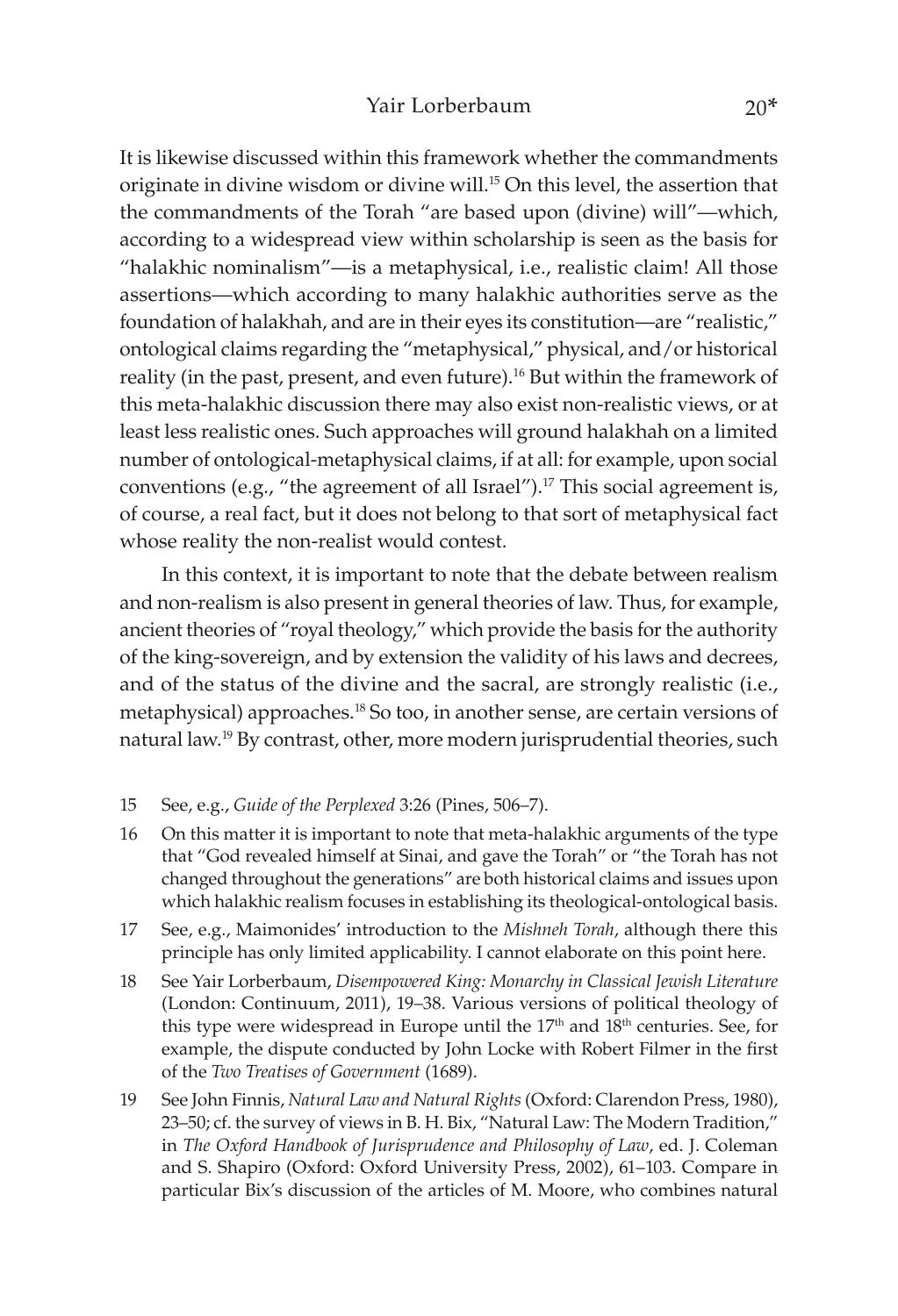as the "command theory" of Austin or the "rule of recognition" of Hart, as well as other conventionalist approaches towards law, are explicitly non-realistic (non-metaphysical). Hart's "rule of recognition" is of course a social fact; however, this is again not the kind of fact which a non-realist would nullify or reject.20 Parallel debates exist within the jurisprudential framework of halakhah; many of the metaphysical ("realistic") claims in the realm of meta-halakhah are, as I have said, non-metaphysical/ontological alternatives**.** These alternatives were already proposed in meta-halakhic discussions in the Middle Ages, and more strongly during the early modern period and the twentieth century. Similarly, that realm of discussion concerned with meta-halakhah or the philosophy of halakhah may be divided into realistic and non-realistic approaches, both on various levels.<sup>21</sup>

The third level of our discussion of "halakhic realism" is that of *ta°amei* ha-mișvot: that is, the "rationale" for the commandments. I refer by this to the extensive philosophical, ethical, and kabbalistic literature concerned with explanations and reasons for the commandments. This literature begins within the Bible itself, continues through the literature of the Second Temple period, the writings of Philo and Josephus, and talmudic literature, reaches its height in medieval philosophy and Kabbalah, and continues down to our own day. The literature of *ta<sup>c</sup>amei ha-misvot*, in all of its various trends and schools, proposes reasons for the commandments and halakhah in general (in this respect sometimes encroaching upon the second area of discussion), but its main concern is with specific halakhic institutions and, even more so, with the details of the commandments and halakhah. For various reasons,

law with ethical realism; ibid., 89–93. For Moore's articles on this subject, see the references there, 89 n. 163. These approaches to natural law, as opposed to royal theology, are generally speaking "intra-legal"; compare Moore, ibid. On the distinction between extra-halakhic/legal realism and intra-halakhic/legal realism, see below, Section VI.

- 20 Hart adhered to a non-realistic position regarding ethics; see Hart, *Concept of Law*, 182–83. However, this viewpoint is not related to his claim in terms of legal theory, that legal validity is not dependent upon ethical contents.
- 21 It may be that the totality of realistic (i.e., metaphysical) approaches found in the second level of discussion, the meta-halakhic, are not all of a piece. Some of them may be of the "mythic" type, close to halakhic realism of the first level, such as royal theology, or certain kinds of interpretations of "Torah from Heaven." Others are more likely to be of a philosophical nature, closer to Platonic ontology, such as the argument that the commandments follow divine wisdom—but I cannot elaborate upon this point here.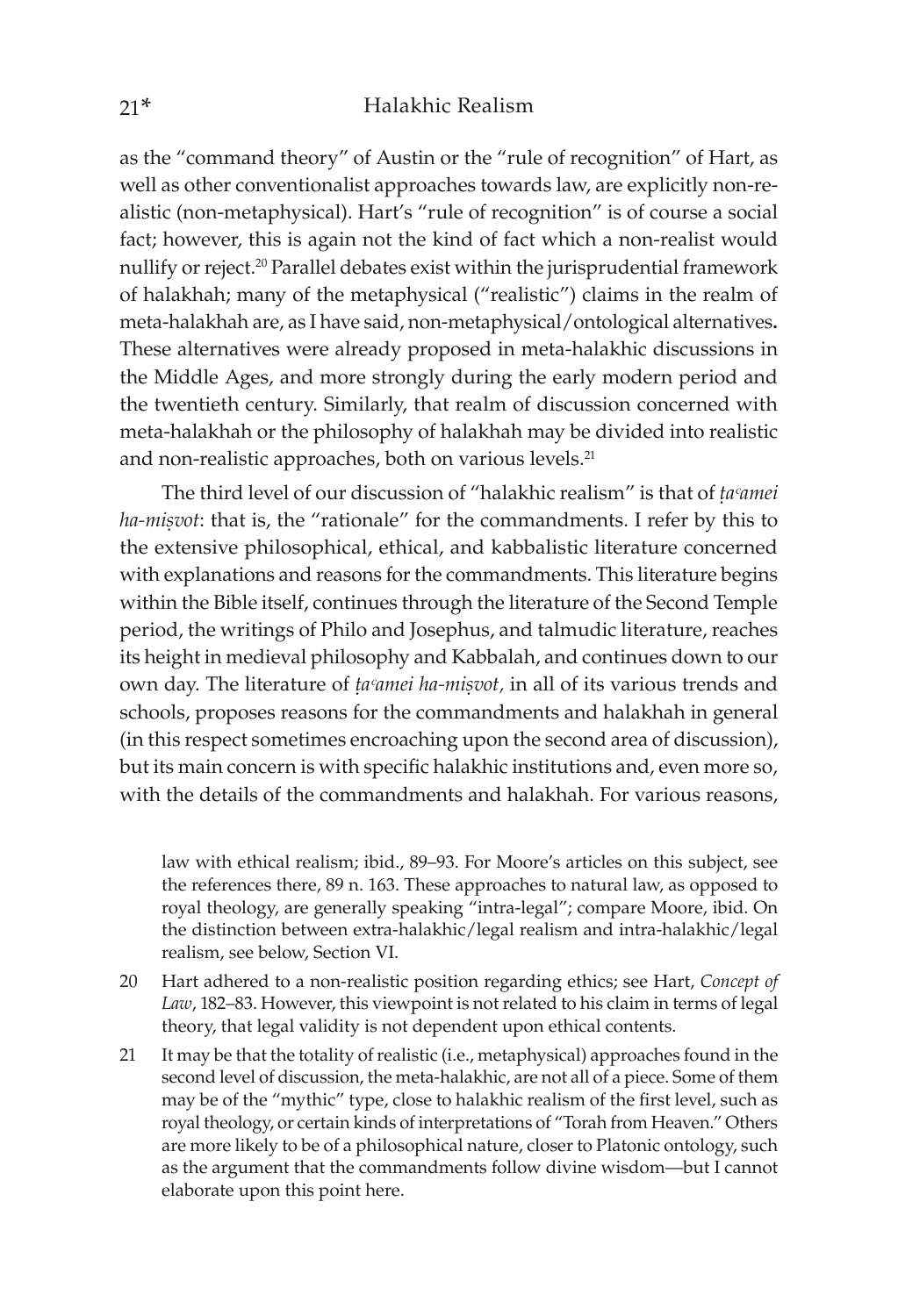this literature was perceived, both in the eyes of its authors and in those of halakhic authorities throughout the generations, as external to halakhic discourse, offering as it does "external" justification for the commandments of the Torah and for halakhah. Hence this area of discussion differs from the former realm of discussion whose concern is, as I have mentioned, halakhah itself.

In this area as well—i.e., that of rationales for the *misvot*—one may distinguish between realistic and non-realistic approaches. Among the realistic approaches one might include, for example, the approaches of R. Judah Halevi (the *misvot* as a kind of remedy and the "divine element"), R. Abraham Ibn Ezra (the *misvot* as related to astral magic), the Kabbalah of R. Moses Nahmanides, and the entire Kabbalistic theosophic-theurgic tradition. As against these, non-realistic approaches to *ta°amei ha-misvot* include the approaches of Philo, who proposes allegorical-spiritual exegeses of the commandments; R. Saadya Gaon, whose utilitarian-educational approach is articulated in *Sefer Emunot ve-Deᶜot*; and Maimonides, who developed a socio-historical approach to the commandments in his *Guide of the Perplexed* and an allegorical one in the *Mishneh Torah*. 22 In this area of discussion as well, normative halakhic realism is a matter of degree.

These three levels of discussion are not always distinct from one another; at times, the boundaries between them are obscured or blurred. At certain historical junctures one may observe one level of discussion penetrating into the other or at least influencing it: meta-halakhah is explicitly related to matters of halakhah, while the external rationales for the commandments, whose sources lie in philosophy, ethical literature, or mystical-kabbalistic literature, at times "spill over" into halakhic discourse proper. Nevertheless, from the conceptual viewpoint, and generally speaking also in practice among halakhic authorities and thinkers over the generations, these three areas are generally distinct from one another.<sup>23</sup> But even when such is the case there is no obstacle to drawing analogies from one realm (for example, that of *ûaᶜamei* 

- 22 For a survey of these various approaches to the rationales of the commandments, see Yizhak Heinemann, *Rationales for the Mitzvot in Jewish Literature* (Jerusalem, 1954) (Hebrew). On Maimonides' approach to this subject, see Yair Lorberbaum, "Parables and Commandments" (in preparation).
- 23 An interesting example of this separation, on the one hand, and of "flowing together," on the other hand, is found in R. David Ben Zimra, an explicit halakhist and kabbalist. See *Teshuvot Radbaz*, Part 4, §80; and see below, Section IX.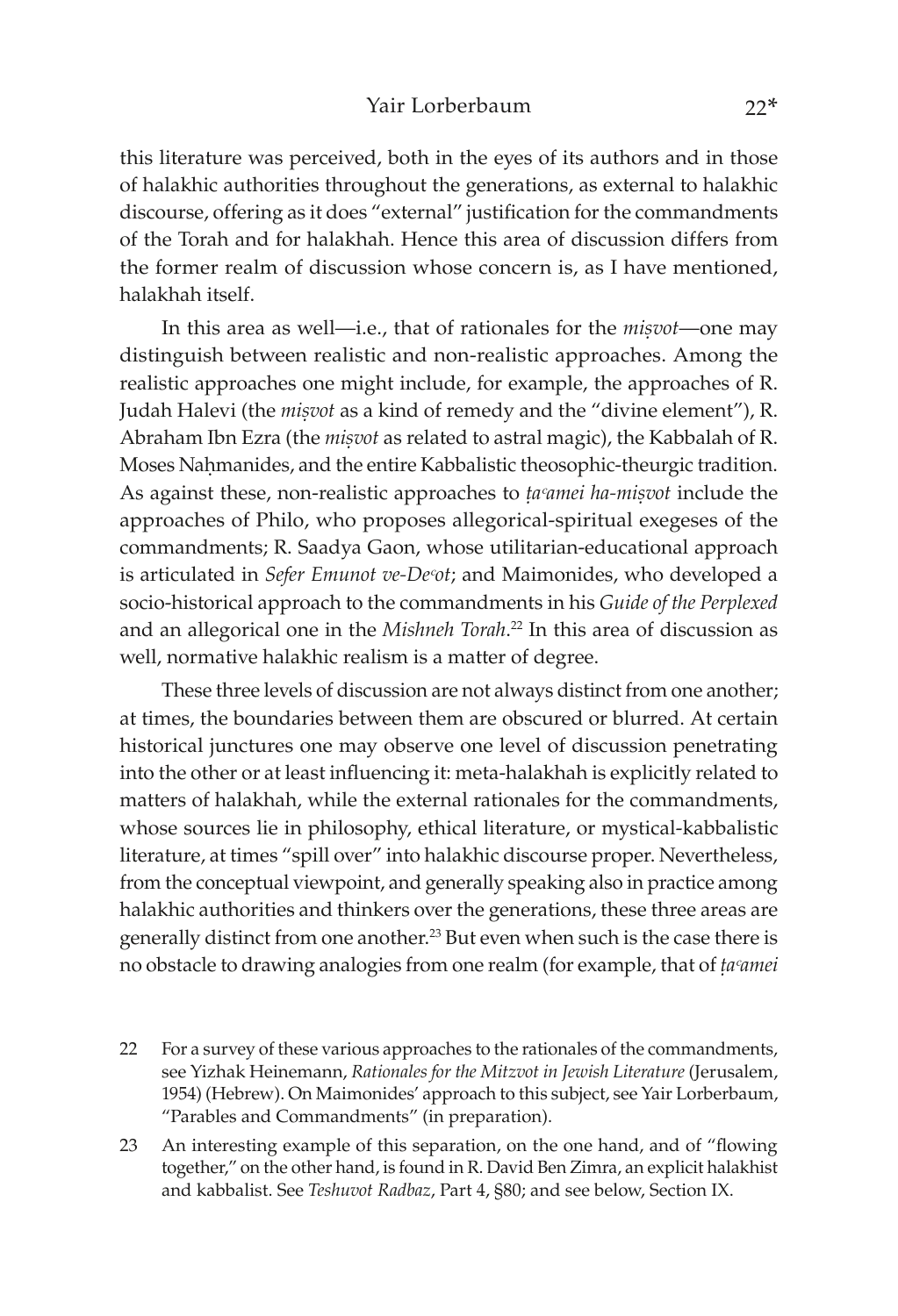ha-misvot) to another (e.g., that of halakhah). This is particularly so when the halakhist is also a thinker engaged in the rationales for the commandments and/or the philosophy of halakhah. It is true that an analogy of this type is liable at times to be misleading, but it is more often enlightening. For that reason it is important to preserve awareness of the difference among the various levels of discussion.

As I have said, the first level—that of halakhah per se, that is, the halakhic discourse as it appears in the halakhic sources—has thus far been the focus of most research literature. On this level of discussion there is a clear difference between halakhic realism and ethical realism (and natural law). I emphasized earlier that ethical and legal realism are not present in normative ethics and legal discussions; they are a matter for meta-ethics, in whose framework the epistemological and ontological status of ethical and legal norms are discussed.<sup>24</sup> By contrast, halakhic realism is not only a matter for meta-halakhah (the second level of discussion): it is also present in matters of practical halakhah (i.e., the first level of discussion). The influence of "halakhic entities" upon the rules of "normative" halakhah is at times decisive. So much so, because the "entities" of which the halakhic realist takes account are not only "objectifications" of the suitable halakhic rules; they are also, as I explained above, entities of a different kind.

## IV. [Halakhic] Realism and Nominalism: Definitions

We now turn to a critical discussion of the concepts of [halakhic] realism and nominalism as they are defined and used in the scholarly literature of recent decades. This discussion will help to clarify some of the arguments and distinctions suggested above and, hence, offer some others.

The terms realism and nominalism and the distinction between them were first proposed by the late Yohanan Silman in his pioneering article published in 1985 in this journal.<sup>25</sup> In the following, I shall offer a critical discussion

<sup>24</sup> See Mackie, *Ethics*.

<sup>25</sup> Silman, "Halakhic Determinations." It would seem that in later papers Silman changed his terminology. See idem, "Commandments and Transgressions in Halakhah—Obedience and Rebellion or Correction and Damage?" *Diné Israel* 16 (1991–92): 183–201 (Hebrew); idem, "Introduction to the Philosophical Analysis of the Normative-Ontological Tension in Halakhah," *Daᶜat* 31 (1993): v–xx (Hebrew); idem, "The Source of the Validity of Halakhic Instructions: A Meta-Halakhic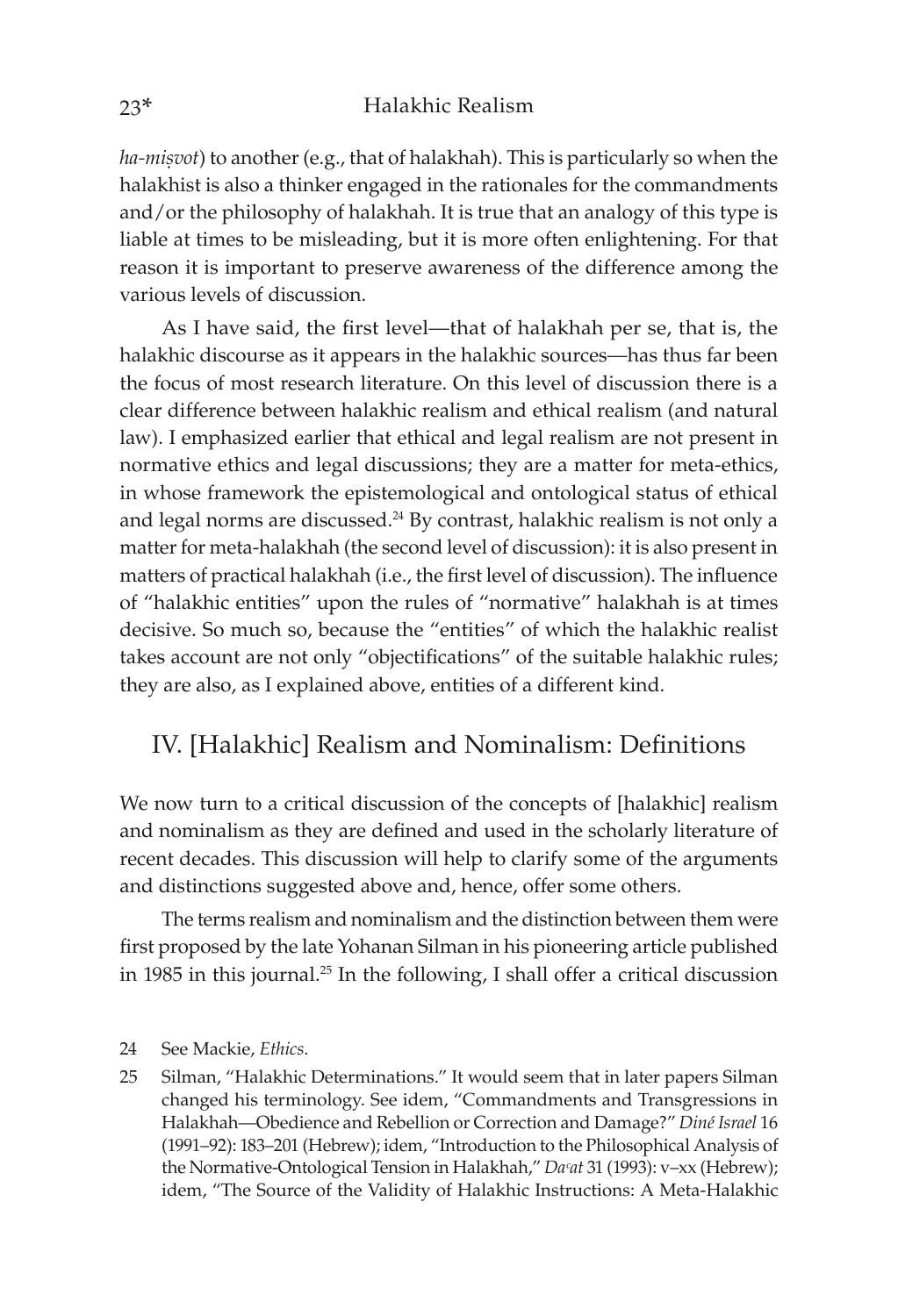of the distinction proposed by Silman and the terms that he chose, and comment on the research direction that followed in the wake of his article. <sup>26</sup>

I shall begin with two preliminary comments. First: the terms "realism" and "nominalism" may be defined in different ways. Different definitions do not necessarily reflect dispute or disagreement but may equally reflect different research interests. It is important to remember that these terms are not the subject of interpretation *per se*. But while they may be only research tools, due to their heuristic and explanatory powers the differences among their various definitions are of decisive importance. The meanings attributed to these terms color the subject of our inquiry, will determine the manner of organizing the material, the choice of texts, and the manner of their interpretation, i.e., the "hermeneutic circle" within which the researcher acts. The definitions I will attribute to these key concepts will to a large extent determine our method of inquiry and shape its conclusions.

Secondly: I am not certain that realism and nominalism are the most useful working terms for studying our subject, i.e., "halakhic ontology" (or: halakhic naturalism) in all its varieties. These terms are too loaded: throughout the history of philosophy (and of the sciences), with all its various and complex branches and ramifications, they have been given numerous and even contradictory meanings. Thus, for example, since the 1930s the term "legal realism" has denoted contrary jurisprudential outlooks.<sup>27</sup> Likewise its meaning as an enlightened, realistic approach (closer to its earlier meaning) does not add to the clarity of the discussion—not to mention the abundance of philosophical meanings of the term "realism" in the Platonic tradition, in late antiquity, in the Middle Ages, in Christian scholasticism, and in modern philosophy, including that of the twentieth and twenty-first

Inquiry," in *New Studies in the Philosophy of Halakhah* (Hebrew), ed. A. Ravitzky and A. Rosenak (Jerusalem: Magnes, 2008), 3–25. I relate to the terms used in the first paper, because they are the ones which took root in the research literature. In addition, for purposes of the critical analysis below, there is no substantive difference between the terms.

- 26 Silman notes that Moshe Silberg preceded him, even though he used different terminology, for example, "halakhic naturalism," "laws of nature," "physical causality," etc. See Moshe Silberg, *They Come Together—Collected Papers in Thought, Halakhah and Law,* 2nd ed. (Jerusalem: Magnes, 1986), 162–65 (Hebrew).
- 27 For a brief survey and bibliography on legal realism, see Brian Leiter, "Legal Realism," in *A Companion to Philosophy of Law and Legal Theory*, ed. D. Patterson (Oxford: Blackwell, 1999), 241–60.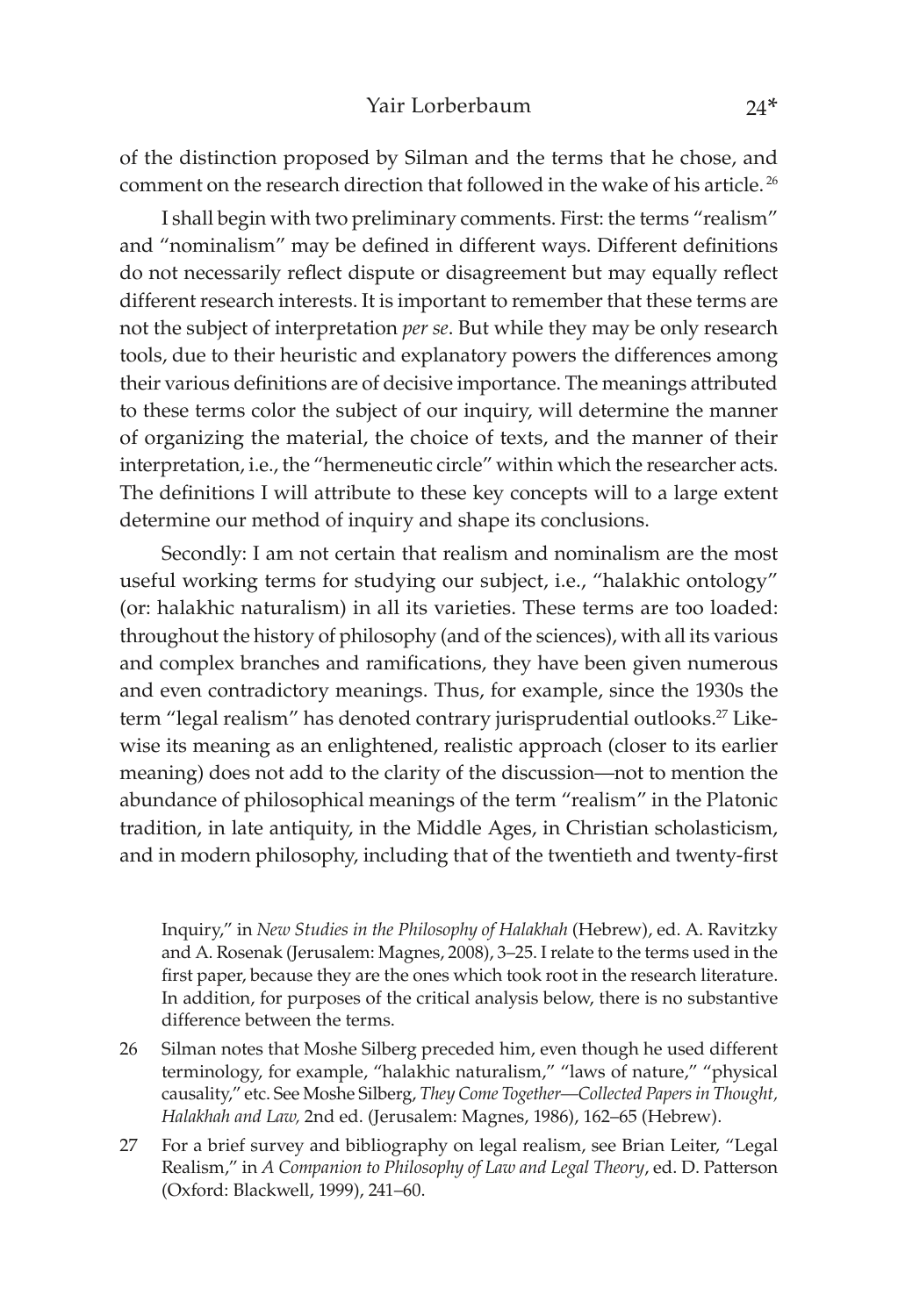centuries. The same holds true for the term "nominalism," whose meaning in our context is even more obscure. It would therefore be preferable, in my opinion, to use the term "halakhic ontology" or "halakhic naturalism." If the term "realism" has become so deeply rooted in research literature that it is impossible to uproot it, it would be worthwhile, at least, to free ourselves of the term "nominalism"—which is, as I shall argue below, particularly problematic—and to remain with the opposition: "halakhic realism" vs. "halakhic non-realism."

## Realism

"Halakhic realism," according to Silman's definition, identifies halakhic terms or concepts used to define positive or negative obligations as qualities or attributes of entities (or objects). Such terms as "forbidden," "impurity," "holiness," and "ownership" are, in the eyes of realists—to use Silman's terminology—"forms" (*surot*). These "forms" apply to sub-strata (*masa<sup>c</sup>im*). In his words: "The sub-strata are able to receive [these] forms. Thus, for example, a vessel constitutes a sub-stratum for receiving that configuration (*úurah*) known as 'impurity.'"28 A "configuration," in Silman's terminology, is a combination of "sub-stratum" and "form"—e.g., an impure vessel. The same holds true for the form known as "ownership": like impurity, it is a property of the object. Thus, for example, my ownership of a particular book (my right of acquisition) is a "concrete" property, or quality, thereof.<sup>29</sup>

There are several difficulties in Silman's manner of defining halakhic realism. First of all, it is difficult to assume that, according to the typical realist, such halakhic concepts as  $tum<sup>2</sup>ah$  (impurity), "ownership," and "prohibition" (*issur*) are restricted to "forms"—that is, to qualities of objects. "Ownership," for example, even in the eyes of a halakhic realist, is a bundle of powers and rights of the owner, and positive and negative duties on the part of others. The same holds true for the concept of "prohibition" and its various applications. It does not seem reasonable that, in the eyes of the ordinary halakhic realist, the duties and imperatives related to a concrete prohibition are identical or reducible to a quality of the object. Rather, it would appear that, according to the typical realist outlook, these positive and

<sup>28</sup> Silman, "Halakhic Determinations," 250.

<sup>29</sup> See ibid., 250–51.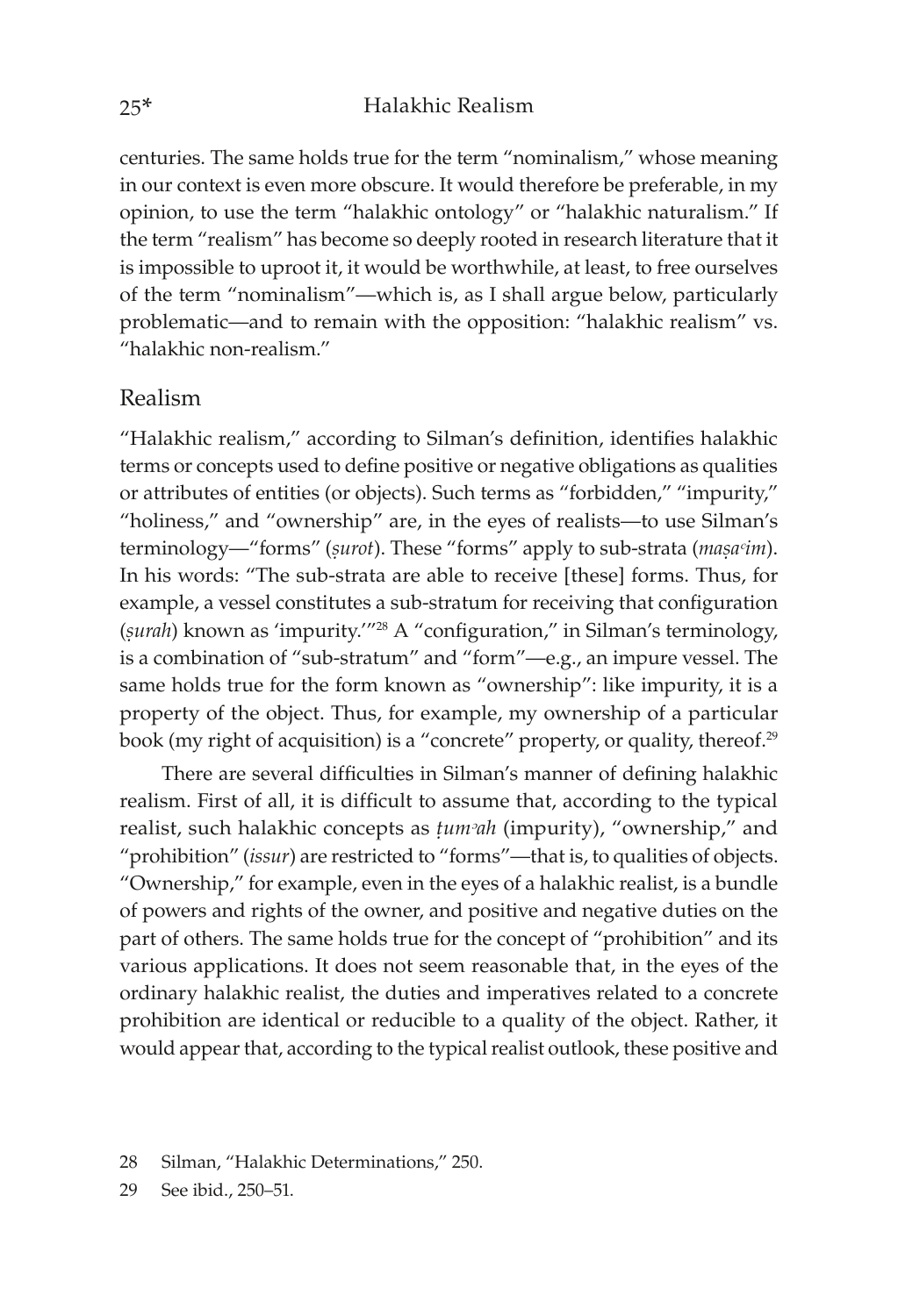negative obligations are derived from this concrete quality.30 In other words, even in the view of the realist there is a certain distinction drawn between qualities of objects and obligations and imperatives related thereto (even if these are interconnected). In the final analysis, the distinction between them is immanent to his language.<sup>31</sup> The importance of this claim for the issue of halakhic realism will be discussed below.

Second, Silman's definition of halakhic realism is excessively narrow. According to his definition, halakhic concepts are "forms"—that is, qualities ("attributes") of objects. However, matters of ontology in halakhah are far broader. They pertain to the objects themselves, to causality of different "types" (including sympathetic magic), to movement, to the "concrete" nature of time, to the power of language, to subjects of contamination and purification, to issues of the substance of objects, to iconic relations between an object and its image, and more. In other words, issues related to halakhic realism encompass a broad range of rationalist, speculative, or mythic categories or structures of thought that have been developed over many generations with regard to reality—i.e., the "chain of being" in all its variety of components and aspects. Several of these have been mentioned above and several others will be discussed below.<sup>32</sup>

It is superfluous to note that the "concreteness" referred to by halakhic realism is not tangible. It is hidden from the senses and from the intellect. It is

- 30 Compare Wozner, "Ontological and Naturalist Thought," 44–45, where he distinguishes, within the framework of a realistic approach, between "rules of definition" and "rules of behavior."
- 31 Compare Arye Edrei, "'When a Person Sins Unknowingly': Responsibility Without Guilt? On the Responsibility of One who Sins by Error in the Bible and in Rabbinic Literature," *Shenaton ha-Mishpat ha-ᶜIvri* 24 (2007): 1–62, at 24 (Hebrew).
- 32 Within the framework of the definition or limits of halakhic realism, it is also important to note what does not fall under its rubric. The issue of halakhic realism—which is concerned, as mentioned, with the ontological status of halakhic concepts, statements, rules, and arguments—is distinct from those questions pertaining to the relation between halakhah and historical, social, and economic reality, and so forth. In other words, those questions pertaining to ontology and halakhah (halakhic naturalism) are distinct from those which engage historians of halakhah regarding the influence of social, cultural, economic, and such realities, at different places and times, upon the nature and contents of the halakhic rules and principles in their various branches. Regarding the limits of halakhic realism, see also the notes below.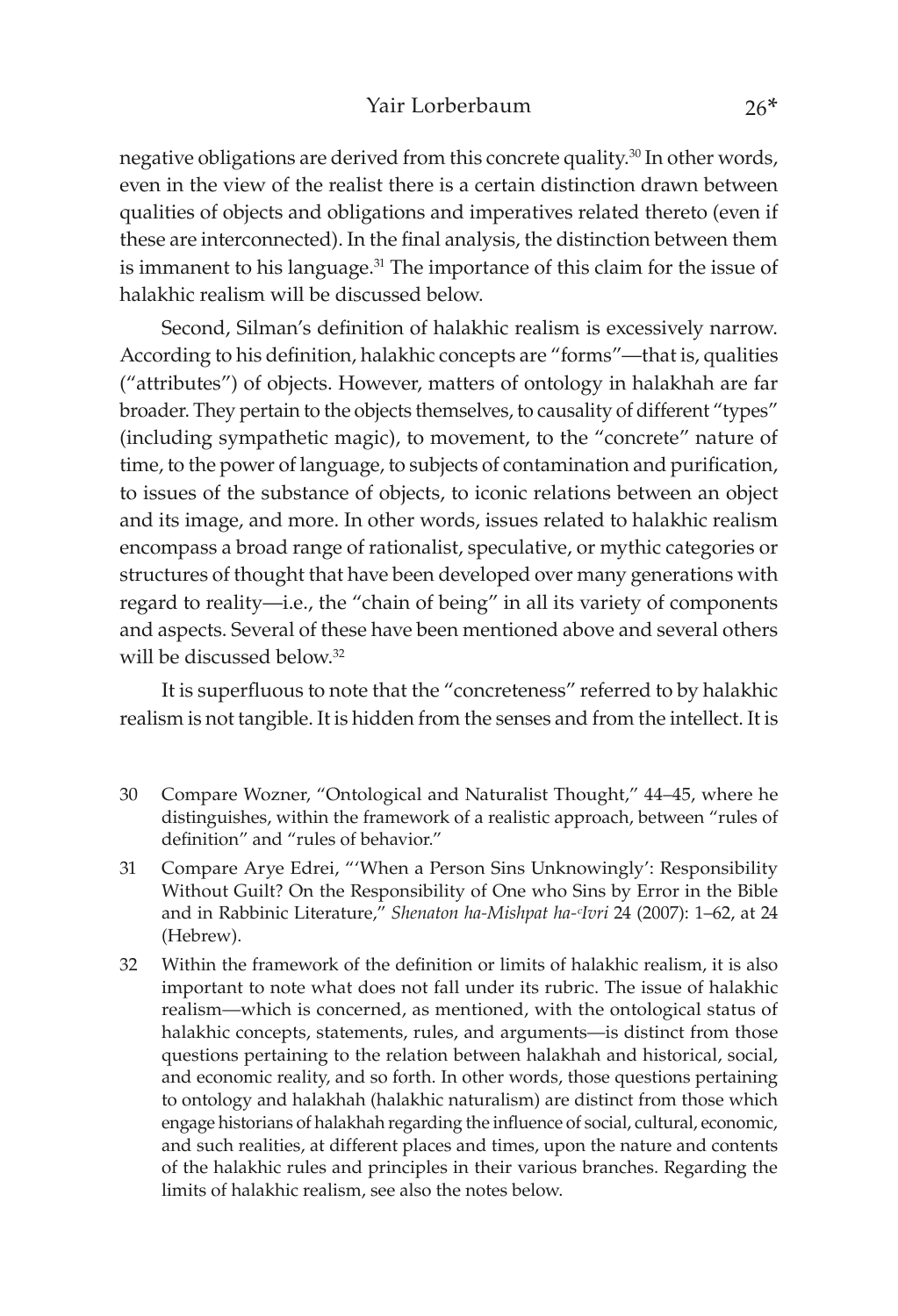impossible to measure it or to infer its existence, even in an indirect fashion. This is likewise the case regarding such entities, powers, or qualities as impurity, holiness, the Sabbath, the Day of Atonement, blessings and curses, the defiling and atoning power of blood (of the sacrifice), the presence of God in his image (i.e., in humanity), natural ownership, the power of the *geû* to divorce man and wife, and many others. Those entities that can be felt in a concrete manner, which may be measured or formulated by scientific methods, are recognized by the non-realist as well.33 Moreover, the halakhic non-realist might recognize the existence of ethical entities (i.e., "normative facts"), whose existence is argued, on the basis of philosophical argumentation, by the ethical realist and some advocates of natural law.34 None of these are the "entities" to which the opposition between halakhic realism and halakhic non-realism ordinarily pertains.35

Silman has rightly commented that the halakhic realist is unable by his own powers to recognize those entities which pertain to halakhic realism, but only through "the kindness of God, who teaches knowledge, is man

- 33 In this context I would like to comment that one ought not to confuse halakhic realism and halakhic fiction. Halakhic or legal fictions (such as the *eruv*) are by definition not concrete. Disputes concerning legal-halakhic fictions are therefore not generally a subject for debate between the halakhic realist and the halakhic nominalist.
- 34 There are ethical realists who think that normative facts are naturalistic, and therefore reducible to facts of the type with which one deals in natural science. See http://plato.stanford.edu/entries/naturalism-moral, and compare Enoch, *Taking Morality Seriously*, 100–9.
- 35 Thus regarding "natural" reasons that are attributed to certain commandments, such as the argument that the prohibition against eating the flesh of swine is because it is unhealthy ("a contemptible food"), see, e.g., *b. Ber.* 25a ("the mouth of a pig is comparable to excrement passing by"), and *Guide of the Perplexed*  3:48 (Pines, 598), or that the biblical prohibition against eating the flesh of a sacrifice outside of its proper time is because the flesh tends to become spoiled during that time and eating spoiled meat is an affront to God. These arguments (as opposed to symbolic arguments) connect the commandment to "nature." However, this "concreteness" (i.e., whether there is reality to it or not), with which the non-realist is also likely to agree, is not related to the debate between the realist and the nominalist—that is to say, to that which is interesting in the realist approach. Compare Eliezer Hadad, *Torah and Nature in Maimonides' Writing*  (Jerusalem: Magnes, 2011), 290 (Hebrew), according to whom halakhic realism indicates facts in nature, which the halakhic non-realism would also not deny.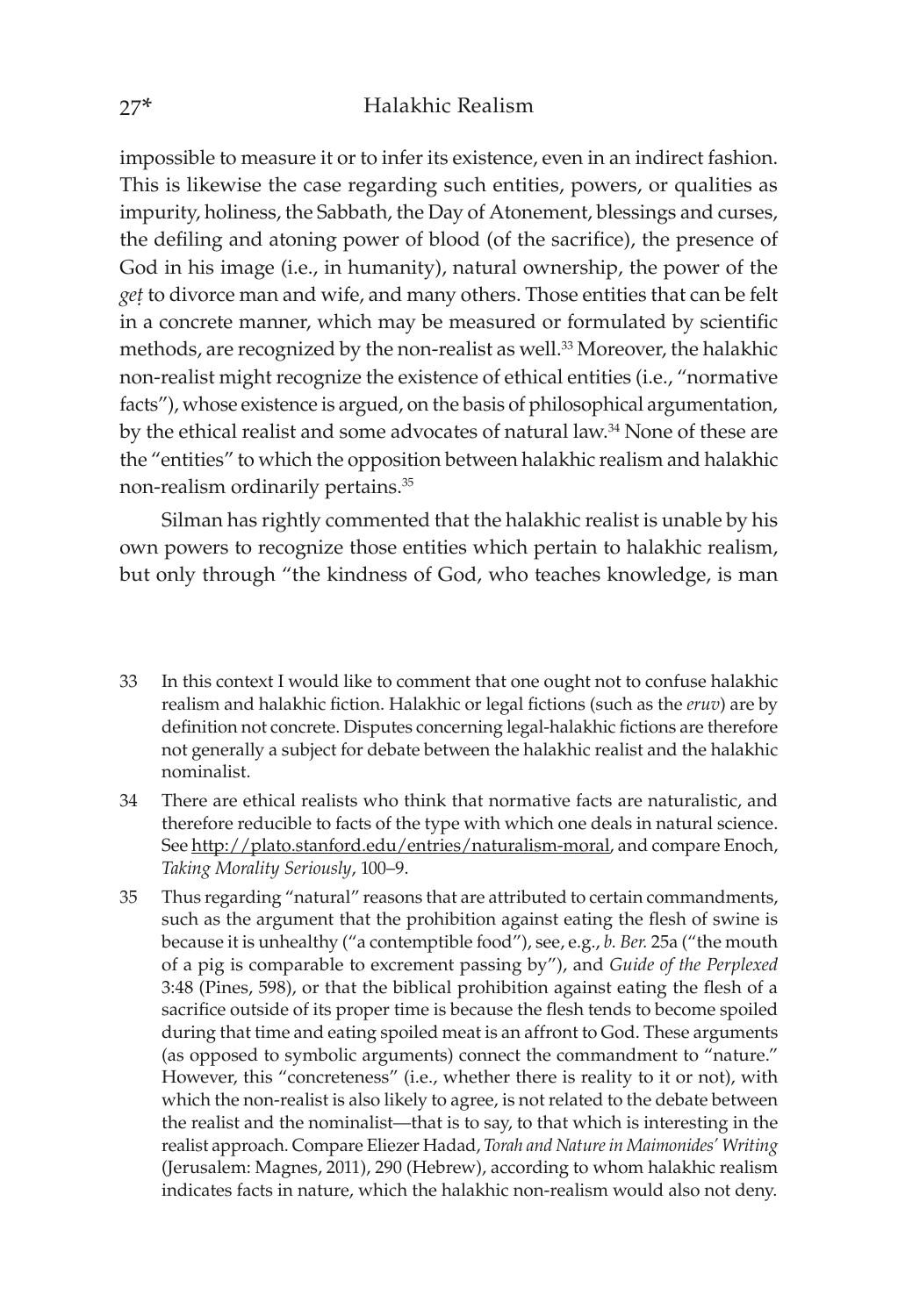able to take them into account, by taking upon himself the yoke of the commandments (*col misvot*)."36

## Nominalism

If nominalism is the opposite of realism, it signifies an approach according to which such halakhic concepts as "ownership," "prohibition," "holiness," and "impurity" do not reflect an actual reality. But if not reality, what then lies at their basis? The answer is seemingly simple: values, ethical considerations, social, educational, spiritual and political goals, and the like. But, according to Silman, "halakhic nominalism" reflects a somewhat different approach. He writes as follows:

From a systematic point of view, the contrast between the nominalist and the realist trends is bound up with the contrast in principle concerning the actual nature of the link between God and the laws of the Torah—the contrast between a view of the commandments as orders resultant from the will of the commanding God, on the one hand, and, on the other hand, a view of the commandments as guidelines based in independently existing situations, which man, due to the grace of the wisdom-giving God, may introduce among his considerations by accepting the yoke of the commandments. <sup>37</sup>

The distinction between "halakhic realism" and "halakhic nominalism," according to Silman, is thus between those commandments whose foundations lie in a "reality in its own right" (albeit a reality which the halakhist is unable to know by himself) and those commandments that are "imperatives that are the product of the freely chosen divine will." The opposition here is thus between "directives"-"reality" (="realism") and "commandments"-"will" (= nominalism). It follows from this that, whereas according to the halakhic realist the commandments have "real," ontological reasons or rationales, according to the halakhic nominalist they have no intrinsic rationale, being as they are the result of the (absolute) free will of God. Silman's definition

<sup>36</sup> Silman, "Halakhic Determinations," 251. However, we shall see below (Section X) that, according to halakhic realists, there may be additional sources of knowledge regarding halakhic entities.

<sup>37</sup> Ibid.; English translation in Daniel Schwartz, "Law and Truth: On Qumran-Sadducean and Rabbinic Views of Law," in *The Dead Sea Scrolls: Forty Years of Research*, ed. D. Dimant and U. Rappaport (Leiden: Brill, 1992), 231 n. 8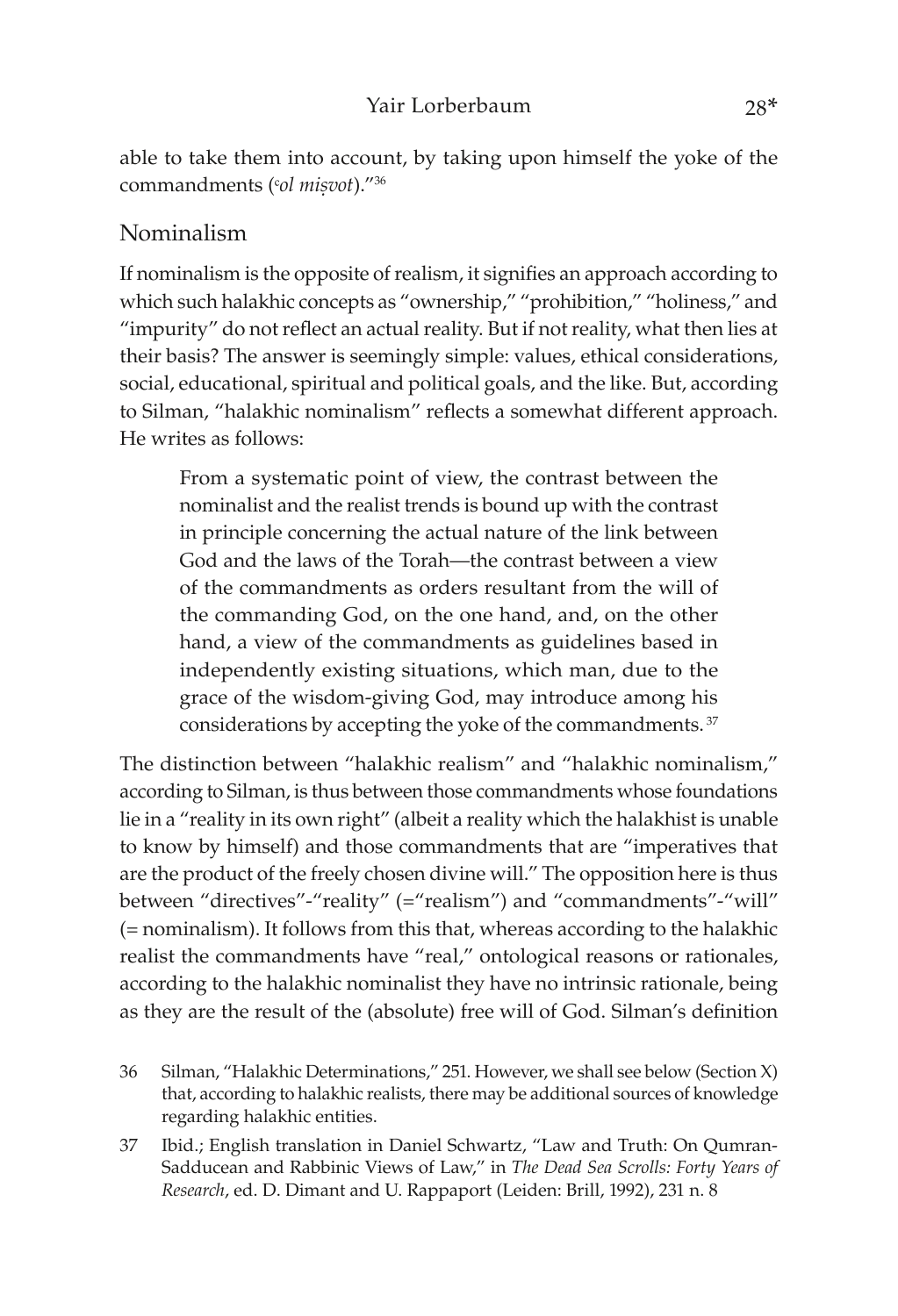of nominalism is close to the Kalaam approach, ascribed in the *Guide of the Perplexed* to a number of the "philosophers and Torah scholars," according to which "commandments come in the wake of the [divine] will alone, "and are "scriptural decrees" without reason.<sup>38</sup> It may be that Silman did not intend to argue that, according to the nominalist, the commandments (which are not reality-based) have no rationale, but merely that according to his outlook the obligatory element therein is the divine decree (i.e., will), and not their underlying reasons (if there are such). In either event, the opposition between "halakhic realism" and "halakhic nominalism," according to Silman, is one between reality-based reason vs. decree (*gezerah*). This definition of "halakhic nominalism" exerted a decisive influence upon research. I will cite here two examples, and then explain why I find it problematic.

In a pioneering article, Daniel Schwartz adopted Silman's above terms and definitions.39 Schwartz analyzes a text from the Qumran *Damascus Document* (CD) which prohibits a man from marrying his niece. The sectarian author derives this conclusion from the Torah's prohibition against a man marrying his aunt.40 Schwartz asks: Why is the Qumran legislator so certain about this matter? Why does he not, as a legalist, suffice with that which the Torah explicitly prohibits—namely, the prohibition against marrying one's aunt (Lev 18:13)? From whence does he conclude that the application of this principle in the opposite direction—i.e., to prohibit a man against marrying his niece—is justified? Schwartz answers: the author of CD clearly assumes that the union between a man and his aunt is prohibited because there is "something wrong about union between people separated by only one generation and one lateral relationship; hence, all such unions [from both directions—yl] are forbidden." Schwartz concludes from this, paraphrasing Silman: "The union [between a man and his aunt—YL] is not wrong because God forbade it, as a nominalist might say. Rather, God forbade it because it *is*  wrong [i.e., in itself]."41 Under the inspiration of Silman's definition, Schwartz

- 38 *Guide*, 3:26 (Pines, 506 ff.) and see further, ibid., 3:31 (Pines, 523–24) and 3:38 (Pines, 550).
- 39 Schwartz, "Law and Truth," 229–40. Schwartz quotes the above-mentioned words of Silman, "Halakhic Determinations," 231 n. 8. Schwartz was the first to propose a theoretical-conceptual discussion of early halakhah, and of classical rabbinic halakhah—i.e., that of the classic sages.
- 40 *The Damascus Document Reconsidered*, ed. M. Broshi (Jerusalem: Magnes, 1992), iv–v.
- 41 Schwartz, "Law and Truth," 231 (emphasis in the original).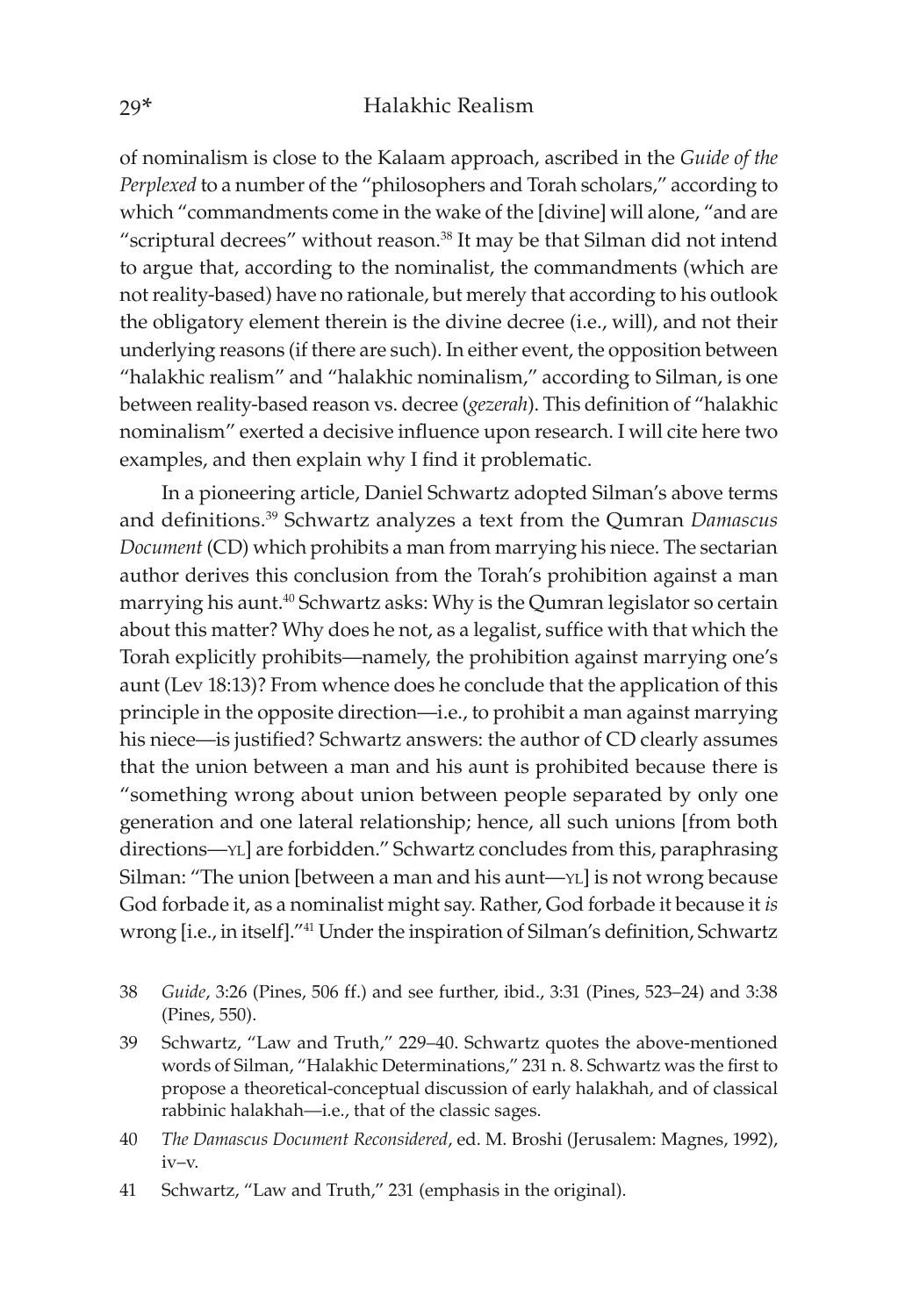### Yair Lorberbaum 30\*

distinguishes between realism and nominalism in terms of the Platonic dilemma articulated in *Euthyphro.* According to the realist, the commandments are reality-based: they are good or evil by their very nature, that is (according to Schwartz), they have an intrinsic, "real" rationale; hence God commanded them. On the other hand, for the nominalist the commandments are not based upon reality: that is, they have no intrinsic or any other reason; rather, they are obligatory because God willed/commanded thus. In other words, Schwartz thinks that, according to the nominalist, halakhah is not rooted in non-realistic reasons but in the (absolute) free will of God—a kind of "I have made a statute, I have decreed an edict" (*gezerah gazarti*, huqqah haqaqti).

But Schwartz's move is not necessary, and does not stand up to criticism. First of all, does the sectarian prohibition against marriage with one's niece—as derived from the prohibition against marriage with one's aunt—prove that these prohibitions are based upon a realistic view? One could easily suggest a social-ethical explanation.42 Second, and for our purposes this is the main point: can one not justify the rabbinic, nominalist position—namely, that the prohibition is specifically against marriage with one's aunt, and not with one's niece—without relating to the issue of divine fiat ("will")? The argument attributing a certain "arbitrariness" to rabbinic halakhah—which, according to Schwartz, reflects a nominalist approach by which the source

42 The sectarian prohibition on marrying one's niece could be understood as a fence (*seyag*) to distance one from marrying his aunt. Another explanation (contrary to Schwartz) is that the sectarian halakhah subscribes here to legal-halakhic formalism (or conceptualism), which "infers" the prohibition to marry a niece from the prohibition to marry an aunt. Such jurisprudential approaches are anchored in structural, institutional considerations which have nothing to do with halakhic realism, see below Section VII. Moreover, it seems that the explanation to the halakhah in CD appears in its very language: "But Moses said: *To your mother's sister you may not draw near, for she is your mother's near relation*. Now the precept of incest is written from the point of view of males, but the same (law) applies to women, so if a brother's daughter uncovers the nakedness of a brother of her father, she is a (forbidden) close relationship" (*The Dead Sea Scrolls*, ed. J. H. Charlesworth [Tübingen: J. C. B. Mohr, 1997], 2:21). According to this formulation, biblical verses that use masculine forms also encompass feminine forms. Hence, a woman is also forbidden to marry her father's (and mother's) brother. It may be that this exegetical move is related to the non-realistic considerations mentioned above. Needless to say that the "basic" biblical prohibition on marrying one's aunt is not necessarily reality-based. These are much more plausible rationales than the realistic one proposed by Schwartz, which is out of a real context and, hence, lacks explanatory power.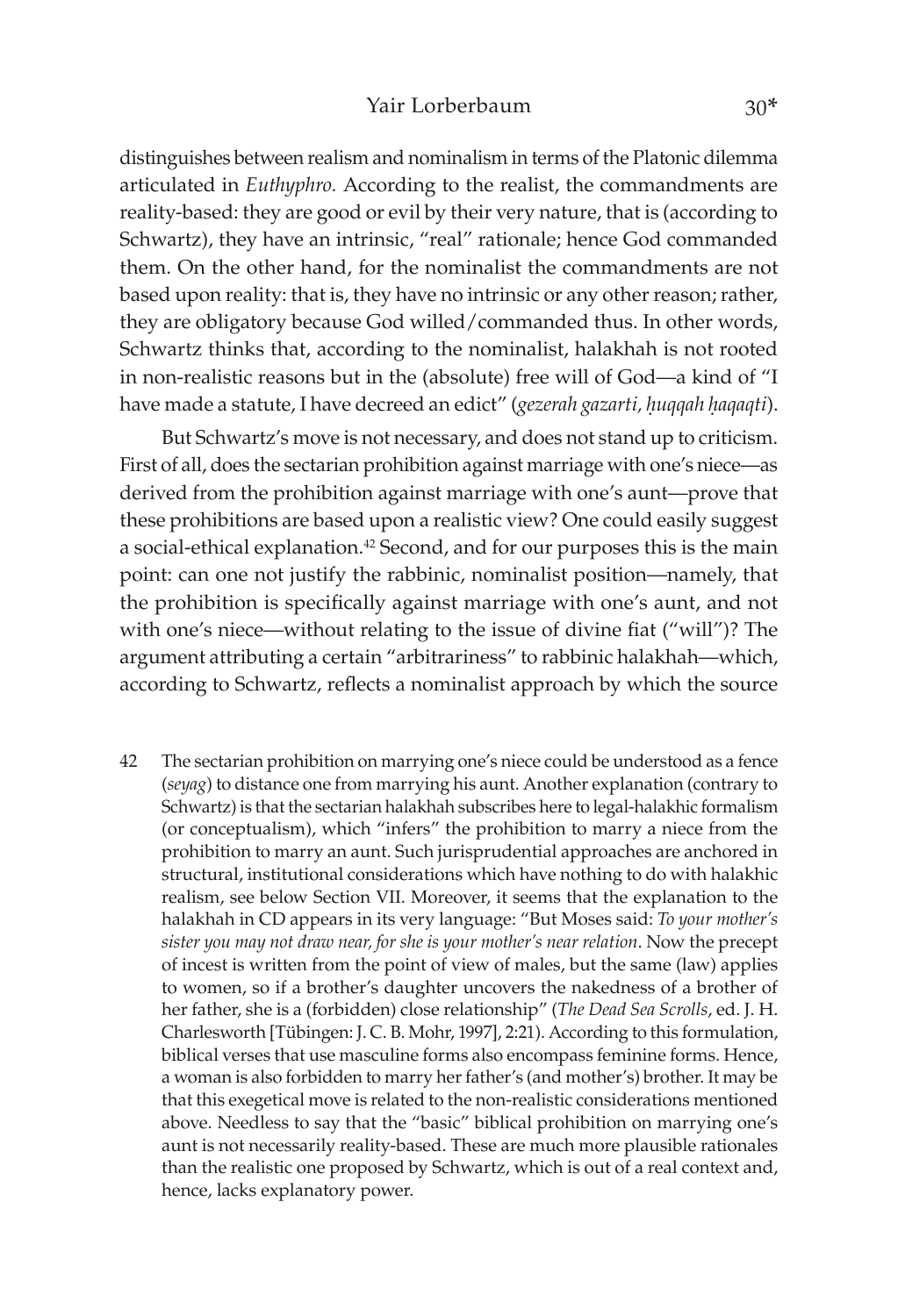of the commandments lies in the divine decree, in isolation from their rationale—is in my view particularly problematic.<sup>43</sup>

How so? The conflict between halakhic realism and halakhic nominalism is of a different order. As I suggested earlier, realism connects the halakhic rules to a certain reality, whereas nominalism denies this reality. Must we say, in light of the negation of this particular reality, that the only remaining possibility is that of "divine will"? This does not seem to me to be necessary. These commandments and instructions may be related, as I noted earlier, to various different kinds of reasons—social aims and policies, ethics, values, spiritual goals, and so on, that is to say, all those things which the philosophers refer to as "rational" considerations. The case discussed by Schwartz—namely, the distinction between the prohibition against marriage with one's aunt and the permissibility of marrying one's niece—may be easily explained on the basis of "nominalist" (i.e., non-realist) considerations of this type. Indeed, none of the sages or interpreters of halakhah argue that this law is a *hoq*—that is, an arbitrary "scriptural decree" without rationale. It would appear that the category "reality-based halakhah" is replaced by Silman, and in his wake by Schwartz and others, by "reason-based halakhah," which was in turn replaced by the category of "divine-will/decree-based halakhah (i.e., scriptural edict)."44

There is, of course, no obstacle to deciding (that is, to defining in a stipulatory manner) that the opposition between realism and nominalism is one between "reality-ontology" and "will" (i.e., scriptural edict without reason or separate from it). However, such an opposition will hardly be

- 43 It would appear that Schwartz is interested in Qumranic realism. His claim that classic rabbinic halakhah is nominalistic is merely a kind of offshoot of his main argument. At the same time, he repeatedly characterizes "halakhic nominalism" (in this case that of early rabbinic halakhah)—but without noticing it, and only in the wake of Silman—as a divine edict. At the same time, this characterization of halakhic nominalism has become, as noted, a formative factor in his studies and in the research which came after him and, as we shall see below, even among his critics.
- 44 Moreover, it would appear that realists, both those of Qumran and others, would agree that commandments based upon reality are simultaneously also divine edicts, as there is no contradiction between these two views. The element of command or edict in the commandments does not replace its underlying rationale, whether "concrete" or "value-based." See Yair Lorberbaum, *Gezerat Hakatuv: Decree of Scripture – Theology, Legal Theory and Halakhah (or: Rules and Reasons in Halakhic Discourse)* (Hebrew) (forthcoming, 2015), ch. 2.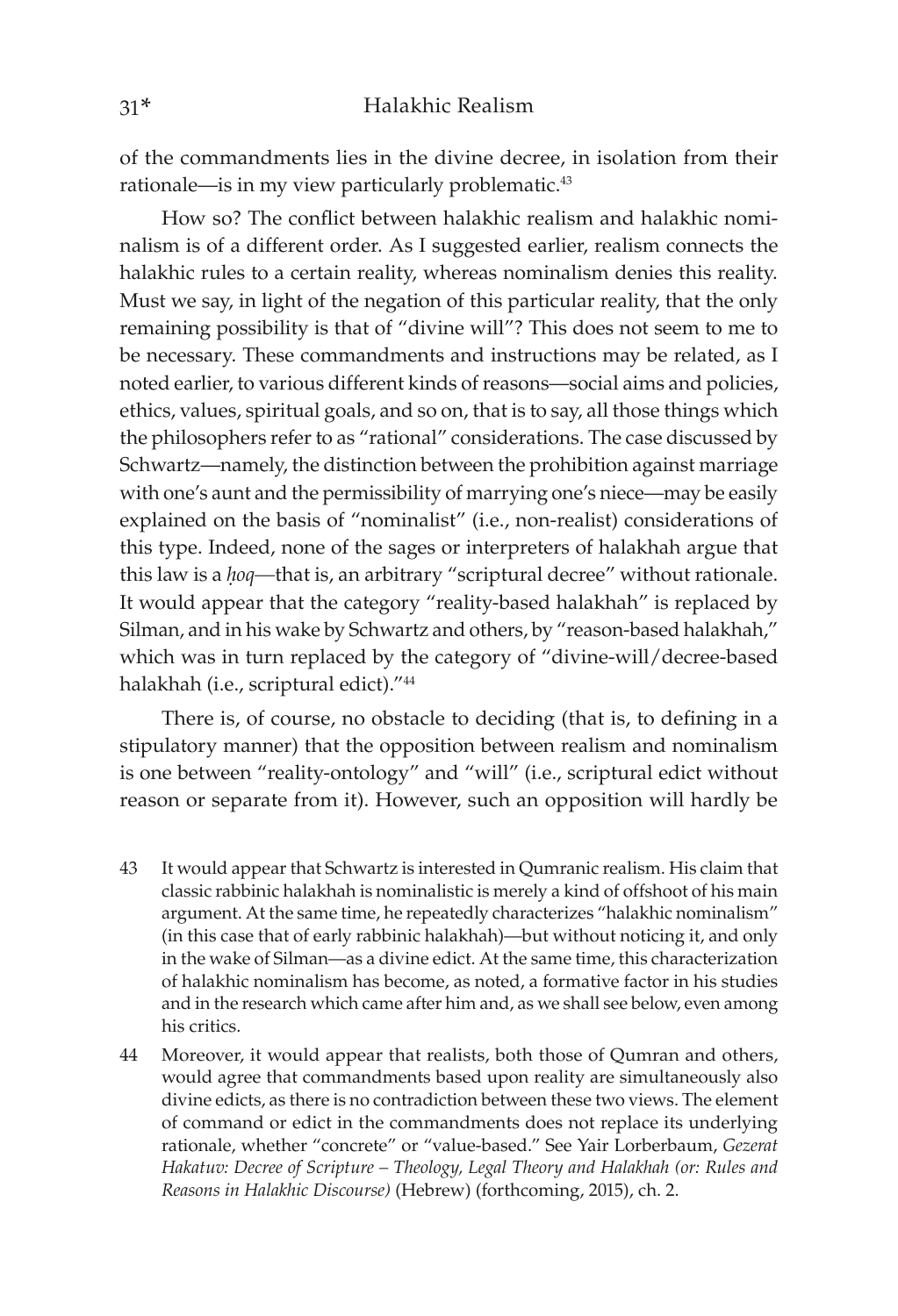relevant to halakhic texts, and particularly not to non-realistic approaches found therein. Not only will such a distinction not be useful to research, but it is likely to lead to erroneous conclusions. A far more fruitful distinction between realism and nominalism is that between commandments based on reality-ontology and those based upon values—social, ethical, spiritual goals, etc. Both from the conceptual viewpoint and the methodological perspective, the more adequate and interesting contrast between realism and nominalism is that between laws rooted in entities (as the central, if not the exclusive, factor in the contents of the *misvah* / halakhah), and those whose rationale lies in the realm of social/moral/utilitarian/educational/spiritual considerations, which do not require postulating the existence of mysterious entities. I have referred to this distinction above, and will do so below, as "reality-based halakhah" as against "value-based halakhah."

Indeed, in the decisive majority of those cases in which we consider the distinction between halakhic realism and halakhic non-realism, we have vacillated between reality-based halakhah and value-based halakhah. Thus, for example, regarding Shabbat, the significant question is whether its laws are based upon the view that Shabbat is a "different entity" in time (i.e., that its holiness "breaks" linear time) or in the realm of the heavenly spheres (which in turn influence the mundane realm), or whether Shabbat does not constitute a unique ontological reality, its laws being based upon social, educational, and spiritual goals and the like (i.e., non-realism).<sup>45</sup> Or, to take the case of Yom Kippur: does the day itself "atone" (i.e., realism), or is its entire purpose to serve as a framework for *teshuvah*—for repentance and soul-searching (i.e., non-realism)?<sup>46</sup> Regarding the atoning power of blood—does it have a "real," concrete atoning and purging quality, or is it merely symbolic?<sup>47</sup> Or, are the Court and the Sanhedrin institutions whose

- 45 See, for example, the discussions of A. J. Heschel, *The Sabbath: Its Meaning for Modern Man* (New York, 1963). On the real or "concrete" Sabbath in Kabbalah, see, for example, E. K. Ginsburg, *The Sabbath in the Classical Kabbalah* (Albany, N.Y.: SUNY Press, 1989). The naturalist concreteness of the Sabbath is connected, among other things, with the concrete nature of holiness; it was first sanctified in the Bible (see Gen 2:3).
- 46 See Vered Noam's contribution in this volume, "Essentialism, Freedom of Choice, and the Calendar: Contradictory Trends in Rabbinic Halakhah."
- 47 See Yair Lorberbaum, "Blood, Man and Image: On Execution in Tannaitic Literature," *Meêqerei Mishpat* 15 (2000): 429–56 (Hebrew); cf. Cana Werman, "The Law of Covering the Blood and its Eating in Priestly Halakhah and in Rabbinic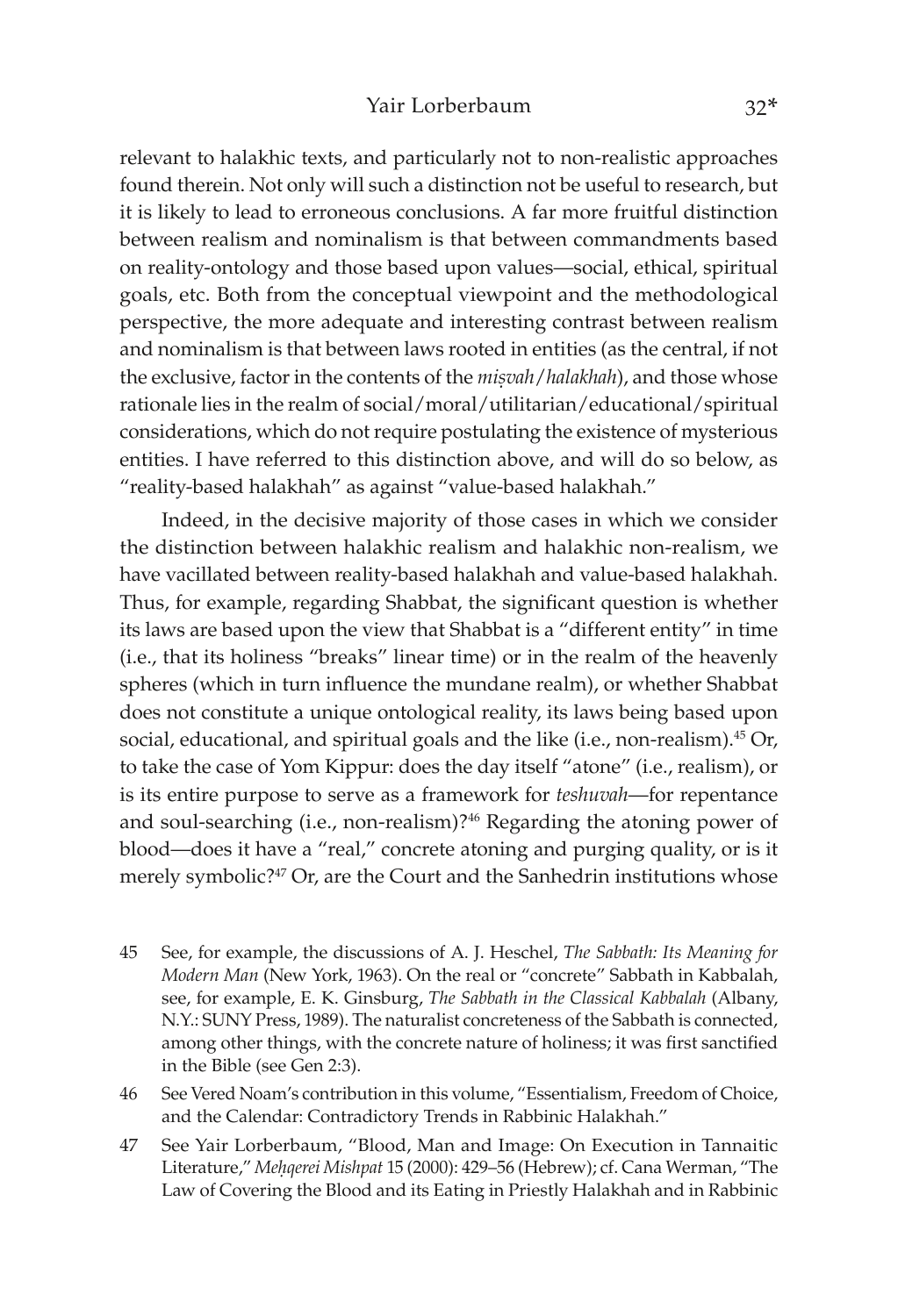purpose is to resolve disputes and rule on matters of halakhah considered infallible due to social-institutional considerations (i.e., the social value of its rulings being final)? Or is the Court considered infallible because God dwells therein?48 In the case of marriage: is the husband's *qinyan* (acquisition) of his wife something ontologically real, or is it merely a bundle of duties and privileges (i.e., a social convention)? Regarding blessings and curses: do they have some kind of magical effectiveness, positive or negative (realism), or is their concern political-ethical-educational alone (non-realism)?<sup>49</sup> In none of these examples is the alternative to a realistic approach that of a nominalism of divine will—that is, none of these halakhic institutions is understood by nominalist halakhists as an arbitrary "scriptural decree."50

It is important to note that the nominalist position is not necessarily a non-cognitivist position, nor is it necessarily a non-realist one in relation to the social, ethical, educational, or spiritual rationales by whose means it justifies the halakhic rules. The halakhic nominalist might think that these reasons are rational (in the sense that they are imposed upon us by reason, i.e., they are not up to us). He might also take a realistic position regarding them and believe that the reasons are normative facts.<sup>51</sup> The halakhic nominalist is a non-realist in the sense that he negates those entities in which the halakhic realist believes.<sup>52</sup> In other words, the non-realist approach regarding value-based halakhah does not necessarily negate the rationalism of those values, nor does it necessarily deny that these are normative facts which

Halakhah," *Tarbiz* 63 (1994): 173–83 (Hebrew); Noam Zohar, "The Sin Offering in Tannaitic Teaching" (master's thesis, Hebrew University of Jerusalem, 1988) (Hebrew).

- 48 See Haim Shapira, "'For Judgment is God's': On the Relationship between God and the Judicial Process in the Bible and in the Halakhic Tradition," Mehqerei *Mishpat* 26 (2010): 51–89 (Hebrew).
- 49 On realism regarding the effectiveness of cursing God's Name and cursing one's father and mother, see Lorberbaum, *Image of God,* 260–69.
- 50 Silman's definition of the opposition realism-nominalism was also adopted by Christine Hayes, "Legal Realism and the Fashioning of Sectarians in Jewish Antiquity," in *Sects and Sectarianism in Jewish History*, ed. Sacha Stern (Leiden: Brill, 2011), 119–46, who suggested a more "sophisticated" version thereof.
- 51 See Enoch, *Taking Morality Seriously*.
- 52 On the profound differences between halakhic realism and ethical realism, see above, Section II.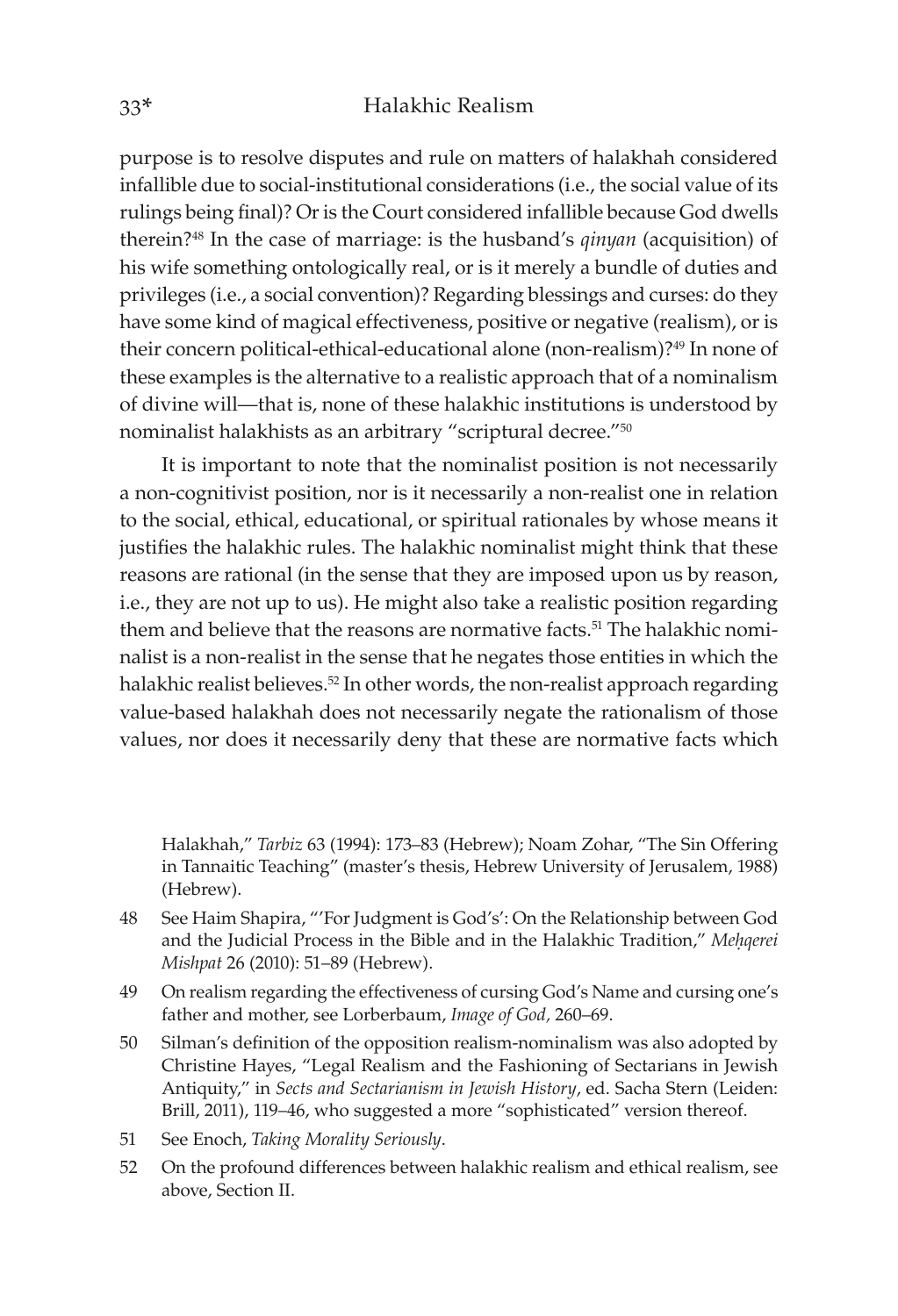reason reveals. It only refutes or negates the mythic realism which is unique to the realistic approaches regarding reality-based halakhot.<sup>53</sup>

To return to Silman's article: the source of confusion in the definition of halakhic nominalism is rooted in a well-known midrashic passage in *Pesiqta de-Rav Kahana* (*Parah Adummah* 4:7).54 This midrash is cited by Silman as evidence in support of his proposed definition of halakhic nominalism. This is the most striking (and evidently the only) midrashic source for what appears to be the opposition between the realistic view, which was rejected by the sages (in this case by Rabban Yohanan b. Zakkai), and the nominalistic one, which they adopted. 55 In this midrash, which concerns the rules of purification from the impurity caused by contact with a dead body, a contrast is drawn between realism and an understanding of impurity based upon the idea that "I have made a statute, I have declared an edict" (i.e., divine will, without any rationale). This late midrash is the source for the rejection of the realistic position regarding purity and impurity in rabbinic literature.

But this case of explicit nominalism is an exceptional one in midrashic literature, and it would be a mistake to draw any conclusion from it regarding the nature of nominalism in talmudic literature generally, or the history of halakhah. Silman, and in his wake many other scholars, defined nominalism in light of this midrash, as if nominalism (i.e., non-realism) generally speaking expresses the view that the commandments are without rationale**.** 56 It would

- 53 I noted earlier that ethical realism is a meta-ethical issue, distinct from discussions of normative ethics. Because of this separation, normative ethics is not interested in the ontological status of ethical values which it adopts, and it would appear that, generally speaking, it is not even aware of them. Like a normative ethicist (or a modern judge), the halakhic non-realist also relies upon ethical, social, and similar reasons without thinking about their ontological status. It may be that, were he to do so, he would be an ethical realist; however, perhaps not. In this context it is important to note that one ought not to confuse arguments (explicit or implicit) of halakhists or jurists concerning the existence of legal or halakhic principles with halakhic or ethical realism; that is to say, with the argument that these principles are "normative facts."
- 54 Mandelbaum ed., 74; cf. ibid., 4:1 (p. 54).
- 55 See E. E. Urbach, *The Sages: Their Concepts and Beliefs* (Jerusalem: Magnes, 1976), 83–84 (Hebrew); and cf. Vered Noam, "Is It True that 'The Dead Body does not Cause Impurity'?: On the Nature of Impurity in Tannaitic Literature," *Tarbiz* 78 (2009): 162–63 (Hebrew), and see her notes for additional bibliography.
- 56 Thus also Vered Noam, *From Qumran to the Tannaitic Revolution: Aspects of the Perception of Impurity* (Jerusalem: Yad Ben-Zvi, 2010), 222–23 (Hebrew).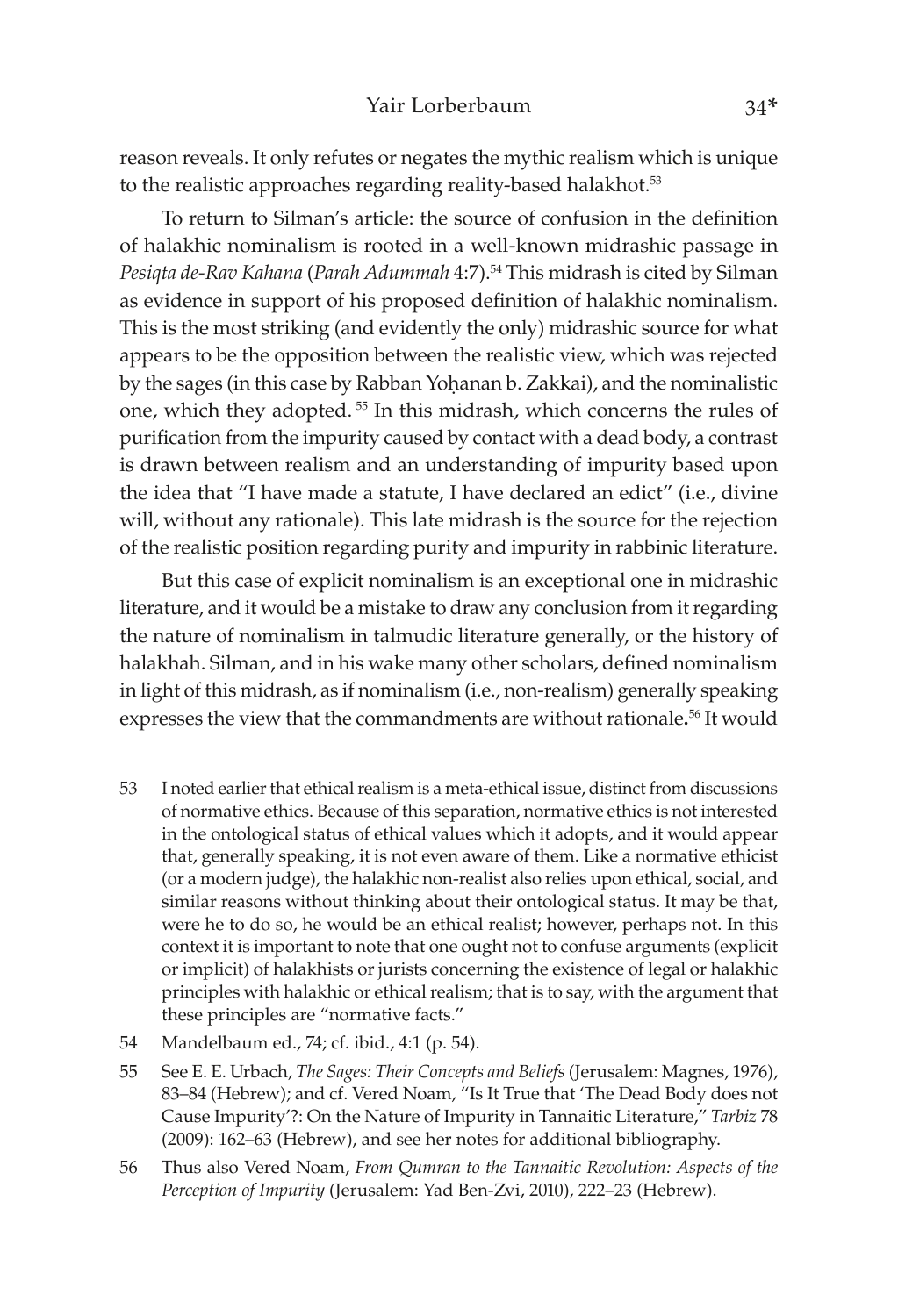be superfluous to point out that this midrash makes no claim to engage in generalization: it is concerned with the subject of impurity or, more precisely, the impurity of dead bodies, alone**.** 57

It is noteworthy in this context that, from a philosophical viewpoint (medieval and certainly modern), both halakhic realism, which is based upon imaginary entities, and halakhic nominalism, based purely upon divine will (i.e., the perception of the commandments as scriptural decrees without rationale), are a-rational approaches to the commandments. Both approaches negate the provision of rationales to the *misvot*. In the final analysis, halakhic realism is based upon entities whose existence a person cannot perceive or know by himself. From a phenomenological viewpoint, even when God reveals the fact of their existence, these entities remain hidden and mysterious, and are themselves essentially a kind of "scriptural decree" without any (known) rationale. In other words, from a philosophical and phenomenological viewpoint, both realism and nominalism (according to Silman's definition) embody an arbitrary disposition in relation to the commandments. As against them, value-based (=reason-based) non-realism embodies a rational approach to the commandments and to halakhah.<sup>58</sup>

- 57 It would appear that this midrash, and its underlying approach, also led Silman to choose the rather awkward term "nominalism." In the philosophical tradition, this term is opposed to realism and implies an element of arbitrariness. Realism is thus associated with the rational background or underpinnings of linguistic concepts. By contrast, nominalism is derived from the Latin *nomen*, meaning "name."
- 58 In this context, I will comment on Vered Noam's suggestion that the tannaim identified impurity as something real, on the one hand, but, on the other hand, completely neutralized it from any demonic element, such that its effectiveness, in their view, was limited to the intra-halakhic realm (see below, Section VI). This thesis undermines her claim as to the opposition between a realistic understanding of *ûumᵓah* and the view that it is a statute (*êoq*) or decree (*gezerah*) without any rationale (as, for example, in the approach of Rabban Yoḥanan b. Zakkai in *Pesiqta de-Rav Kahana*). If impurity is an entity completely neutralized from any external effect—it cannot cause any damage, either physical or spiritual—the very fact of its being an "entity" is insufficient as an explanation for a system of halakhic rules derived thereof. In the final analysis, if one is speaking of a "closed" system of halakhic rules, without any external effect, then the entities upon which these rules are based do not explain anything. After all, one could ask: if the *tum<sup><i>ah*</sup> is real though it causes no physical or spiritual harm, why should we avoid it? Why should we bother to remove it (i.e., purify ourselves from it)?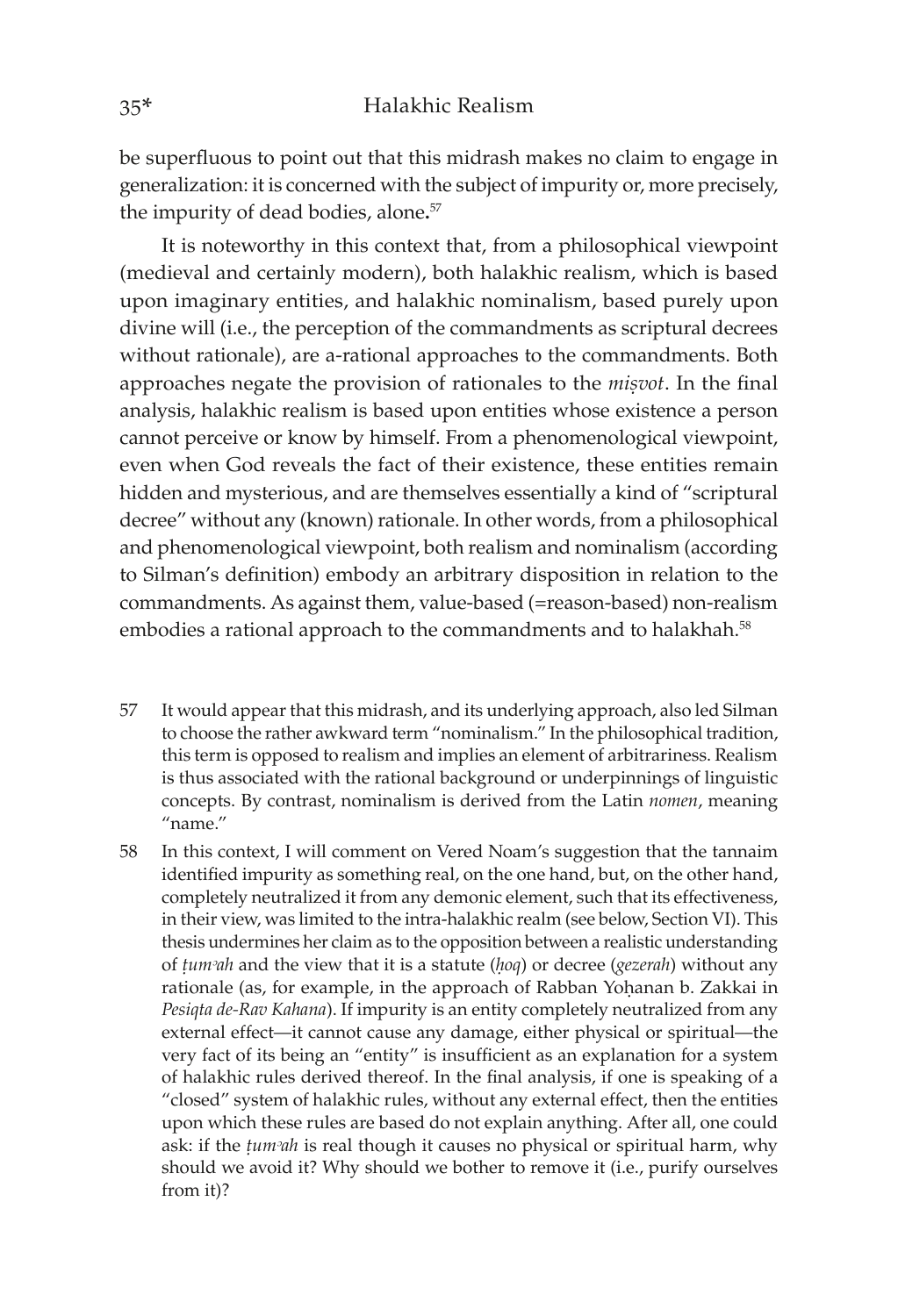Maimonides is the outstanding example of a halakhist who advocated a non-realistic approach. Nevertheless, he thought that all of the commandments (including the *huqqim*) have reasons. His nonrealistic (=nominalistic) approach is based, as is well-known, upon a rationalistic (or naturalistic) approach. In his opinion, Aristotle described reality in an adequate manner; in practice, there is nothing to be added to the physics and metaphysics found in the works of science and philosophy of the ancient Greeks and the Arabs.<sup>59</sup> At the same time, Maimonides sharply rejected the view that the commandments stem from God's will (i.e., that they are decrees without any reason). In his view, there are reasons for all of the commandments and halakhot, based upon values and social ends—i.e., the perfection of the body (i.e., the acquisition of good character traits and the imposition of social order), $60$  or the perfection of the soul (i.e., the attainment of intellectual perfection).<sup>61</sup>

Another problem with Silman's definition of halakhic nominalism is to be found in Jeffrey Rubenstein's critique of Schwartz's position. In the final section of his article, in an attempt to somewhat soften his criticism, Rubenstein

- 59 Maimonides even adhered to a certain version of the distinction between value statements and descriptive statements. See the distinction in *Guide of the Perplexed*  1:2 between the opposition good-evil and the opposition truth-falsehood; and cf. Zev Harvey, "Maimonides and Spinoza on the Knowledge of Good and Evil," ᶜ*Iyyun* 28 (1978): 167–85 (Hebrew); Shlomo Pines, "Truth and Falsehood Versus Good and Evil: A Study in Jewish and General Philosophy in Connection with the Guide of the Perplexed 1,2," in *Studies in Maimonides,* ed. I. Twersky (Cambridge, MA: Harvard University Press, 1990), 95–145. I have commented elsewhere that, in Maimonides' view, the opposition between philosophy and tradition is not merely that between (Aristotelian) physics and metaphysics and the Account of Creation and the Account of the Chariot. A dramatic opposition also exists, in his opinion, between rational law and talmudic law, particularly in relation to the differences between their underlying rationales. The irrationality of the approaches of talmudic halakhah, according to Maimonides, pertain among other things to the realism attributed to them. See Yair Lorberbaum, "Maimonides on Aggadah, Halakhah and Divine Law," *Diné Israel* 26 (2010): 356–83 (Hebrew), and see below in the Afterword.
- 60 At times Maimonides "adopts" naturalistic halakhic approaches as "a necessary belief" (or "noble lie"; see *Guide* 3:8); cf. below, in the Afterword.
- 61 Compare Hayes, "Legal Realism." Following Daniel Schwartz, whose abovementioned words she quotes in agreement (Schwartz, "Law and Truth," 120), Hayes adopts Silman's definition of the realism-nominalism opposition, and proposes an "improved" version thereof. For a critique of this approach, see the Hebrew version, n. 67.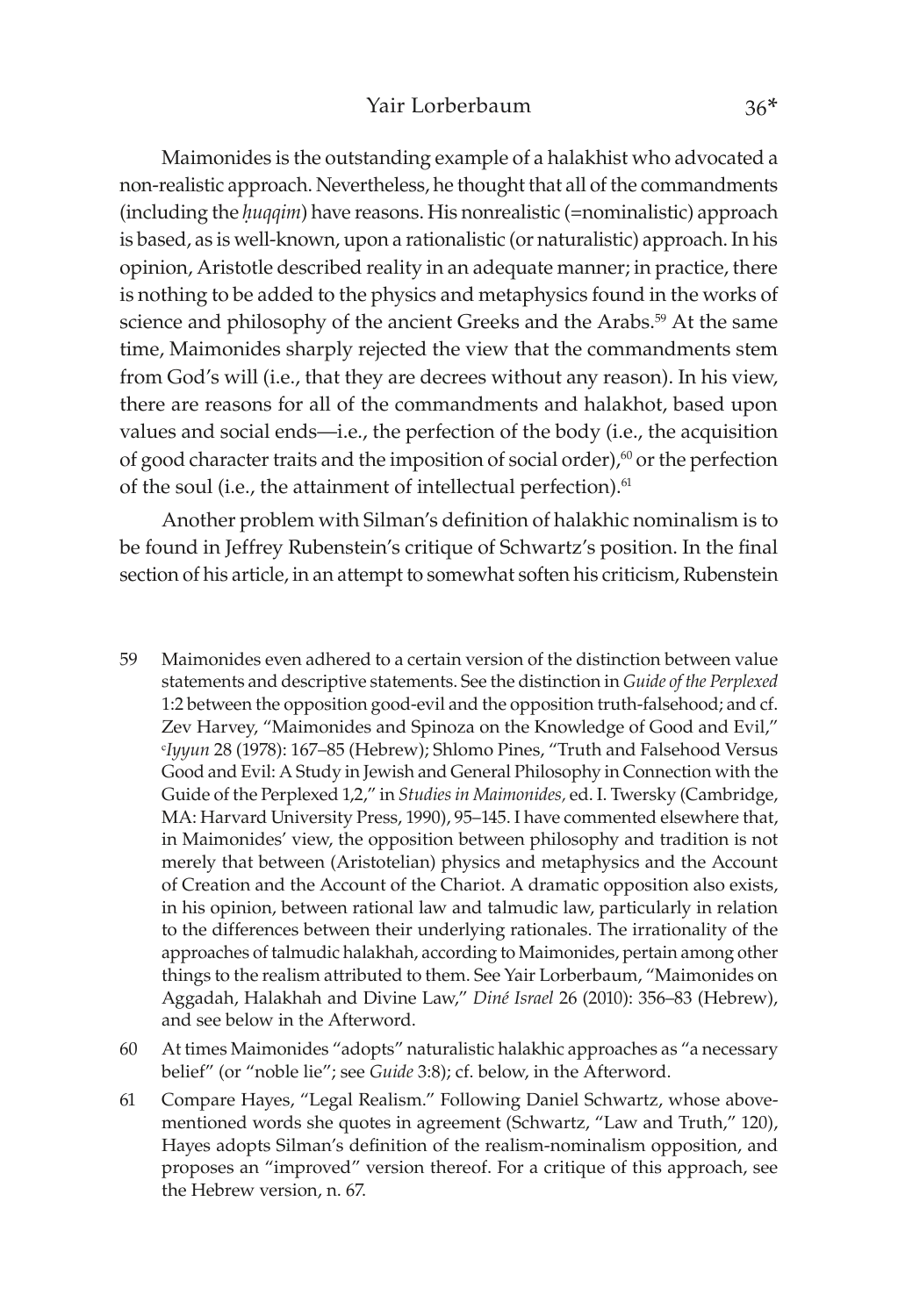suggests a "softer" version of Schwartz's thesis.<sup>62</sup> To this end, Rubenstein develops a historical or developmental model based upon Silman's (and Schwartz's) definition of halakhic nominalism—namely, as commandments whose source lies, not in reality, but in the (arbitrary) divine will. <sup>63</sup>

According to Rubenstein (following Schwartz), talmudic halakhah is indeed more nominalistic than that of the Sadducees or of the Qumran sect. <sup>64</sup> In order to provide a basis for this claim, Rubenstein develops the following model: the basis of every law, he argues, lies in a realistic outlook (if it is a human creation it cannot be based upon an arbitrary command or will). According to his approach, in a society in which the law is dynamic—i.e., in which there is no obstacle to it changing over the course of time due to changes in circumstances or worldview—it will remain realistic. This is not the case in a society in which the laws are fixed (i.e., divine) and not subject to change. In a society in which the law is canonic—that is, in which its institutions are barred from changing them (in order to adjust them to new beliefs, ideas, and/or circumstances)—there gradually occurs a transition from a realistic approach to the law (which is the basis of its creation) to a nominalist approach in which the law is perceived as a decree without rationale (i.e., its source is the divine will).<sup>65</sup> In such a situation, argues Rubenstein, members of the society will think that certain actions are prohibited by the laws because they are part of their sanctified tradition; they will be unable to explain why they are prohibited, but only note the fact that they are prohibited. Such a disposition is appropriate, in his opinion, to the nominalistic viewpoint regarding the nature of the law. In brief, a law enjoying canonic status, combined with the fact that the underlying worldview has changed, invites a transition from realism (which lay at the basis of the original promulgation of the law) to nominalism (which reflects the law's break from its original roots). The more time passes, argues Rubenstein, the greater the

- 62 J. L. Rubenstein, "Nominalism and Realism in Qumranic and Rabbinic Law: A Reassessment," *DSD* 6 (1999): 157–83, at 179–83.
- 63 Silman's words concerning halakhic nominalism are quoted by Rubenstein in agreement; Rubenstein, "Nominalism," 158.
- 64 As opposed to the strong version of Schwartz, according to which Qumranic halakhah is realistic and talmudic law is nominalistic.
- 65 Or at least there is no need for a rationale. In other words, for purposes of this critique, it does not matter whether nominalism thinks that the validity of the commandments is based upon God's arbitrary will or His "edict" detached from their rationales, whatever these may be.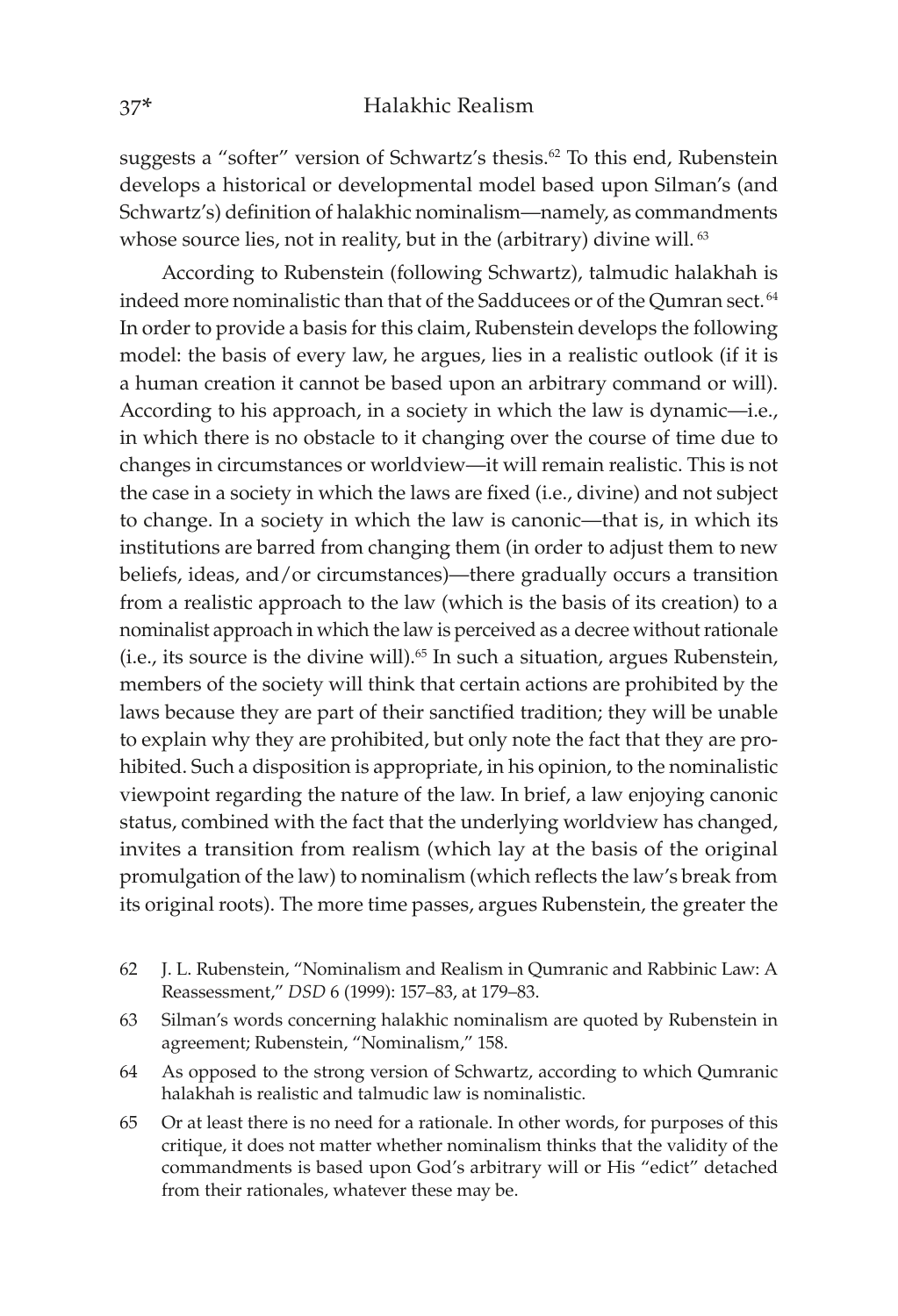tendency of the interpreters of canonic law (for our purposes: halakhah) to turn from a realistic to a nominalistic approach. The basis of this suggested interpretation is that the term nominalism denotes an approach according to which the *misvah-halakhah* is a sanctified decree without any rationale (and one which stems from the divine will).<sup>66</sup>

By means of this model, Rubenstein explains his attenuated version of Schwartz's thesis. Rabbinic halakhah is a "canonic law." Biblical law, however, from which rabbinic halakhah originates, is realistic (like any original law).<sup>67</sup> The underlying views of Qumranic law are closer to the worldview of the Bible, and therefore tend more toward the original biblical realism. The sages are further removed from the biblical worldview but are unable to change that law in order to adapt it to their worldview because in their eyes it is canonic. Their solution, according to Rubenstein, is to adopt a nominalistic approach in relation to (biblical) law, according to which its basis lies in the divine will (hence, without any reason). Echoes of Rubenstein's interesting model are to be found elsewhere in the research literature.<sup>68</sup>

However, this model for the study of halakhic realism-nominalism, and its use for understanding talmudic law, raises difficulties. First of all, do the sages really consider the commandments of the Torah and the rules of halakhah to be arbitrary "decrees" lacking in all rationale? To the best of my knowledge, this category hardly exists in tannaitic literature, and, insofar as it does, is applied (in one isolated aphorism) to a very limited number of commandments.69

- 66 Alternatively, that its reason is hidden from the eyes of those subject to it (that is, it is a "scriptural edict" in the theological sense).
- 67 Rubenstein qualifies this argument, as it may be that the laws of the Bible (at least part of them) are already "nominalistic"—that is to say, they are a kind of inheritance from the non-Jewish environment but without the original worldview that lay in their basis. This subject is not important for the model that he proposes.
- 68 See, e.g., Noam, *From Qumran to the Tannaitic Revolution*, 246–47, which accepts, albeit with certain reservations and "corrections," Rubenstein's developmental model.
- 69 See Yair Lorberbaum, "*Gezerat ha-Katuv*, Philosophy, Legal Theory and Halakhah" (Hebrew) (in preparation, to be published by Shalom Hartman Institute Press), Chapter 1 and Appendix A. See for the present Yair Lorberbaum, "Two Concepts of *Gezerat ha-Katuv*: A Chapter in Maimonides' Legal and Halakhic Thought—Part I," *Diné Israel* 28 (2012): 123\*–61\*.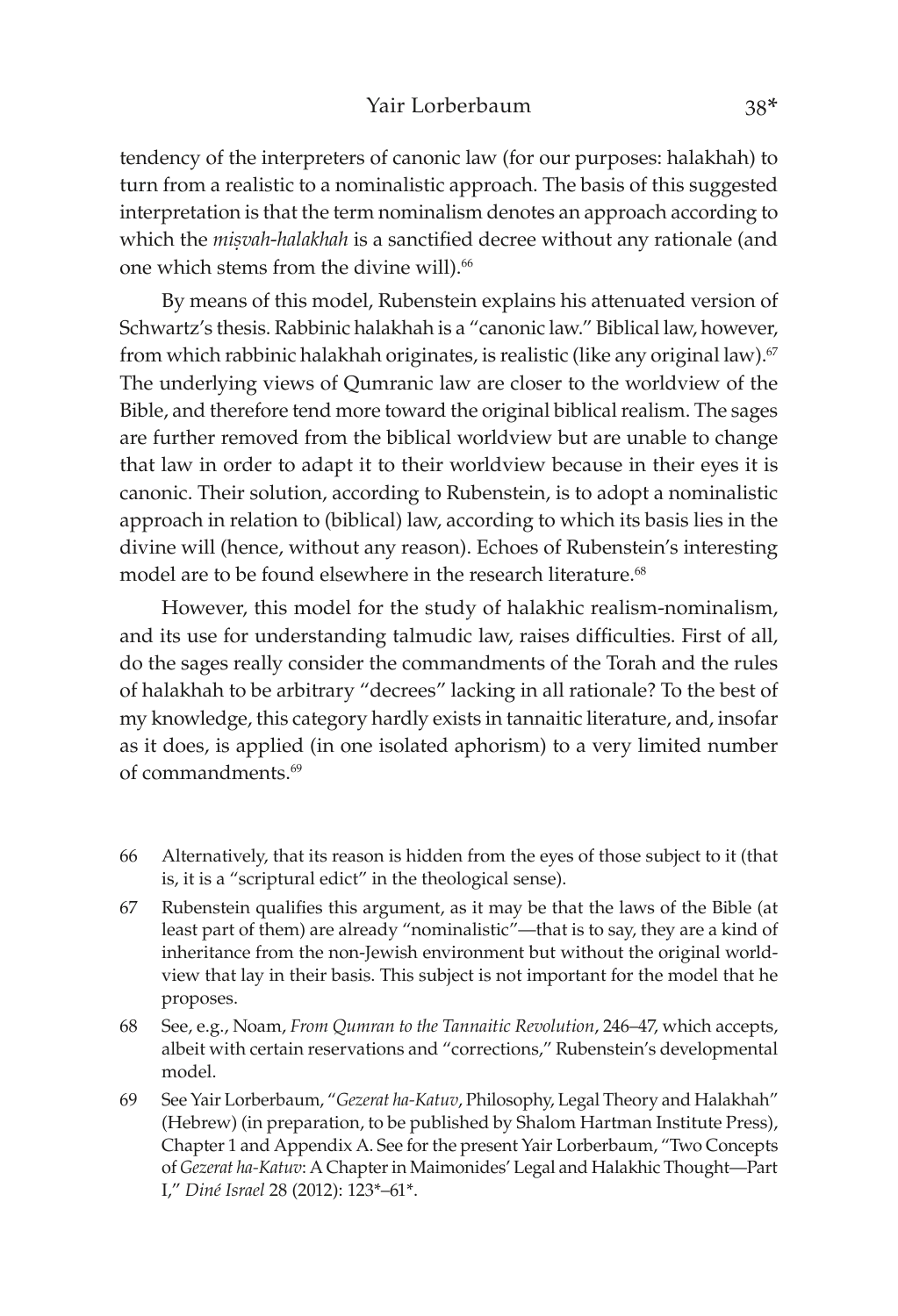Secondly, Rubenstein's model confuses the distinction between realism and nominalism with that between commandments-with-rationale and commandments-without-rationale. Rubenstein's model deals, as I have said, with a situation in which the rules of the law became sanctified (i.e., canonic) while their original reasons have become obsolete**.** The solution to this tension lies, in his opinion, in a theology of scriptural decree (i.e., of the divine will that transcends all rationales). But such a situation applies not only to laws whose reasons are based upon reality but also to rules based upon values: when values-based justifications for canonic laws are no longer applicable, a theology of scriptural decree may develop as well. Indeed, rabbinic law is often removed from scriptural law in cases involving value-based laws, such as, for example, that of "an eye for an eye" or the rebellious son; indeed, in these examples rabbinic law did not, in practice, ratify the sanctified biblical law.<sup>70</sup> It would therefore seem that, unintentionally and unknowingly, in Rubenstein's model, too, "commandments-which-have-a-rationale" are replaced by "commandments-which-have-a-**realistic**-rationale." In other words, his model has no substantive connection to the distinction between halakhic realism and halakhic non-realism (=nominalism).<sup>71</sup>

- 70 In this respect as well Rubenstein's thesis entails a certain difficulty, for if the sages did not refrain from departing from biblical law (even though the Torah was sacred to them), is it correct to describe it in their eyes as canonic?
- 71 The change from "naturalistic ontological rationales" to "rationales" (which are also ethical, social, and the like), is particularly striking in the analogy which Rubenstein proposes to modern laws. He argues that laws against homosexuality in the United States (and in the West) are gradually being altered or abolished in recent decades because people have changed their view of the nature [or: "naturalness"] of this behavior, which is no longer perceived by them as "really" wrong (in Rubenstein's words). The confusion implicit in this claim is rooted in the ambiguity of the term "really." Its ordinary meaning is not that opposition to homosexuality is necessarily based upon "legal ontology," but only upon the value recognition that this behavior is improper and contemptible. The change in the attitude towards homosexuality is not necessarily connected to a change in realistic-ontological outlooks. It may well be connected to non-realistic ethical views. Moreover, even if we assume that the legal prohibition against homosexuality in the past was based upon a realistic outlook (for example, the idea that homosexual relations violate the cosmic order, whatever may be meant by this term), the change in the law—that is to say, the abolition of the prohibition—is not necessarily based upon a competing realistic-ontological approach, as Rubenstein argues, but upon a not necessarily "realistic"-value approach.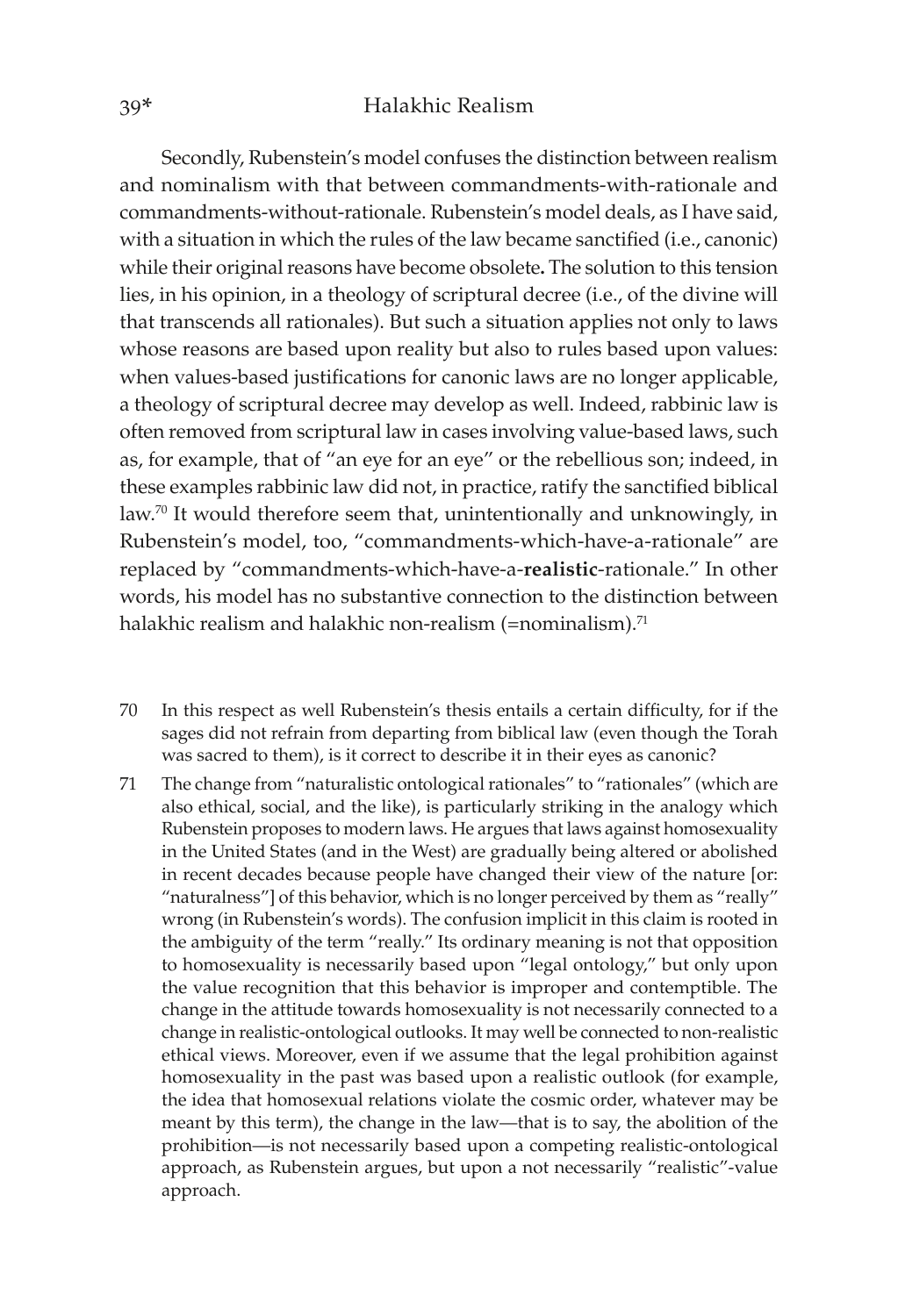## Yair Lorberbaum 40\*

The third critique of Rubenstein's model is intertwined with the second one. Overall reflection upon the history of halakhah reveals that there were historical transitions, not only from halakhic realism to halakhic nominalism, but also in the opposite direction—from nominalism to realism. Thus, for example, the development of theurgic approaches in relation to the commandments began with the ascent of Kabbalah at the beginning of the thirteenth century, in both kabbalistic and rabbinic circles (such as that of Nahmanides)—a tendency which grew stronger over the generations, and at times even spilled over from the realm of "rationales for the commandments" to that of halakhah per se! Researchers have argued that the theosophic-theurgic model in Kabbalah was a reaction to the (non-realistic) rationales for the commandments presented in the school of Maimonides.<sup>72</sup> Such a process, and other similar ones, contradicts the model proposed by Rubenstein.73 These difficulties do not present themselves regarding the distinction I have suggested between realism and nominalism. If realism refers to a reality-based rationale, whereas non-realism, or nominalism, is based upon values and social ends, historical transformations may occur in every direction.<sup>74</sup>

- 72 Moshe Idel, "Maimonides and Kabbalah," in *Studies in Maimonides,* ed. Isadore Twersky (Cambridge, MA: Harvard University Press, 1990), 31–81.
- 73 Rubenstein's model also cannot explain how in a particular period and in a particular area of halakhah the transition from realism to nominalism occurred, whereas in another area the transition was from nominalism to realism. There are more than a few examples of such a situation as well in the history of halakhah, and it would seem more widespread than revolutions. See below, Section X.
- 74 Moreover, the power of canonization to "freeze" the law—that is, to prevent its adaptation and adjustment to new situations—applies not only to transitions from realistic understandings of the law to nominalist ones. Its power to preserve the law as is also holds true in situations of transition from nominalist approaches (of various types) to realistic ones. The force of conservatism may overcome "strong" realistic approaches. Even in a situation where one might anticipate that a new and powerful realistic outlook, which had replaced a nominalistic one, would bring about a change in the rules of halakhah, the conservative force of canonization of halakhah is often stronger. Thus, for example, when the realism of kabbalistic theurgy became stronger (from the 13<sup>th</sup> century on; thus at least according to Scholem, see below, n. 149), including among central halakhic figures, it did not bring about dramatic changes in the rules of halakhah, but instead gave them new meaning. The potential for influence of the theosophictheurgic Kabbalah was enormous, but its practical influence on halakhah was limited (among other factors, due to the canonic status of the latter). This claim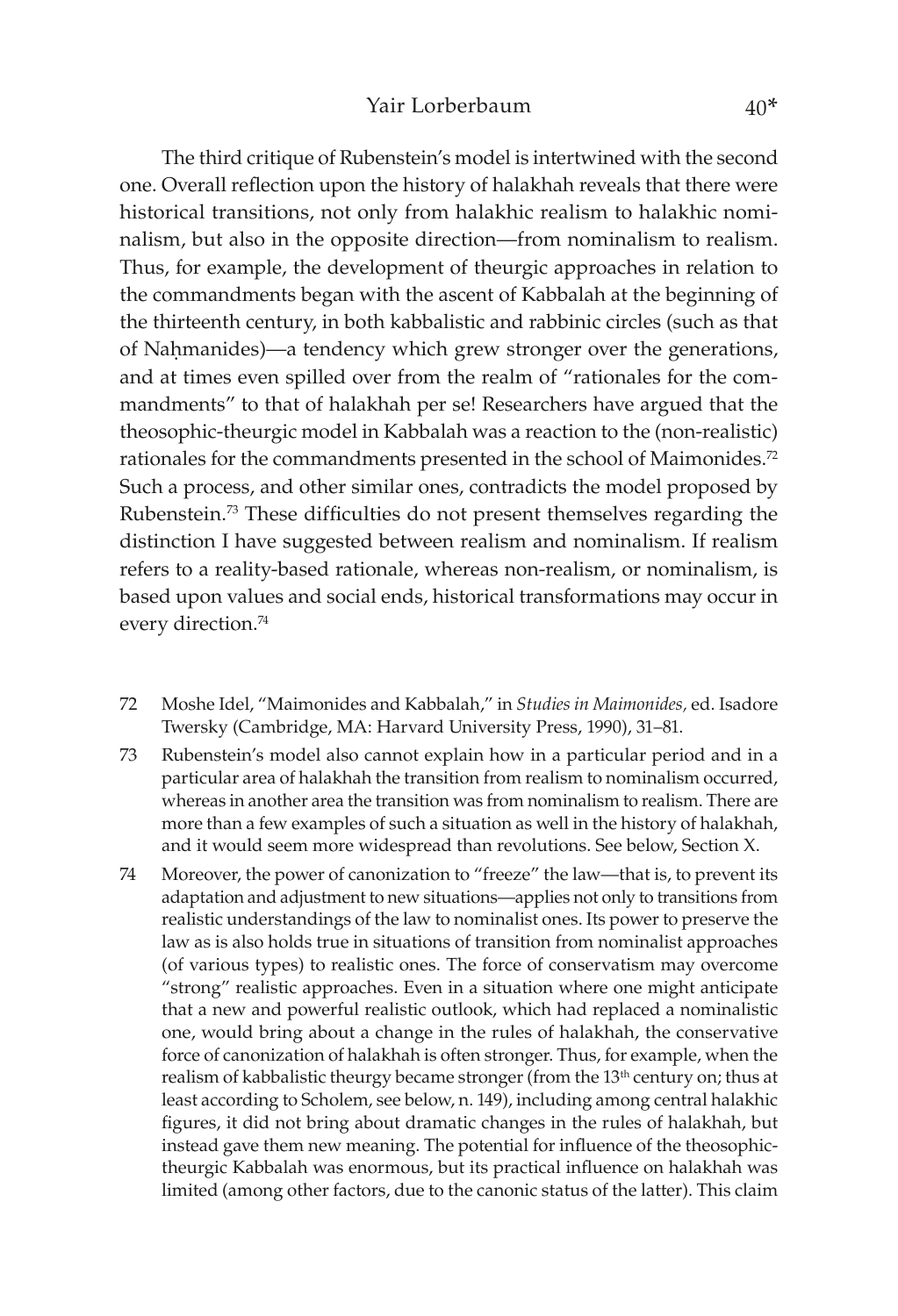Are Generalizations of the Type "Halakhic System X is Realistic/Nominalistic" Possible?

Is it possible, given the present state of research of halakhic realism, and in light of the manner in which I have drawn the contrast between it and halakhic nominalism, to establish rules of the type commonly found in the research literature, stating that: "Such-and-such a halakhah (e.g., Bible, Qumran, Mishnah, and Talmud, etc.)—as opposed to a specific halakhah or body of halakhah—is realistic/nominalistic"?75

Halakhah, in all of its varied areas, offshoots, and details is an enormously complex and multi-layered subject. Parts of it, according to certain halakhists, may be explained in a nominalistic manner—that is, on the basis of social, utilitarian, educational, or other considerations, or may be explained as "scriptural decree" without any rationale—whereas other parts may be explained in a realistic-ontological manner. It is difficult to see how, on the basis of a non-exhaustive and not particularly sophisticated discussion of five, ten, or even twenty examples, it is possible to draw generalizations regarding an overall body of halakhah, even within a particular generation or tradition. This evaluation is strengthened by my claim regarding the nature of the opposition between realism and non-realism (=nominalism), which does not necessarily require a transition specifically from realism to nominalism, but in which, as noted, every direction of change is possible.76

To this, one must add the knowledge that realism in halakhic matters is not uniform. One may imagine transitions from one kind of realism to another kind (on all three of the levels discussed above). In other words, there may be a dispute among several different realistic approaches (and transition among them), just as there may be a dispute and transition between

also holds true regarding the opposite direction: the transition from talmudic realism to Maimonidean nominalism. Because of his conservative approach to halakhic matters, Maimonides' innovative nominalistic interpretation of halakhah did not bring about any real changes therein.

- 75 See Schwartz, "Law and Truth"; and cf. idem, "Arguments *A Minori ad Majus*  as Sadducean Realism," *Masekhet* 5 (2006): 145–56 (Hebrew); Rubenstein, "Nominalism and Realism"; Hayes, "Legal Realism."
- 76 This argument is also correct regarding Schwartz's suggestion ("amended" in light of the criticism of Rubenstein and others) that it is possible to base a general thesis regarding a systematic dispute, e.g., between Sadducean-Qumranic halakhah and rabbinic halakhah; see his "Law and Truth."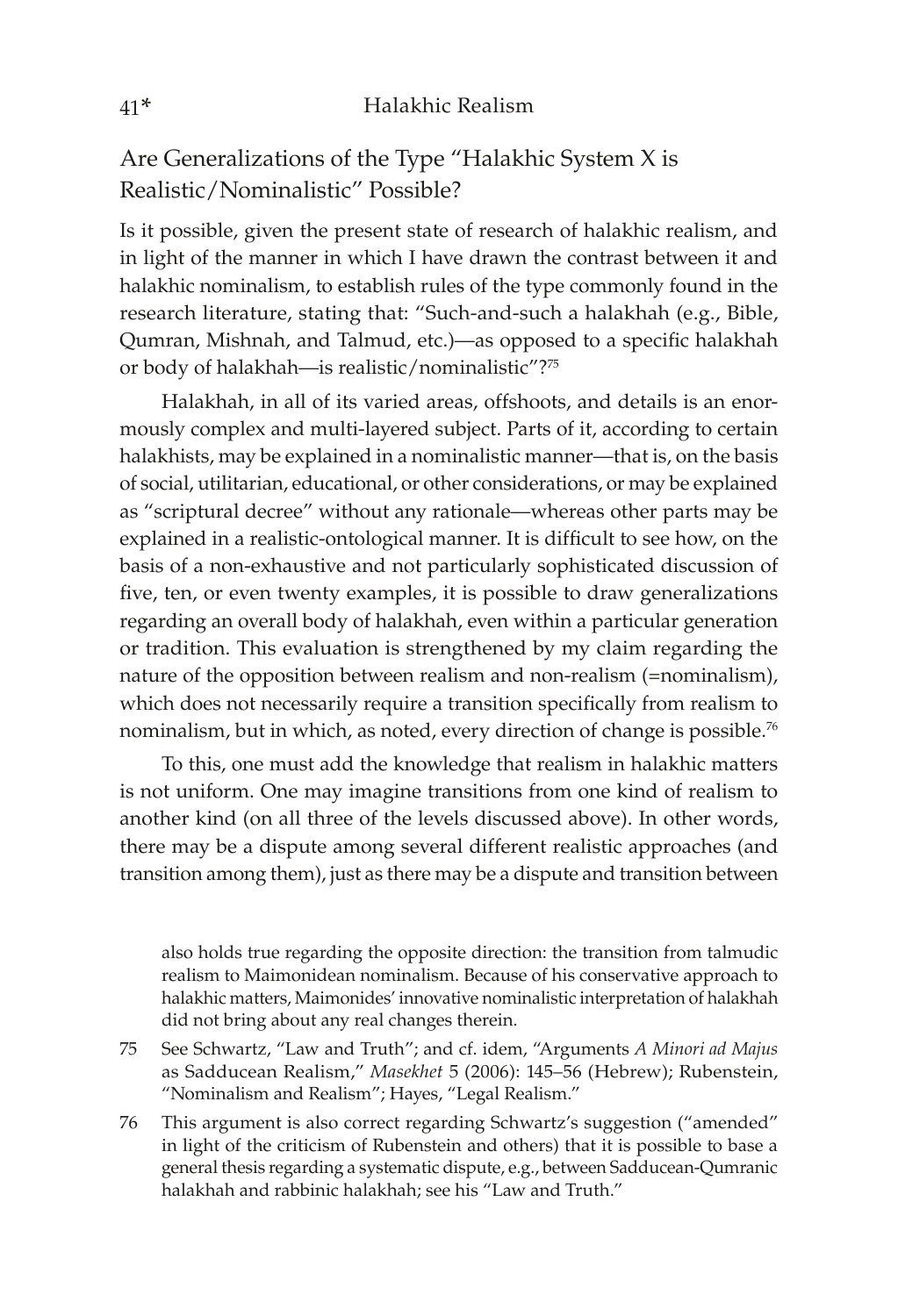various nominalistic approaches regarding the values and social, spiritual, and educational goals of a particular halakhah or body of halakhah.

Moreover, nominalism and realism are not necessarily mutually exclusive. Realistic-ontological approaches may be intertwined with value, goal-oriented, and educational-spiritual approaches within a particular body of halakhah or among certain specific halakhists.<sup>77</sup> As I noted above, from a conceptual viewpoint, alongside the realistic-ontological determination (or on its basis) there is generally also a value-normative decision. Thus, for example, one may believe *tum<sup>3</sup>ah* (ritual impurity) to be real and even harmful or demonic, yet nevertheless, due to certain value, social, and educational considerations, consider it permissible, and even incumbent upon a *kohen* to "contaminate" himself for a close relative (or for a *met misvah*, an anonymous dead body with nobody to bury it).

The underlying assumption of these studies is that, if a particular halakhic tradition (for example, that of the Sadducees or of Qumran) is realistic in certain matters, it will be so in every halakhic matter, whereas if a particular tradition is non-realistic in certain areas (as is argued, for example, regarding the sages), then it will be so, or at least tend to be so, in every halakhic matter. Why? Because: "Such is its nature," or "This tradition adheres to a realistic/ nominalistic legal doctrine." Such an approach attributes to every form of realism the view that various concepts—such as "prohibited," "holiness," "ownership," "impurity," etc.—which are widespread in every area of halakhah, express a concrete reality in all their manifestations.

This conclusion is not necessarily true. The factors which fashion ontological approaches in various halakhic matters are varied and numerous. Realistic approaches are not dictated exclusively—and in my opinion not even primarily—by a jurisprudential-realistic outlook, just as nominalistic approaches are not dictated exclusively (nor even primarily) by a jurisprudential-nominalistic position. It is not necessary for the realist to attribute to such concepts as holiness, impurity, and prohibition (*issur*) a natural meaning in all of their appearances. The decisive reason for the realist may be theological, mythic, pseudo-scientific, or otherwise.<sup>78</sup> It may be subject

77 It may happen that a non-realistic explanation may appear, on the part of a given halakhist or thinker, alongside a realistic explanation. At times, the one may be esoteric and the other exoteric; see below, Section X.

78 See below, Section X. Here too the distinction between halakhic realism and ethical realism is noticeable. Whereas halakhic realism is likely to be partial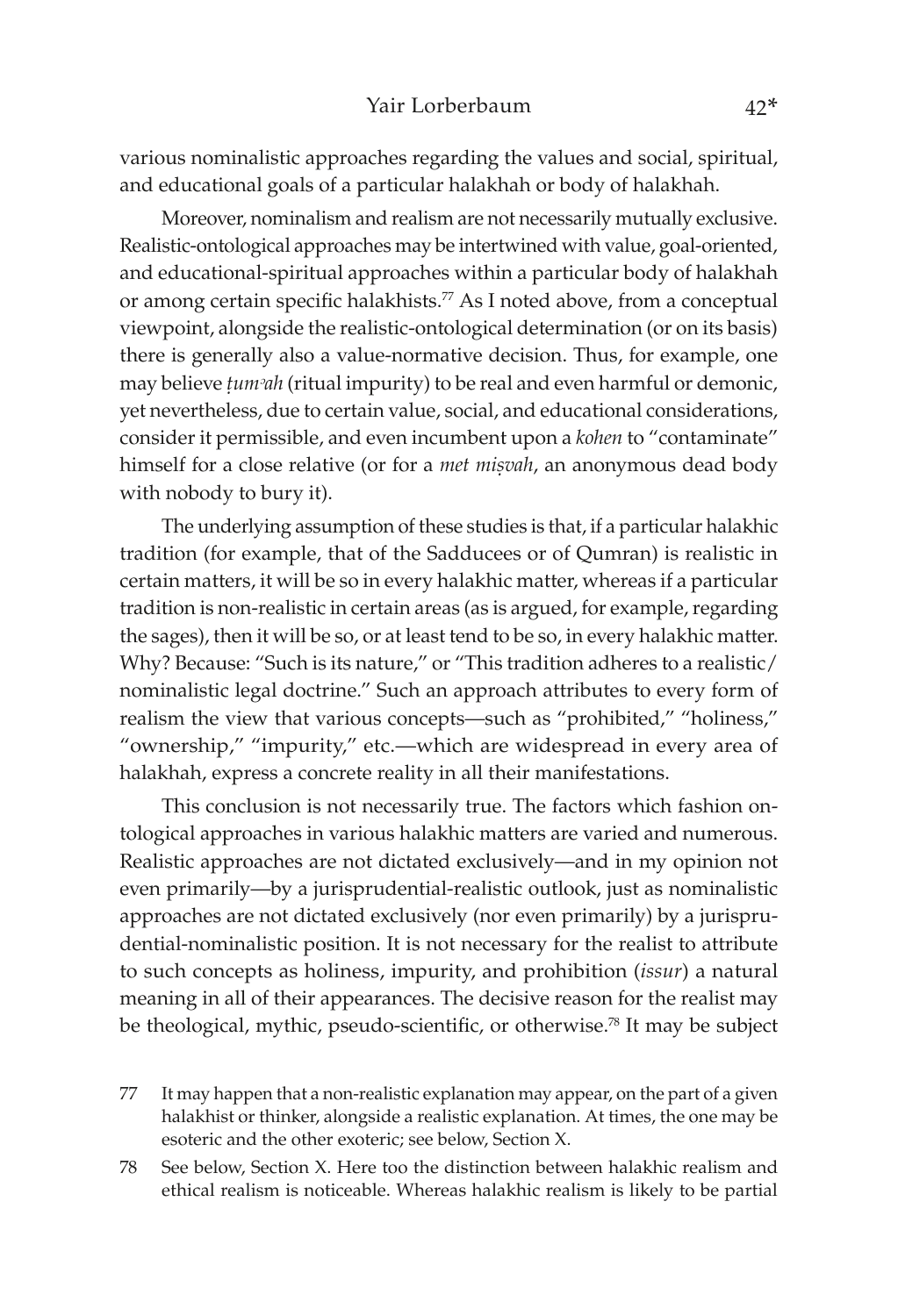to cultural-environmental influences in the case of a particular ontological matter. These factors may fashion a realistic approach in certain matters, but not in others. Hence one cannot exclude the possibility that a particular halakhist will, for example, be a realist in matters pertaining to Shabbat, but a nominalist in matters of blessings and curses, while another one may be a realist in matters of personal status but a nominalist in matters of forbidden foods; and so on.<sup>79</sup>

The study of halakhic realism in the various areas of halakhah, in different periods and places, is still in its infancy. The same holds true for halakhic nominalism. Due to these considerations, it is impossible to make a sweeping generalization of the type, "Halakhah X is realistic/nominalistic."80

## V. Realistic Language and Realistic Conception

Another methodological comment: how do we know, upon reading a given halakhic text, whether or not it expresses or embodies a "realistic" approach? The answer is seemingly simple: through its language. If the halakhic text portrays a concrete reality, if its language is factual, if it relates the halakhic subject to certain entities, to nature, or to laws of nature, then it expresses, or at least implies, an ontological-naturalistic viewpoint regarding that subject. But does realistic *language* always signify a realistic *approach*? Is descriptive, factual language an unequivocal indication of ontological approaches? I think not. $81$ 

It seems to me that halakhists, and possibly jurists in general, tend to use factual, descriptive language in order to indicate norms: positive and negative imperatives, obligations, privileges, proscriptions, and so forth.

or fragmentary, ethical realism must of necessity encompass or embrace the entirety of the "normative facts."

- 79 Cf. Schwartz, "Arguments *A Minori ad Majus*," 147.
- 80 The area of discussion of the rationales for the commandments (*ta<sup>c</sup>amei hamisvot*) is somewhat different, in that a thinker or particular school of thought may express a realistic or non-realistic outlook regarding extensive bodies of commandments or all the commandments. Such is the case regarding realism and non-realism within the realm of the theory of halakhah.
- 81 Compare Wozner, "Ontological and Naturalist Thought," 93–94. The complexity involved in textual interpretation of the issue of halakhic realism emerges from Rubenstein's critique ("Nominalism and Realism," 161–76) of the textual interpretation of Schwartz ("Law and Truth").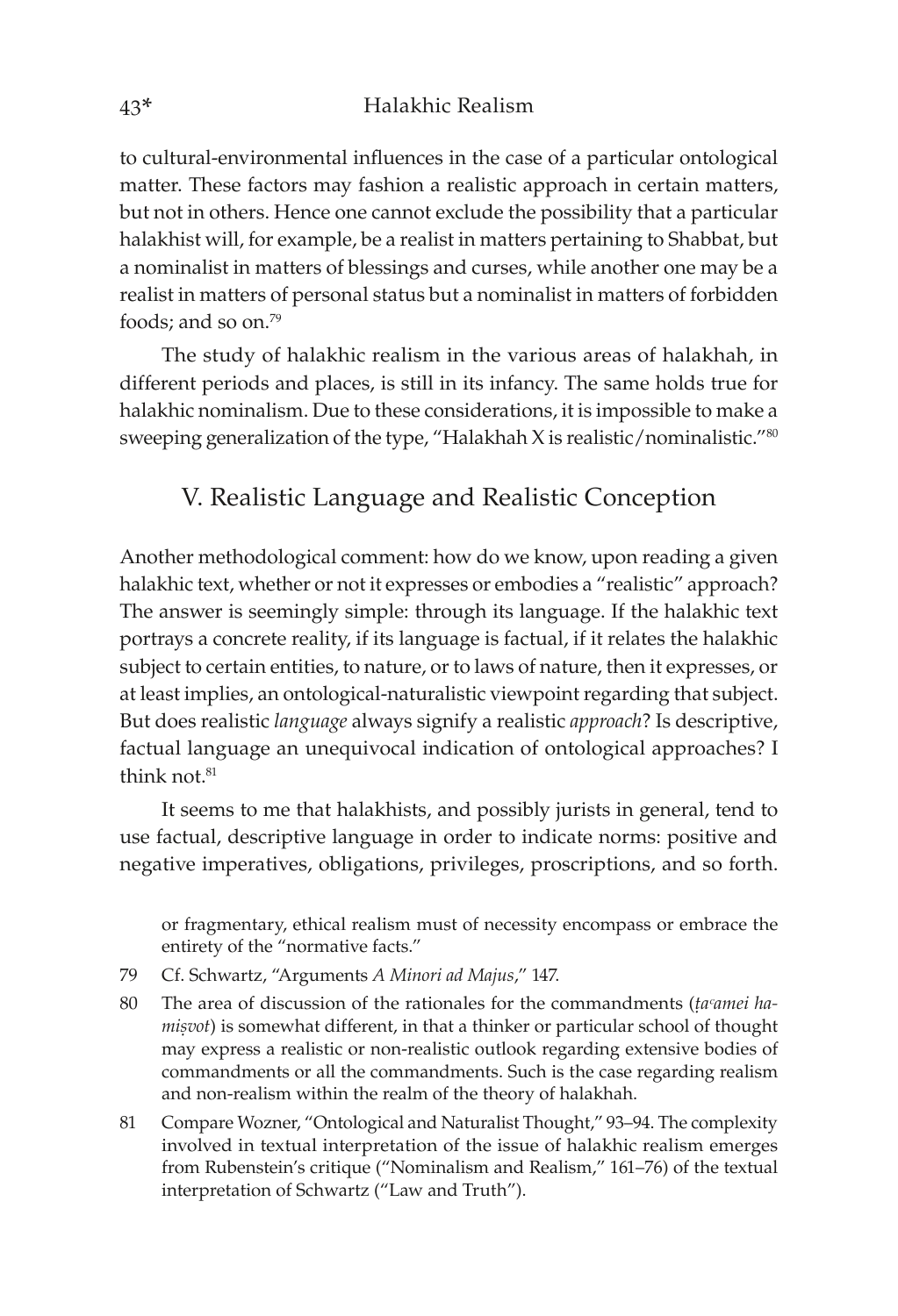At times one is only speaking of well-worn metaphors, whose purpose is to strengthen and to buttress the norm. This tendency may be based upon the awareness that descriptive, factual language is perceived as conveying solidity and certainty. Moreover, the sharp distinction between descriptive language and prescriptive language, between descriptive laws and imperative laws, discussed briefly above (in Section II), is a modern distinction (as is the awareness of the naturalistic fallacy, which was first pointed out by David Hume). The ancients, including the earliest teachers of halakhah, were not aware of this. One should not be surprised that they move easily from imperative language to descriptive language without being aware of it. At the same time, as I have noted above, their language reflects the existence of such a distinction—that is to say, a vague (i.e., unreflective) consciousness thereof. For purposes of our discussion, this fact raises considerable difficulties, as it is not clear whether the descriptive language of the halakhists, in normative contexts, is intended "seriously"—that is to say, as precise and conscious, and therefore as reality oriented.

There are many examples of descriptive language in talmudic literature, and in halakhic literature generally, whose concern is with determining norms. I will begin by suggesting an example unrelated to halakhic realism. In *m. Sanh.* 7:2–3, the following description appears:

2. The commandment of those who are executed by burning: They would immerse him in dirt or excrement up to his knees, and place a hard garment within a soft one and tie it around his neck; one pulls this way and the other pulls that way until they open his mouth, and they lit a wick and threw it into his mouth, and it descends into his innards and consumes his innards…

3. The commandment of those who are killed: They would cut off his head with a sword, in the same manner as the kingdom does. Rabbi Judah said: This is despicable; rather, they placed his head upon the block, and they chopped it off with an axe. …

The commandment of those who are strangled: They would immerse him in dirt up to his knees, and they placed a hard cloth within a soft one, and tied it around his neck; one pulls this way, and the other pulls that way, until the life goes out of him.

These mishnayot give operative instructions regarding court-decreed executions; they describe how one ought to execute a person by burning, beheading, and strangulation. While the language used by the mishnah is descriptive,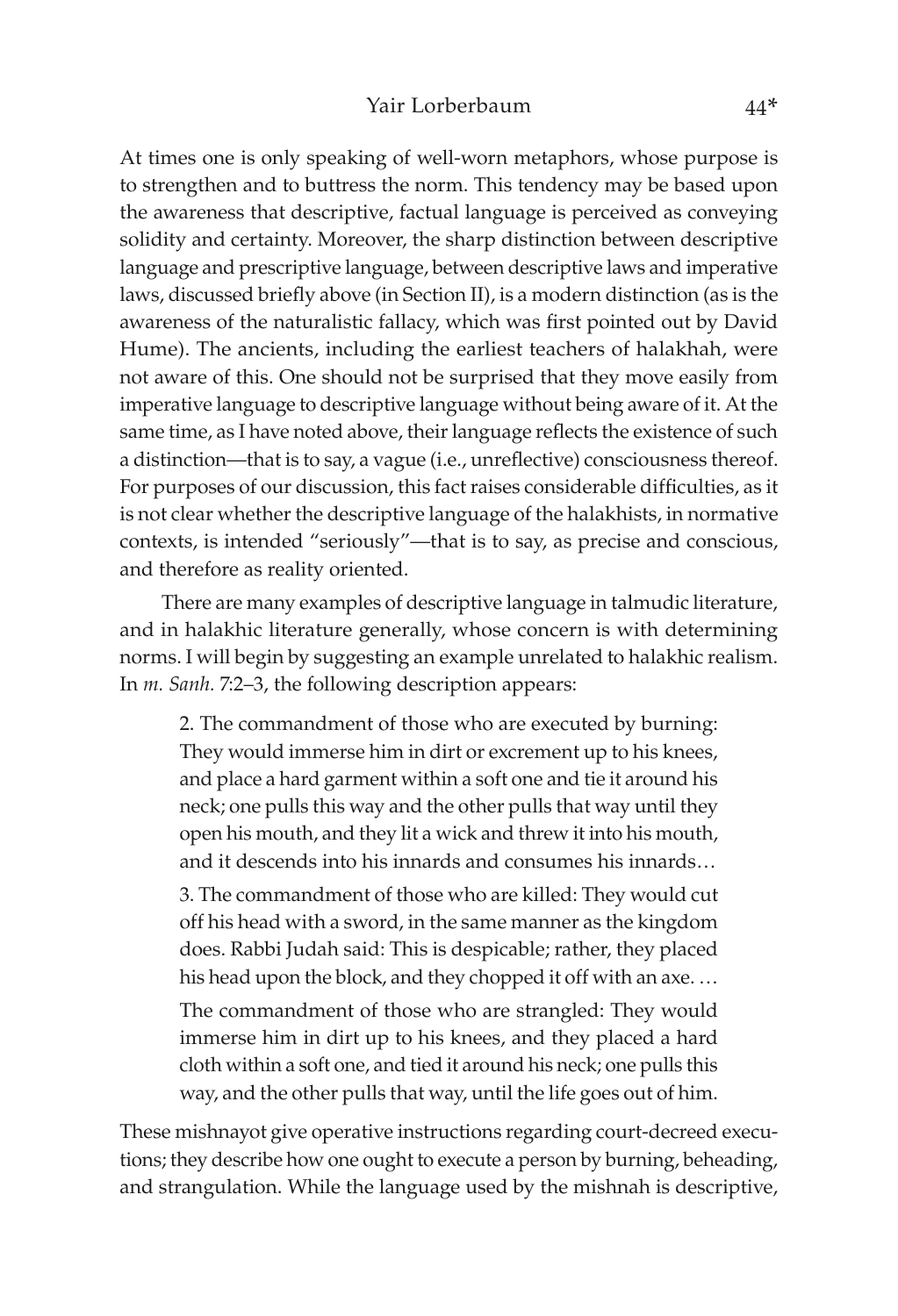a kind of report concerning the past ("they would immerse him"… "they would cut off…" etc.), it is clear that the interest of the mishnah is first and foremost normative—namely, to instruct how one ought to perform executions. Was its intention to describe how the Court executed people in practice? It seems highly doubtful, even though this language led exegetes and scholars to argue that this was in fact the way in which the Court of Twenty-Three executed people in the days of the Temple.<sup>82</sup> It does not seem that this wording was intended to describe actual events in the past, and thereby, indirectly, to determine a halakhic norm. Rather, these mishnayot use descriptive language in order to convey a normative decision.<sup>83</sup> This technique is not limited to m. Sanhedrin, but appears throughout the mishnaic corpus.<sup>84</sup>

While this example is remote from halakhic realism, it indicates the linguistic and stylistic blurring that is widespread in halakhic sources (in this case, tannaitic-talmudic ones) between factual-descriptive language and normative-imperative language. If the reading I have suggested for these mishnayot is correct, it suggests that the sages utilized descriptive language in order to determine norms. This example may also indicate the nature of realistic languages in talmudic and halakhic sources.

I shall now turn to an example from halakhic-realistic language. In his above-mentioned study, Silman describes with some astonishment halakhic statements which, in his opinion, "turn the clock backwards." One such example that he brings is from *Shulhan Arukh*, *Orah Hayyim* 55:10 [Laws of **Birkot ha-Shahar and Other Blessings]:** 

If a certain youth was born on the  $29<sup>th</sup>$  of I Adar in a leap year, and another was born on the first day of II Adar that same year, and the thirteenth year is not intercalated, then the one

- 82 See, for example E. E. Urbach, "Courts of Twenty-Three and the Laws of Judicial Execution," in *The Halakhah: Its Sources and Development* (Jerusalem: Yad la-Talmud, 1984), 47–53 (Hebrew); and cf. Lorberbaum, *Image of God,* 170–277.
- 83 On this linguistic phenomenon in relation to the ceremonies in the Mishnah, see Yohanan Breuer, "Verb and Participle in Descriptions of Ceremonies in the Mishnah," *Tarbiz* 56 (1987): 299–320, esp. 319–20 (Hebrew). It is important to emphasize that I do not claim that this was necessarily the case regarding all descriptive language in the Mishnah (also that regarding ceremonies).
- 84 This may also be the case regarding *m. Soûah* 1:4; see Y. Rosen-Zvi, *The Ceremony that Was Not: Temple, Midrash and Gender in Tractate Sotah* (Jerusalem: Magnes, 2008), 226–41 (Hebrew).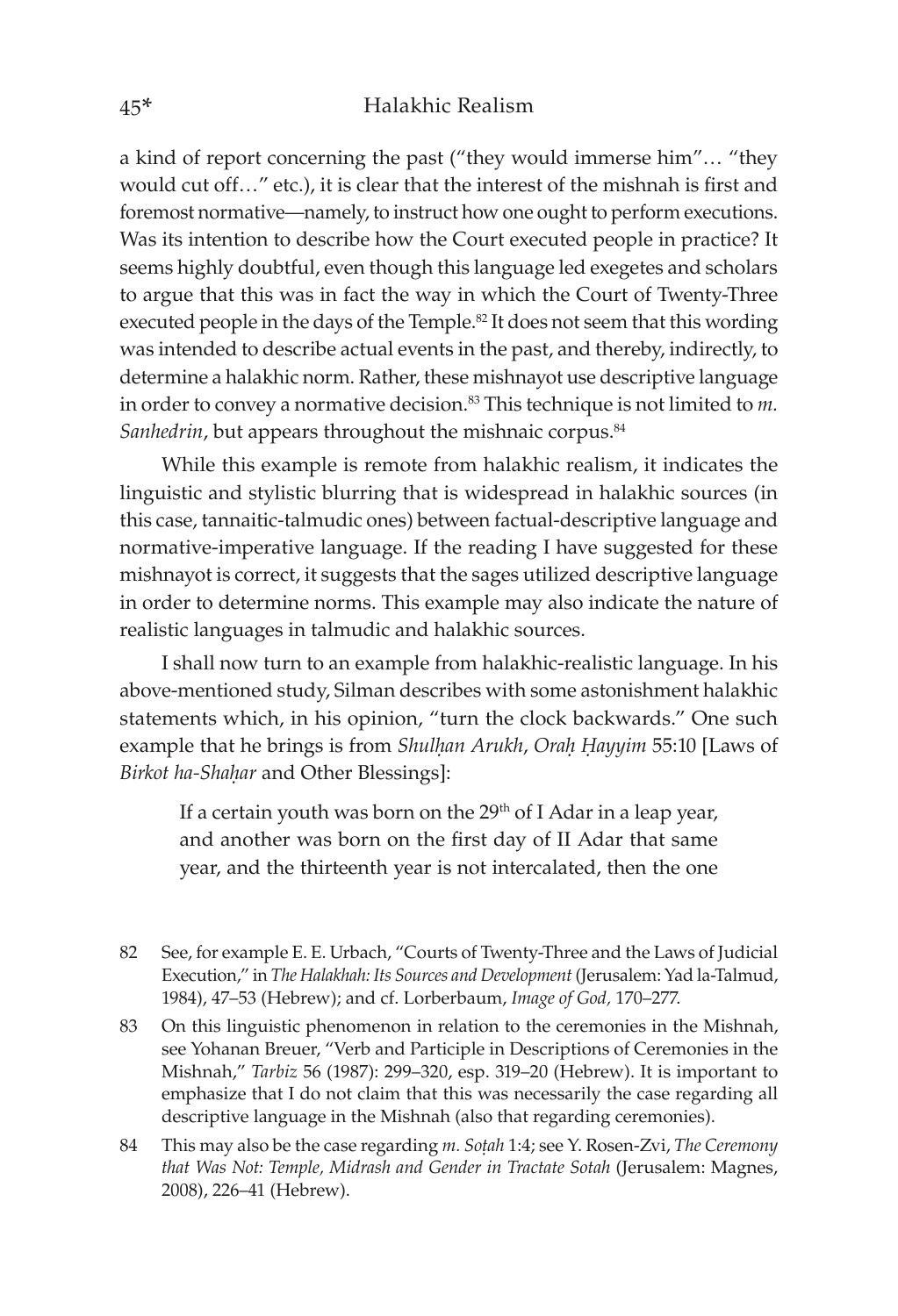who was born on the 29<sup>th</sup> of I Adar must wait until the 29<sup>th</sup> of Adar in his thirteenth year to be considered thirteen years of age [i.e., obligated in *misvot*), while the one who was born after him, on the 1<sup>st</sup> of II Adar, becomes 13 years of age immediately upon the 1<sup>st</sup> of Adar of his thirteenth year.<sup>85</sup>

According to Silman, this is an example in which "the act of the Court has the power to change the past," and that "this belief assumes that calendrical time and real time, as it is in reality, are the same."<sup>86</sup> For another example, also cited in Silman's article, we may see *y. Sanhedrin* 1:2:

R. Avin said: "*I cry out to God Most High, to God who recompenses me* (Ps 57:3). [A female child] who was three years old and a day, and the Court decided to intercalate the year—her virginity returns [until her now-postponed third birthday]—and if not, her virginity does not return."

Silman cites with agreement the *Mordekhai*: "… *I cry out to God Most High, to God who recompenses me*—this means that He [God–yl] concludes and agrees with the earthly court's intercalation. And if the year was intercalated—her virginity returns [i.e., because she is retroactively considered not yet to be three years old] and also her signs [of puberty] come later if the year is intercalated."87 According to Silman's view, *Mordekhai* correctly interprets the Palestinian Talmud, which expresses "extraordinary" halakhic realism: the decision of the court turns the clock backwards, an act which in turn causes her (actual) virginity to return.

Does Silman's interpretation of these passages in the *Shulhan Arukh* and the Palestinian Talmud necessarily follow? These two texts use factual-descriptive ("realistic") language. That of the *Shulhan Arukh* is somewhat weaker: "The one who was born after him, on the 1<sup>st</sup> of II Adar, becomes 13 years of age immediately upon the 1<sup>st</sup> of Adar of his thirteenth year"; the Palestinian Talmud articulates it in more definitive, outspoken language

- 85 It continues: "One who was born during Adar and became *bar miúvah* during a leap year, does not become *bar misvah* until II Adar" (from *Teshuvot Mahar"i Mintz*, §15.9).
- 86 Silman, "Halakhic Determinations," 261–62.
- 87 *Mordekhai*, *Yevamot* §§115–16; Silman, "Halakhic Determinations," 262. Indeed halakhists read the language of the Palestinian Talmud thus; see, e.g., *Teshuvot Êavvot Yaᵓir*, §92.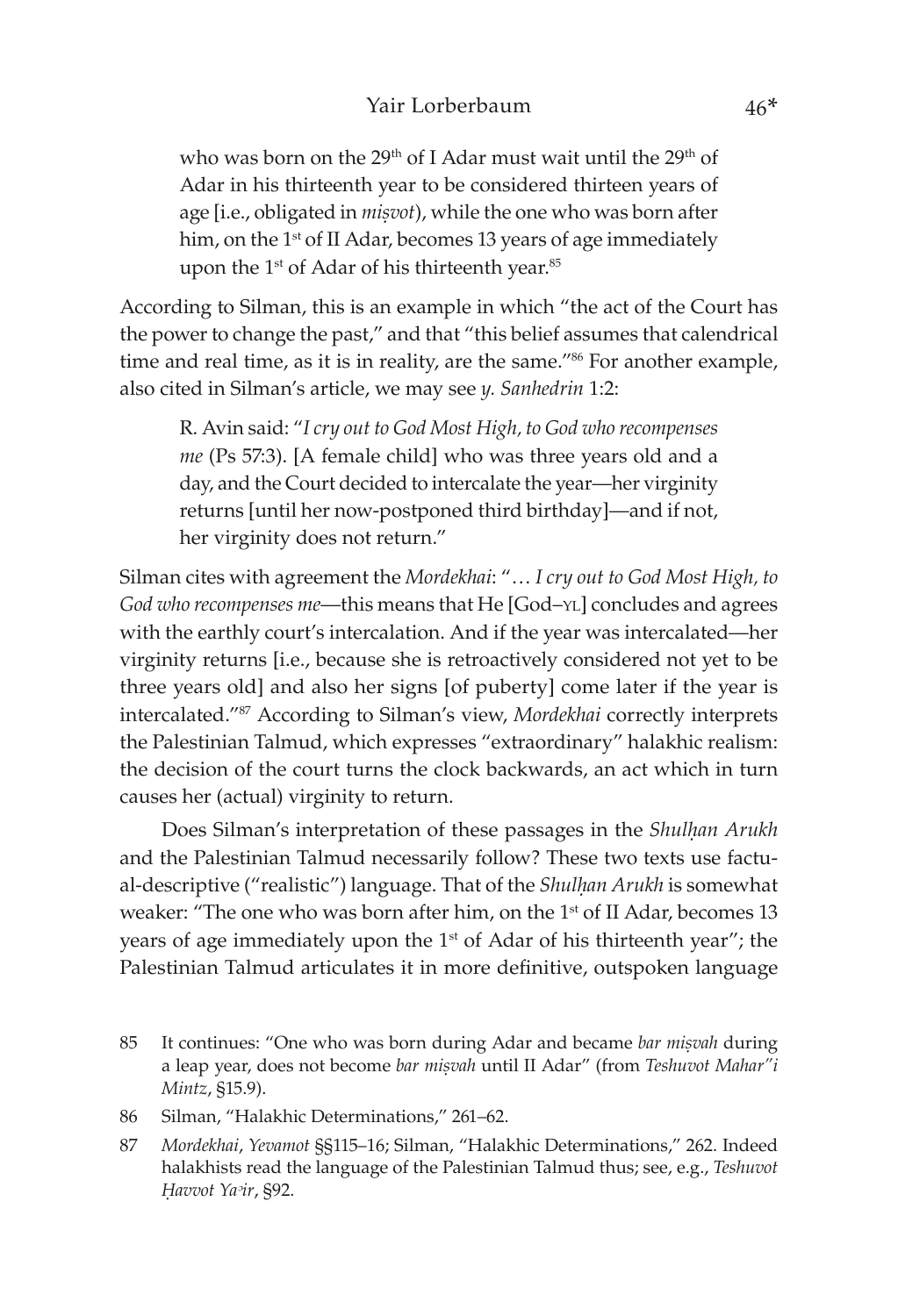("her virginity returns"). But do these texts in fact express a realistic *approach*, as Silman would have it? It seems to me rather doubtful. One may easily read the *Shulhan Arukh* in a different manner. Even though its language is factual, it would not occur to the author to argue that the ruling regarding the question of a youth born on 29<sup>th</sup> I Adar who reached his *bar misvah* in a non-leap year has any effect on actual time. The ruling of the *Shulhan Arukh* is halakhic, not factual or ontological: namely, that from a *halakhic viewpoint* the youth who is chronologically older (i.e., who was born on the 29<sup>th</sup> of I Adar) is "younger" than the one who was born subsequently (on the first day of II Adar): that is to say, that he arrives at the age of obligation in *misvot*, which is a normative category, before him. All that is said here is that, due to the intercalation of the year, the boy who is chronologically younger is considered, from the halakhic viewpoint, older than his fellow (who is older than him in terms of real time). The order of "real" time has not changed at all.

Regarding the Palestinian Talmud, even the factual language, "her virginity returns," does not necessarily express a realistic-ontological assertion or approach. Again, it is possible that our text is only concerned with the statement that the child is considered to be a virgin from the halakhic viewpoint. Thus, the realistic language used here does not reflect a realistic approach. Rather, it expresses a legal reality, unrelated to the reality of time or to the restoration of virginity!<sup>88</sup> In this case, the realistic metaphor is self-evident, almost necessary. It serves as a means of emphasizing the normative power—not the real ("magical") power—of the court.<sup>89</sup>

- 88 At the same time, this halakhah is based upon compatibility with nature. It would appear that the underlying approach is that a female child does not even reach initial physical-sexual maturity until the age of three years. Prior to that age she is still seen as a kind of walking, developing fetus, such that penetration of her sexual organ is not considered intercourse. The question then is whether the author of this statement thought that ordinarily the physiological signs of her virginity actually regrow if she is under three years old. In any event, there is no necessity to read the phrase, "her virginity returns" in a realistic manner. The halakhic consequences of this halakhah are whether, for example, such a girl may be allowed to marry the high priest. Even if ordinarily they do "return," her fitness for this status does not depend upon her physiological virginity.
- 89 R. Avin's "astonishment" in the Palestinian Talmud is evidently regarding the normative daring of the sages, which was accepted in the "upper realms," as in the midrashic interpretation of the verse from Psalms: *I cry out to God Most High, to God who recompenses me* (also regarding other matters). See, e.g., *Gen. Rab*., *Vayêi*, §99 (Theodor-Albeck, p. 1250): "*I cry out to God* – this is our father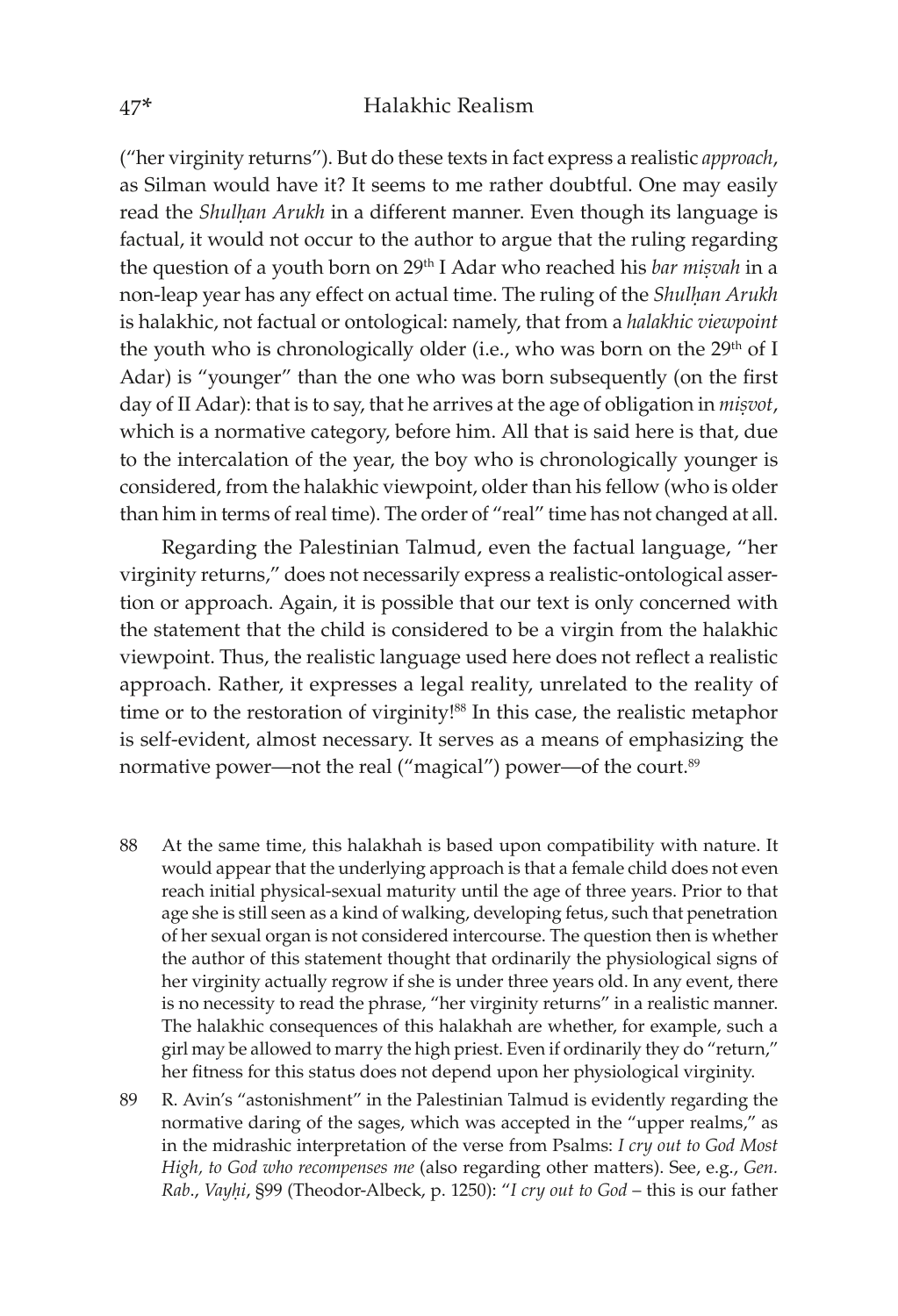Is linguistic "thickening"—i.e., the multiple uses of descriptive language—sufficient, in and of itself, to indicate a realistic view? It seems doubtful to me. Thus, for example, the fact that the talmudic sources frequently use descriptive-naturalistic *language* in matters of impurity of a dead body—creating a dense "ontological picture" of *tum*<sup>*n*</sup>ah and the manner of its operation (the directions of its flow, factors which halt it, and so on)—does not, in itself, necessarily indicate a realistic *view.*<sup>90</sup>

I do not claim that there are no uses of realistic language within halakhic literature that clearly indicate realistic approaches. These certainly exist, particularly in the case of "extra-halakhic realism" (see the next section). All I wish to state here is that not all descriptive and realistic formulations are the same; we are frequently called upon to provide subsidiary or auxiliary proofs to substantiate an argument about a realistic view in the realm of halakhah (which cannot be based upon descriptive language alone).<sup>91</sup>

Regarding the relationship between naturalistic language and naturalistic views, it is interesting to consider the question as to how to relate to a situation in which descriptive-naturalistic language can be read both metaphorically (as entailing a non-realistic view) and literally (in a way that would seem to imply a realistic view). In a situation in which there is no decisive supporting evidence for either reading, upon whom does the "burden of proof" fall? In other words, given descriptive-realistic language, is it the natural tendency of halakhists (in general, or those of a particular generation/place/circle) to lean toward a non-realistic approach or toward a realistic one? My own tendency in such cases is to apply the methodological "principle of charity"

Jacob. *to God who recompenses me* —that the Holy One blessed be He agreed with him to give to each one according to what he is—*And Jacob called to his sons* (Gen 49:1)."

- 90 Compare Noam, "Dead Body," and see Appendix A in the Hebrew version. Most of the examples cited by Silberg, and in his wake by Wozner, of halakhic realism within the realm of talmudic law, may be read in a non-realistic way, either because their naturalistic language is far from being unequivocal or because it is easy to give them social-practical-legal explanations; see Wozner, "Ontological and Naturalist Thought," 93–94.
- 91 Thus, for example, regarding talmudic material, it is possible to make use of aggadic sources, whether realistic or non-realistic. Regarding later sources, one may utilize *ta<sup>c</sup>amei ha-mișvot* (the rationales for the commandments), if the halakhist in question—such as Maimonides, Saadya Gaon, Nahmanides, Rav Kook, and the like—comments on this in their non-halakhic writings.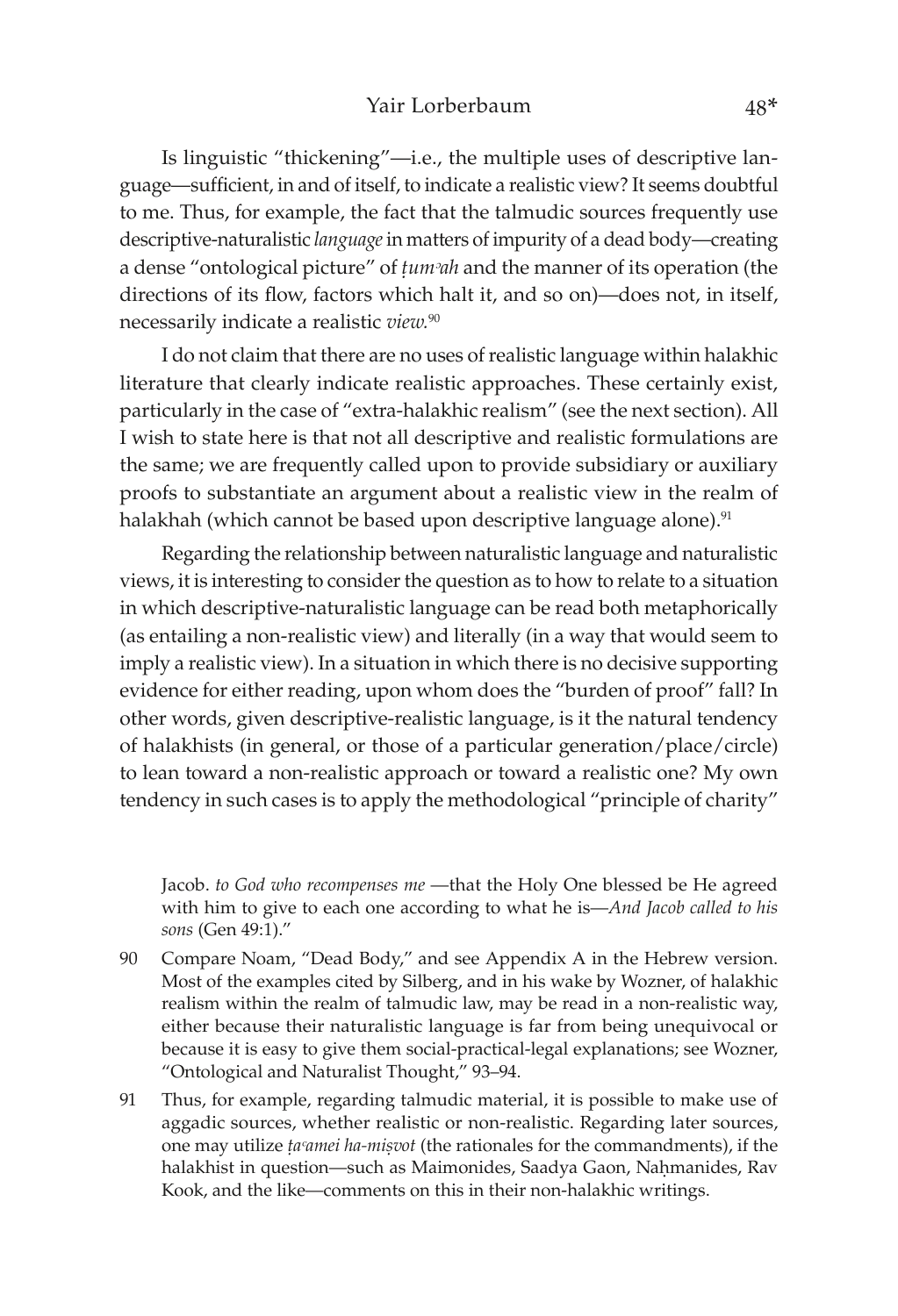of Quine and Davidson, according to which, when interpreting a text, one ought to refrain as much as possible from attributing to it irrationality.<sup>92</sup> This approach seems preferable in an ambiguous situation. To be sure, this methodological-hermeneutic principle is not a-historic. On the contrary, it takes into account the totality of factors ("all things considered"), including the historical context. Ambiguous situations—in particular commonplace situations regarding which we are lacking in information—are not unusual in cases of halakhic realism.

In concluding this section, I wish to observe that there are cases in which halakhists of a particular generation read the descriptive-factual language of those of previous generations in a literal manner. These later halakhists thus attribute "realistic seriousness" to an earlier wording, which was originally metaphoric. It would seem that this phenomenon is widespread in the history of halakhah, and is deserving of a separate study.

## VI. Extra-Halakhic Realism and Intra-Halakhic Realism

In any discussion of halakhic realism, one needs to consider the distinction between what might be called "extra-halakhic realism" and "intra-halakhic realism." Extra-halakhic realism is an approach according to which the "entities" upon which the halakhic rules are based (or from which they are derived) are effective—that is, they can cause physical and/or spiritual harm in the world. Generally speaking, the rules of halakhah are intended to prevent these harmful consequences and/or to utilize their beneficial powers. Thus, for example, if *tum*<sup>*n*</sup>*ah* is perceived as "demonic"—that is, as harmful, whether in the physical or spiritual sense, immediately or in the long run—then the laws of purity and impurity are concerned with preventing the harm they are likely to cause. If blessings and curses are effective (i.e., beyond the positive feeling or feeling of insult on the part of the objects of said blessings or curses), then their laws are intended to exploit their power or to prevent their causing harm, respectively.<sup>93</sup>

- 92 Donald Davidson, "On the Very Idea of a Conceptual Scheme," *Proceedings and Addresses of the American Philosophical Association* 47 (1974): 5–20; reprinted in D. Davidson, *Inquiries into Truth and Interpretation,* 2nd ed. (Oxford: Clarendon Press, 2001).
- 93 Realistic approaches within the realm of *ta<sup>c</sup>amei ha-misvot* are typically extrahalakhic; for example, the idea of the "divine element" in R. Judah Halevi, astral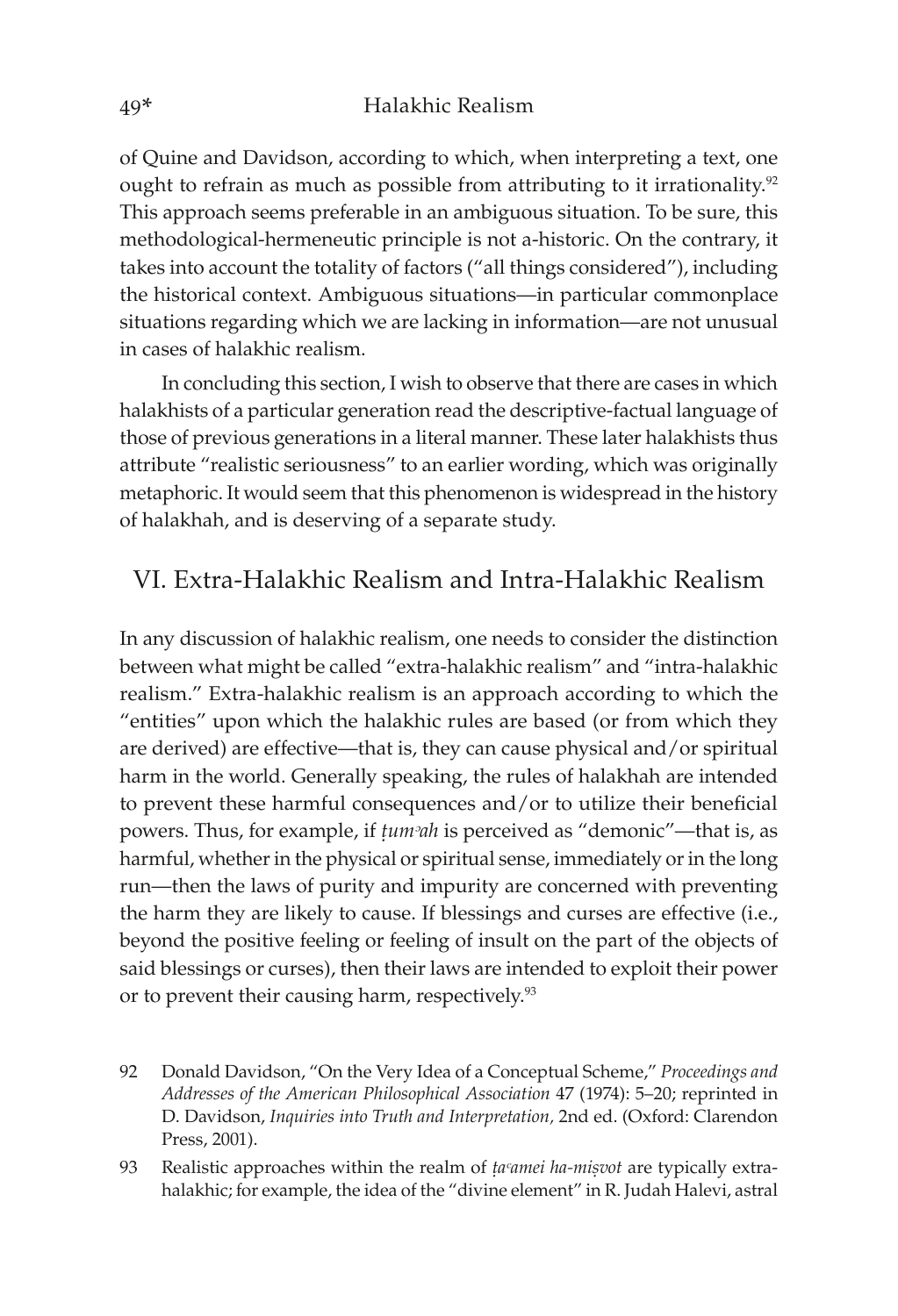Unlike the case in extra-halakhic realism, in intra-halakhic realism there are no consequences outside of the halakhic realm itself. Their effectiveness is intra-halakhic—that is, confined to the limits of the law itself: their consequences are purely normative. It is possible that a certain intra-halakhic entity may have a dramatic normative effect (in comparison with its non-realistic parallel); however, from a conceptual and phenomenological viewpoint, one must not confuse influence within the realm of halakhah, even revolutionary, with naturalistic effectiveness outside the law, in the "real" world.

One example of intra-halakhic realism is a certain understanding of marriage as something real and concrete. According to this approach, marriage between a man and woman is not only a collection of mutual rights and obligations (which also impact upon other parties as well), but is a real, natural, or "metaphysical" connection between husband and wife.<sup>94</sup> However, this ontological aspect of the nature of marriage has no actual impact. Violation of this "real" connection, such as unfaithfulness to a marriage partner, does not cause any concrete damage, beyond those damages which a non-realist would also recognize. Even if we interpret the argument of the *Damascus Document*—namely, that "male and female He created them" (Gen 1:28) is the "foundation of creation"—as an ontological understanding of marriage, its consequences are purely normative: for example, a prohibition of polygamy and even of second marriage.<sup>95</sup> Again, even if these halakhic derivatives of this ontological view are dramatic, they are only intra-halakhic. To the best of my knowledge, nowhere in CD*,* or in any other Qumran scroll, is there a statement that violation of the "real" prohibition against having many wives carries any sort of harmful or destructive effect—whether physical or spiritual, immediate or future of any sort.<sup>96</sup> The only thing that this realistic approach does is to provide a basis for prohibitions or obligations, dramatic as they may be. The sectarian prohibition against polygamy is no exception to this. Almost all the examples brought by Daniel Schwartz to provide a basis for his claim that the Sadducean-sectarian halakhah is realistic are

magic in Abraham Ibn Ezra, and theurgy in Kabbalah.

- 94 Which is, at times, a particular case of the perception of acquisition as a concrete reality.
- 95 See above note 40.
- 96 See Aharon Shemesh, "Comparison of Prohibited Unions to *Kil<sup>2</sup>ayim* and *Sha<sup><i>catnez*</sup> in the Literature of the Dead Sea Sect," in *Fifty Years of Dead Sea Scrolls Research*, ed. G. Brin and B. Nitzan (Jerusalem: Yad Ben Zvi, 2001), 200 (Hebrew).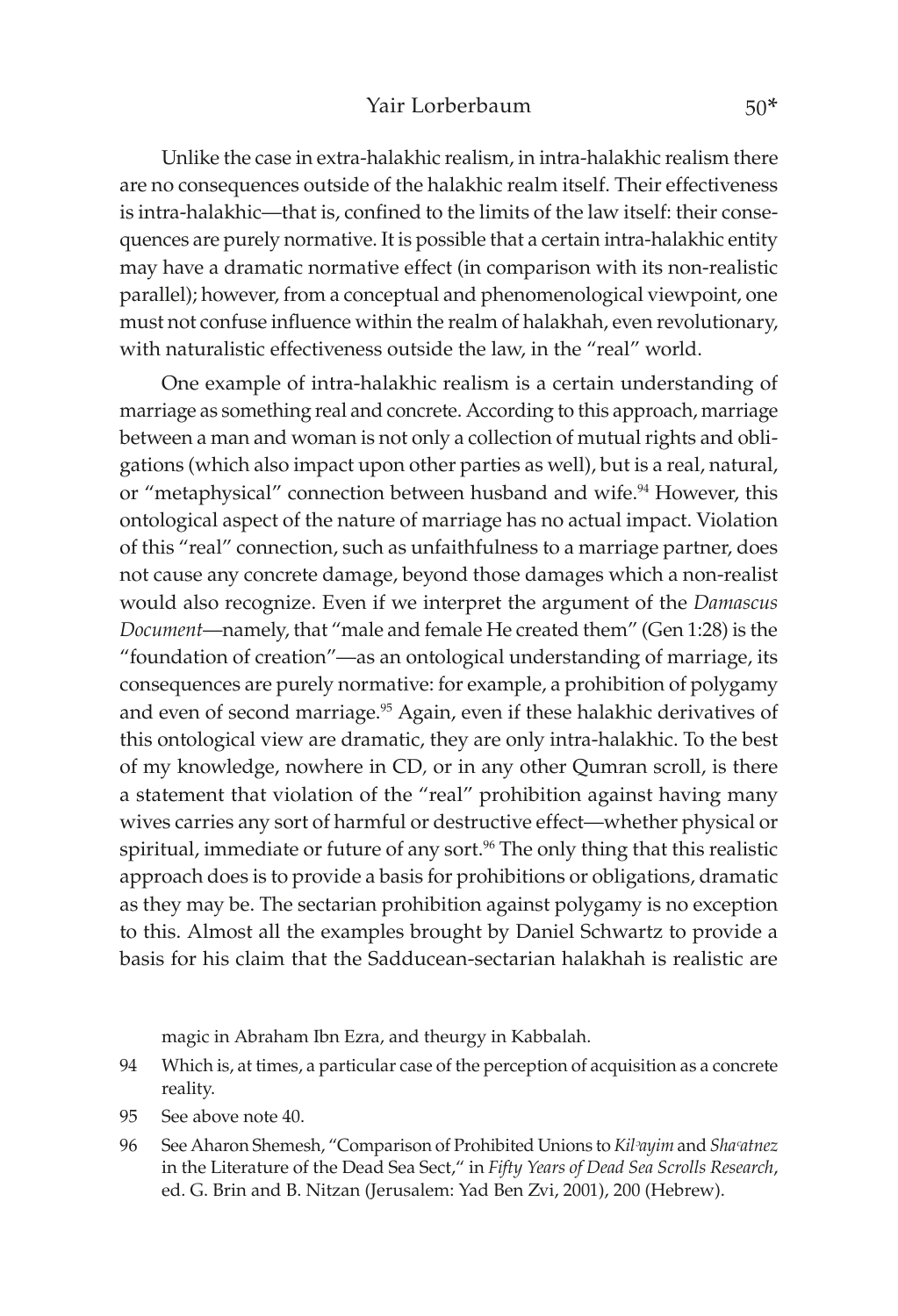intra-halakhic: the manner of cooking grasshoppers (by water or by fire, "because such is the law of their creation"; CD 12:14–15); the prohibition against marrying one's niece (CD 7:4); the impurity of the bones of animals (*Temple Scroll*; *m. Yadayim* 4:7); the law of *nisoq* (4QMMT); laws of evidence; matters of the calendar; and conversion to Judaism.<sup>97</sup> Widespread realistic views of ownership are also intra-halakhic.<sup>98</sup> The consequences of all these are strictly within the limits of halakhah.

Another example: According to the thesis of Vered Noam, the realism involved in the ritual impurity of a dead body, according to tannaitic literature, is intra-halakhic. Noam argues that the impurity of a dead body is considered by the early rabbis to be real, yet "free of even the faintest hint of threat, darkness or malice." Thus, among the tannaim, *ûumᵓah* (according to Noam) has no extra-halakhic effect. According to her suggestion, the ontological nature of the impurity of a dead body was limited, in their view, to the parameters of halakhah alone—that is, to those rules of behavior derived from this concrete entity.<sup>99</sup>

The distinction between extra-halakhic realism and intra-halakhic realism is important, *inter alia*, because it arouses the suspicion that intra-halakhic realism is not really real; it is only seemingly "real." In the final analysis, if its realism is completely neutral, and all of its effects or consequences are within the realm of the law—that is to say, its "concreteness" is purely normative—it seems incorrect to speak of it as being "natural" or "ontological."<sup>100</sup> Moreover, it is possible that one is using here realistic language which is not based upon

- 97 Schwartz, "Law and Truth," 231–36. The only extra-halakhic example mentioned there, in n. 19, is the matter of change in the "appearance of the hair," which indicates a subcutaneous "event."
- 98 On such naturalism regarding matters of acquisition, see the sources and discussion in Wozner, "Ontological and Naturalist Thought," 85–87. Even if Wozner is not aware of this distinction, all of the "legal" examples that he brings in this article are intra-halakhic.
- 99 See Noam, *From Qumran to the Tannaitic Revolution*, 254.
- 100 It is important to note that, typically, halakhic realism is extra-halakhic—that is, it generally has in the eyes of the halakhic realist some sort of effect. The realist may not explicitly note the results—physical or spiritual, immediate or longterm—of violation of halakhah because these are not known to him; for him, although they are concrete, they are hidden and mysterious; in his eyes, their violation arouses an unfocused fear, and therefore its danger is even greater. For this reason the results of such violation do not find expression in his texts. However, amorphous fear of violation of halakhah is what exemplifies extra-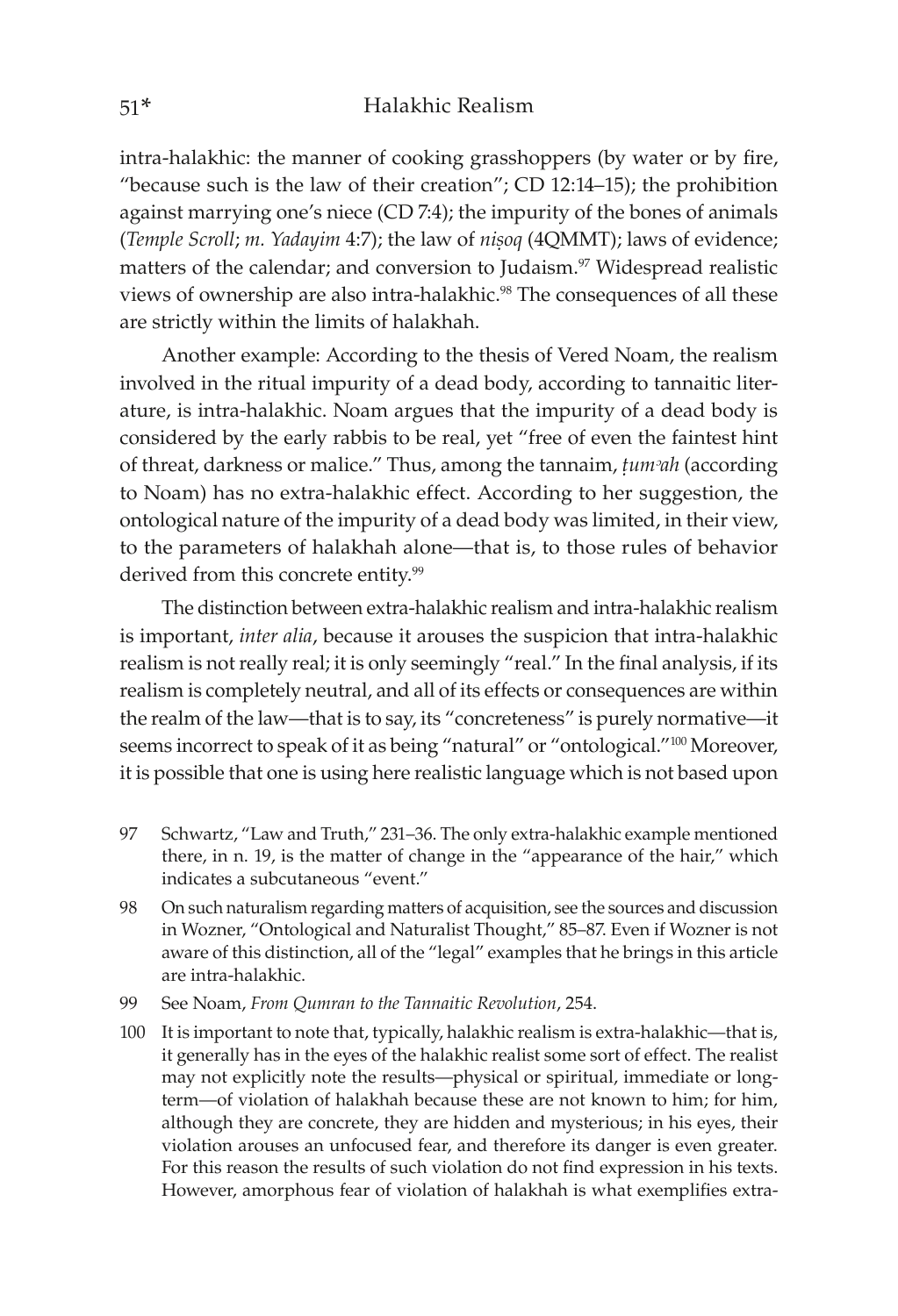a realistic view; we may have here a "comprehensive" metaphor, a kind of allegory or fiction concerned entirely with strengthening certain normative statements or obligations (duties and prohibitions).<sup>101</sup>

At the same time, from those examples of intra-halakhic realism mentioned above, and from other similar ones, it follows that for many halakhists the lack of extra-halakhic effectiveness does not add or detract anything. These halakhists are interested in the suitability of the halakhic rules to reality, even if that reality does not "punish" one for following inappropriate rules, or for violation of "adequate" rules. They are even willing to pay an ethical and social price for this "suitability."102

The distinction I have proposed in this section is of content and methodological importance also because of the similarity between intra-halakhic realism and halakhic formalism, which will be discussed below (Section IX).

## Halakhic Realism and Taboo

The comparison to prohibitions of "taboo" may help clarify further characteristics of halakhic realism. I will comment on this subject briefly. Among anthropologists, sociologists, and scholars of religion, the term "taboo" signifies prohibitions (and rituals) that originate in "super-natural" powers or entities—divine or animistic.103 In primitive societies, taboo is a crossroads at which everyday human reality encounters cosmic powers in the broad sense—the natural and the supernatural, the holy and the mundane, the

halakhic realism. This may be the kind of halakhic realism that was prevalent among the people of Qumran (as it is among Haredi Jews in our own day).

- 101 In relation to the previous section, I should remark that, even though it is possible that, generally speaking, realistic-affective *language* is also a sign of a realistic *approach*, it may also be no more than a metaphor. Thus, for example, in Lev 18:26-28; see, e.g., *Sifra*, *Aharei Mot*, §9. Others read it in a metaphorical, non-realistic manner.
- 102 Concerning this matter, it is sufficient to cite the Qumranic example of the prohibition against marrying another wife after the death of the first; see above, n. 40. An interesting example of this tendency may be found in the discussion of Rabbi Shimon Shkop in his work *Shaᶜarei Yosher* (New York, 1959–60), at least according to Wozner's interpretation, "Ontological and Naturalist Thought," 82–83.
- 103 R. Wagner, "Taboo," in *Encyclopedia of Religion*, ed. M. Eliade, 14:233–36; cf. M. B. Hamilton, *The Sociology of Religion, Theoretical and Comparative Perspectives* (London: Routledge, 1995), 122–36.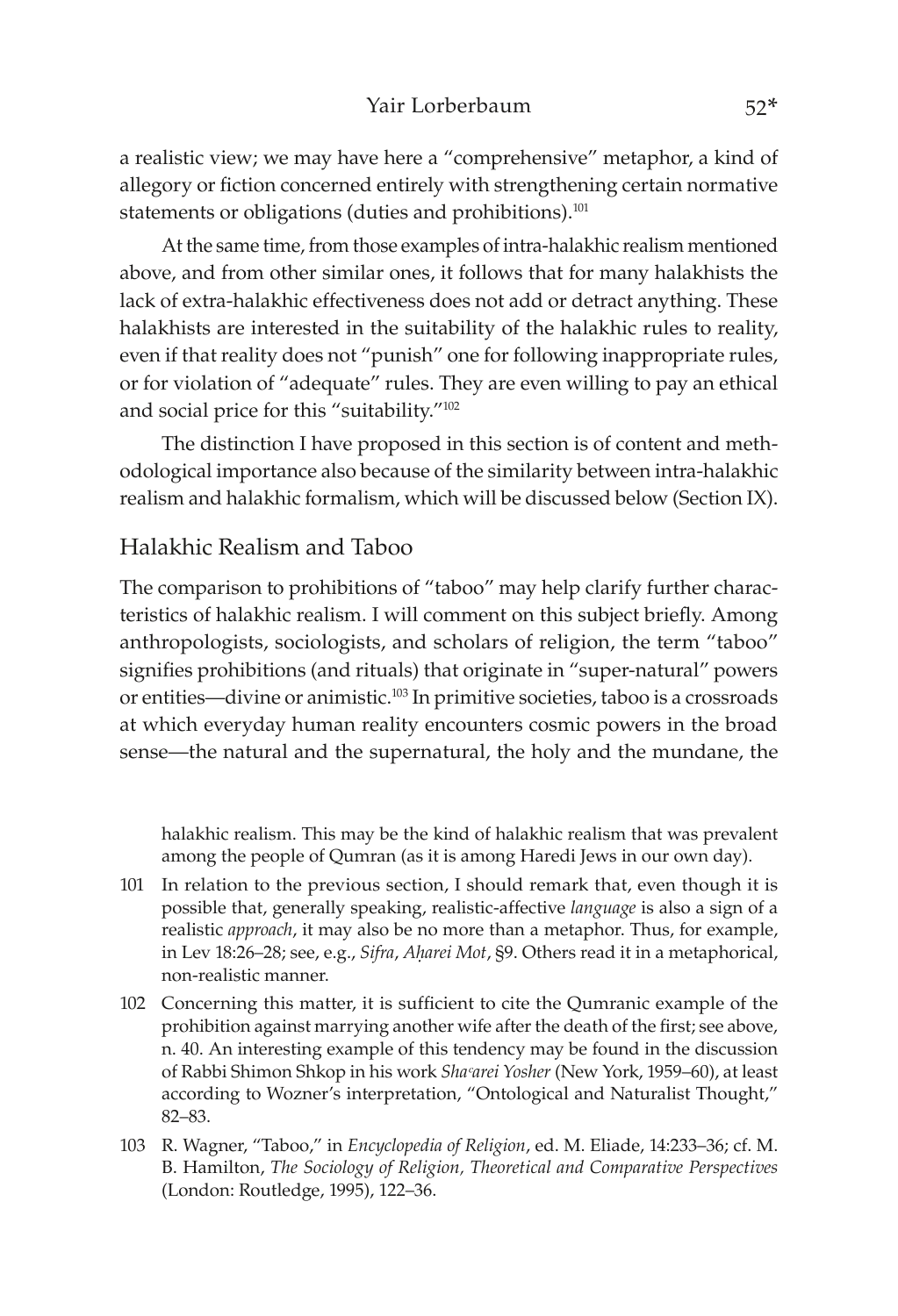impure and the pure, with all the dangers embodied therein. "In that place where primitive man applied the taboo," wrote Freud, "he feels danger."<sup>104</sup> Taboo prohibitions are also to be found in modern societies, and not only as pale remnants of the "primitive" past.<sup>105</sup> In them, too, taboo prohibitions differ from ordinary social and legal norms. They arouse powerful feelings, such as disgust, revulsion, and nausea, including a feeling, often unfocused, of terror and danger. Regarding disgust as a constitutive element of the consciousness involved in taboo prohibitions, even in modern societies, William Miller has written: "Disgust is a feeling *about* something and in response to something, not just a raw unattached feeling … Part of disgust is the very awareness of being disgusted, the consciousness of itself … disgust must be accompanied by ideas of a particular kind of danger, the danger inherent in pollution and contamination, the danger of defilement."106

The similarity between taboo prohibitions (both primitive and modern) and halakhic realism is self-evident. Both normative categories are based upon "primal," "unnatural" entities–powers against which the various prohibitions and rituals are intended to protect. At the same time, the phenomenological overlap between these two categories is partial, limited. According to the halakhic realist, numerous halakhot, even though they are derived from entities (or properties thereof), are not considered taboo. The subjects of the prohibition do not necessarily (or even in the majority of cases) elicit revulsion, disgust, and fear. This claim is true not only regarding intra-halakhic realism, which typically does not arouse feelings, reactions, or sensations of this type, but even in relation to many of the concrete "results-effects" of extra-halakhic realism. Does the impurity of a "real" dead body arouse disgust and repulsion? It would appear that, according to extra-halakhic realism, many of the prohibitions of the Shabbat, even those of forbidden

- 104 S. Freud, "The Taboo of Virginity," in *The Psychology of Love* (Harmondsworth: Penguin, 2007). On the source of the taboo and its significance, see Sigmund Freud, *Totem and Taboo: Resemblances Between the Psychic Lives of Savages and Neurotics*, trans. A. A. Brill (New York: Vintage Books, 1918).
- 105 See, for example, Mary Douglas, *Purity and Danger* (London: Routledge, 1966); M. Mead, "Taboo," *Encyclopedia of Social Sciences* 14 (1934): 181–82.
- 106 W. I. Miller, *The Anatomy of Disgust* (Cambridge, MA: Harvard University Press, 1997), 8. For our purposes, there is no need to discuss the question as to whether, in modern society, every object of taboo prohibition is one that elicits disgust and thus is perceived as dangerous. In my brief comments on this matter here, I have assumed (together with Miller) that this is generally so.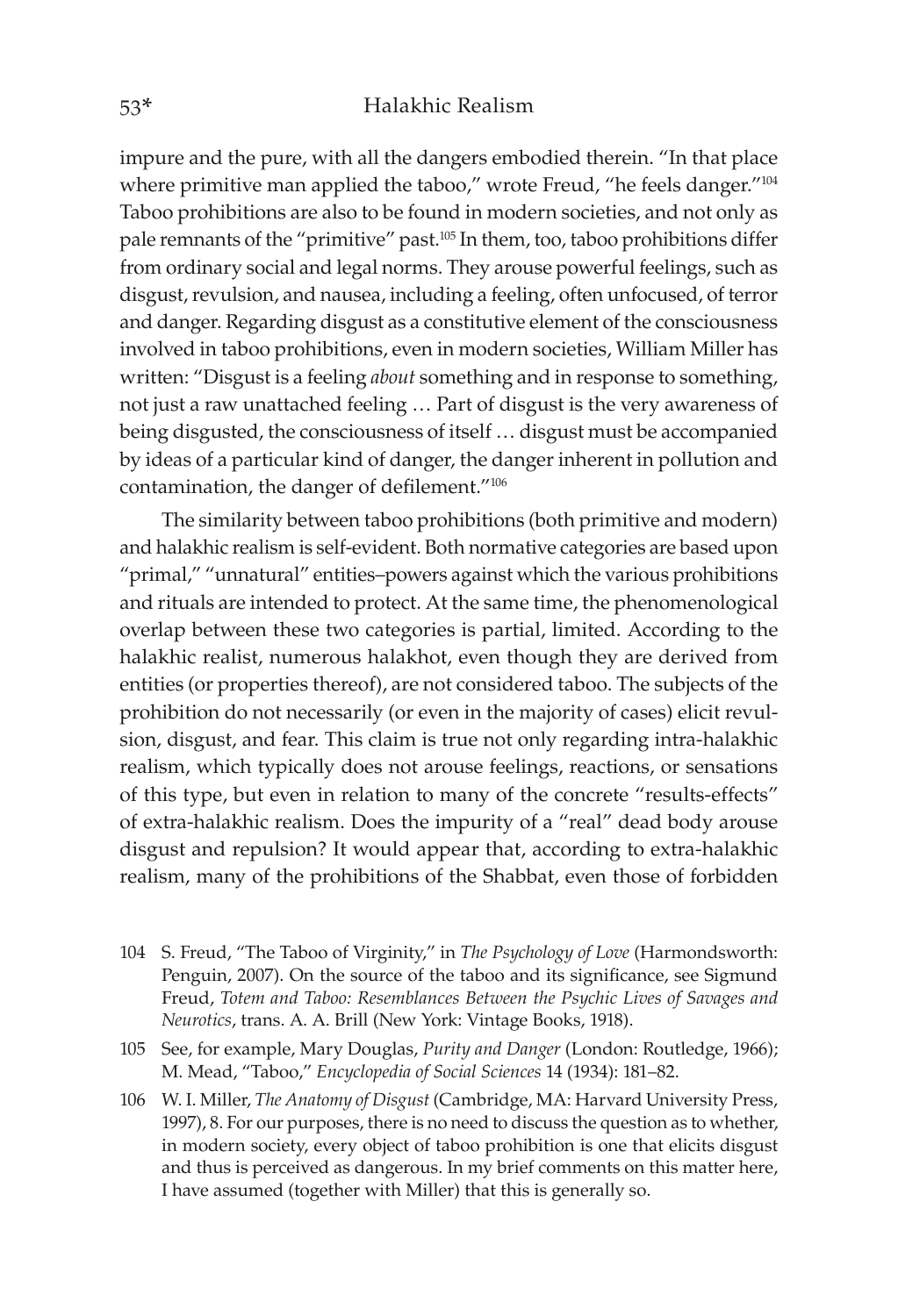foods (at least some of them), agricultural laws relating to the Land of Israel, blessings and curses (at least in part), and many other prohibitions are not considered as taboo. Rather, they are considered as regular obligatory norms. It would appear that the category of taboo prohibitions within halakhah is limited, in contrast to reality-based halakhot (according to the extra-halakhic realist).107 The realist is unable, perhaps not even interested, in transforming them into taboo prohibitions.

## VII. Halakhic Realism and Halakhic Formalism

In any discussion of halakhic realism, it is worthwhile to take note of its similarity to halakhic formalism. The proximity between them concerns two interrelated subjects: rulism and conceptualism.108 It is particularly noticeable in intra-halakhic realism, in which halakhic reality has no consequences outside of the limits of halakhah itself. The following discussion will focus upon the resemblance between halakhic realism and rulism.

One of the ways to distinguish between a realistic understanding of an halakhic rule and a non-realistic approach thereto is by examining the manner in which considerations of various types may nullify the applicability of the rule. If one is not speaking of a concrete "violation"—that is, of a conflict with reality (i.e., an act that "goes against" reality)—and everything is a matter of nominalism, i.e., relating to considerations of values and purposes—then in certain exceptional cases opposing values and goals may overcome the rule and obviate its applicability. Let us turn once more to the realistic under-

- 107 Paul Rozin and others have argued that the feeling of disgust and revulsion involved in fear of real "contamination" and "soiling" (which lie at the base of taboo, whether primitive or modern) are connected to matters of eating and rejection of food, as well as to matters of sex, hygiene, death, injury to the surface of the body, and certain socio-ethical sins. Miller expanded these matters somewhat; see the discussion and bibliography in Miller, *Anatomy of Disgust,* 6–23. Even if Miller is correct in stating that taboo pertains to far broader areas of life than seems at first glance, those areas are still narrow in comparison to the extent of those with which halakhah is concerned (including its "concrete" elements, according to the realist).
- 108 On legal formalism as rulism, see Frederick Schauer, "Formalism," *Yale Law Journal* 97 (1988): 509–45. On legal formalism as conceptualism, see E. J. Weinrib, "Legal Formalism: On the Immanent Rationality of Law," *Yale Law Journal* 97 (1988): 949–1016. Compare Wozner, "Ontological and Naturalist Thought," 51 n. 20.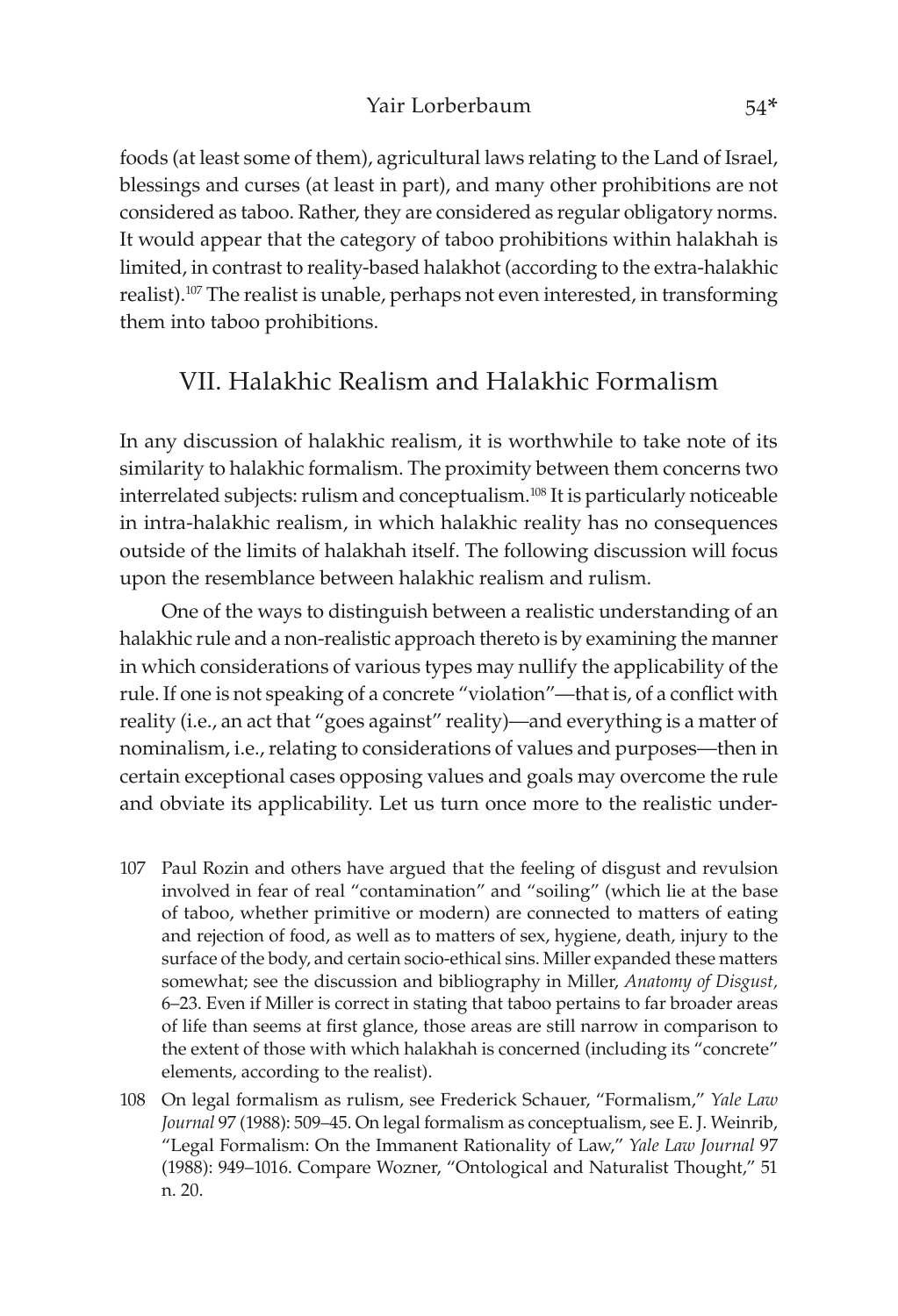standing of marriage in the *Damascus Document* (CD 4:21), which states that "a foundation of creation" is that "male and female He created them" (Gen 1:27). According to several exegetes, this verse is interpreted by the scroll as a "law of nature"—that is, the halakhic rule must correspond to nature; hence, polygamy and possibly even remarriage are forbidden.<sup>109</sup> According to Qumran halakhah, one may not under any circumstance take a second wife during the life of the first. As one is speaking here of "reality," just as there are no exceptions to the laws of nature, so too in this matter there is no consideration (or group of considerations) which would allow polygamy, even in an exceptional case. Qumranic law would prohibit, for example, second marriage even in a hard case in which a man is living with a partner who has become insane. The reason for this is a kind of "There is no wisdom, no understanding, and no counsel that can avail against" nature.<sup>110</sup>

As against Qumranic halakhah, let us imagine a certain halakhist who thinks that polygamy ought to be prohibited, albeit not on "realistic" grounds, but rather due to social-value considerations, such as the equality of women, control of the sexual urge, modesty, and so forth. Such considerations might presumably be overruled by opposing considerations in exceptional cases, such as the partner's insanity, in which case we might give priority to preventing suffering on the part of the sane partner and give preference to the value of pleasant marital life. But let us imagine that this halakhist were to adopt a strict formalistic approach based upon such considerations as the integrity and stability of the law, fear of the "slippery slope," and so on.111 He might adopt an extreme rulism and decide that he will never depart from the rules, including the rule prohibiting polygamy. That is, it would be extremely rare, or maybe even impossible, for a situation to exist in which other reasons or principles would override the general rule.

The Qumran intra-halakhic realist and our hypothetical nominalist-formalist halakhist would thus arrive, in the end, at the identical halakhic

- 110 An ironic paraphrase of Prov 21:30; cf. *b. Ber.* 19b.
- 111 These considerations are interwoven with the "religious" consciousness that the reasons for the halakhic rules transcend human understanding. The halakhist does not really know the reasons for the halakhic rule, and therefore is unable to weigh them against opposing values and considerations.

<sup>109</sup> This example is taken from Schwartz's discussion, "Law and Truth," 231–32.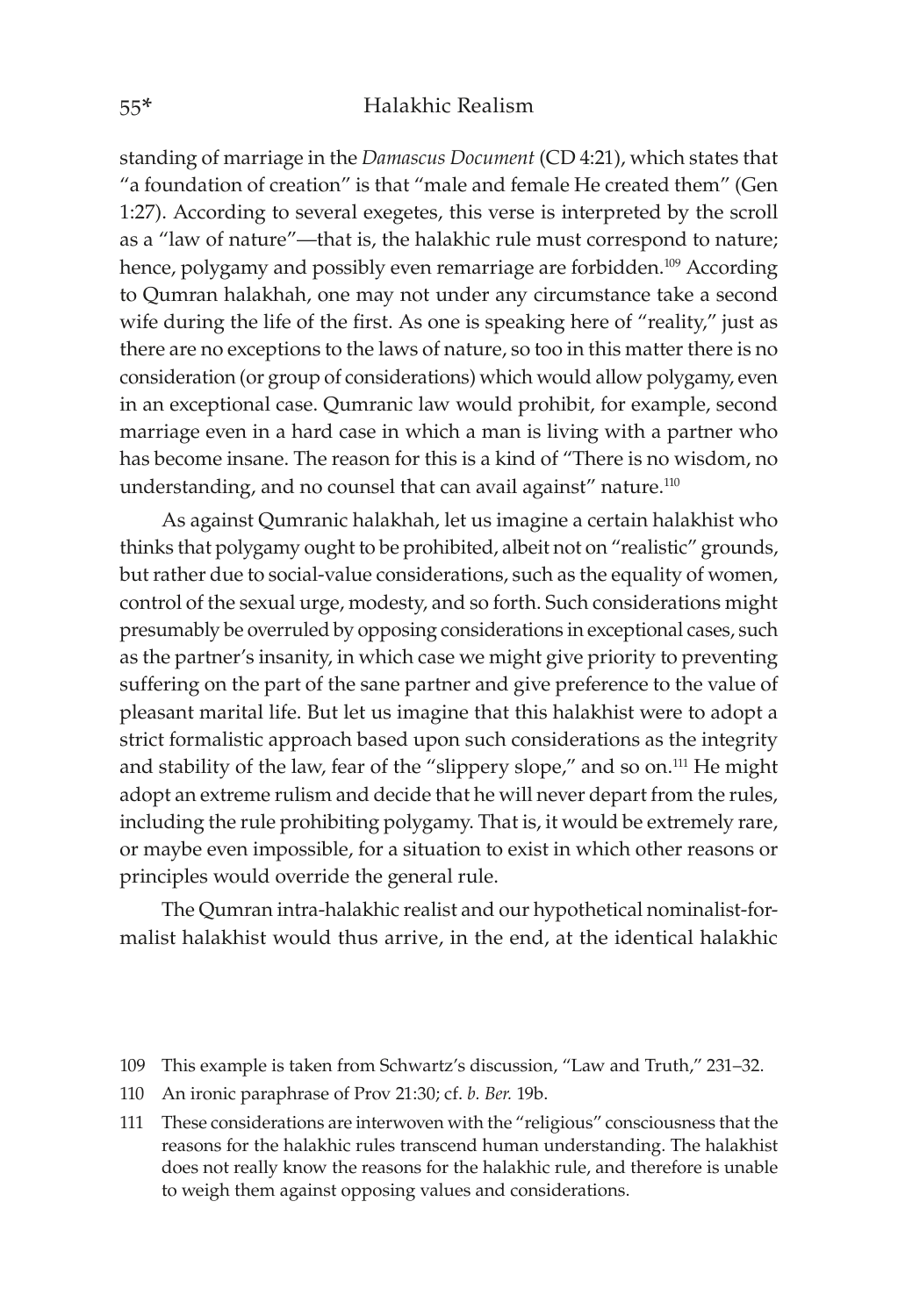## Yair Lorberbaum 56\*

result.112 The identity between the conclusions of the (intra-halakhic) realist and the formalist non-realist might recur in many halakhic issues, perhaps even in all of them. In other words, social considerations, combined with strict formalism—an approach characteristic of many areas of halakhah and of many halakhists—lead to the identical halakhic-legal results. If this analysis is correct, then in many cases the distinction between realism and nominalism is bereft of any practical-halakhic consequences.<sup>113</sup>

This does not mean that the distinction between them ceases to be interesting. To my mind, the explanations which halakhists offer for their decisions (that is to say, the world of consciousness or spirituality underlying the rules) are interesting in themselves. Nevertheless, one must admit that, in the absence of practical consequences, the distinction between halakhic realism and halakhic non-realism loses its vitality. Moreover, given the problem of language—that is, that realistic language does not necessarily indicate a realistic view—the distinction between the two is obscured to the point of confusion. Here too, the resemblance between halakhic realism and strict halakhic formalism invites a "spilling over" from one approach to the other—generally speaking, from halakhic formalism to halakhic realism.

- 112 In this context it is worth noting that, from a conceptual viewpoint, even a realistic approach (with extra-halakhic consequences) can tolerate an exception to the rule, as there too it is possible that the results (positive, all things considered) of a violation of the rule is preferable to the (negative) consequences of obedience thereto.
- 113 A subject deserving of separate research in its own right is the relationship between the preventive edicts of halakhah and halakhic realism. As is well known, halakhah in all its branches is filled with *seyagim* (preventive edicts) concerned with extending the prohibitions of the Torah out of fear that a person might come to violate a Torah prohibition. On edicts and restrictive rules in halakhah, see the notes in Ephraim E. Urbach, *Halakhah*, 11; and cf. Abraham Goldberg, "On the Development of the *Sugya* in the Babylonian Talmud (Use of the Terms *gezerah shema*, *gezerah dilma*, *gezerah mi-shum*)," in *Hanoch Albeck Jubilee Volume* (Jerusalem: Mossad ha-Rav Kook, 1963), 101–13, at 102 (Hebrew). For our purposes, the interesting question is: Is the fear of transgression that motivates the enactment of an edict typically based upon realistic approaches, or is there no necessary connection between halakhic restrictions and halakhic realism?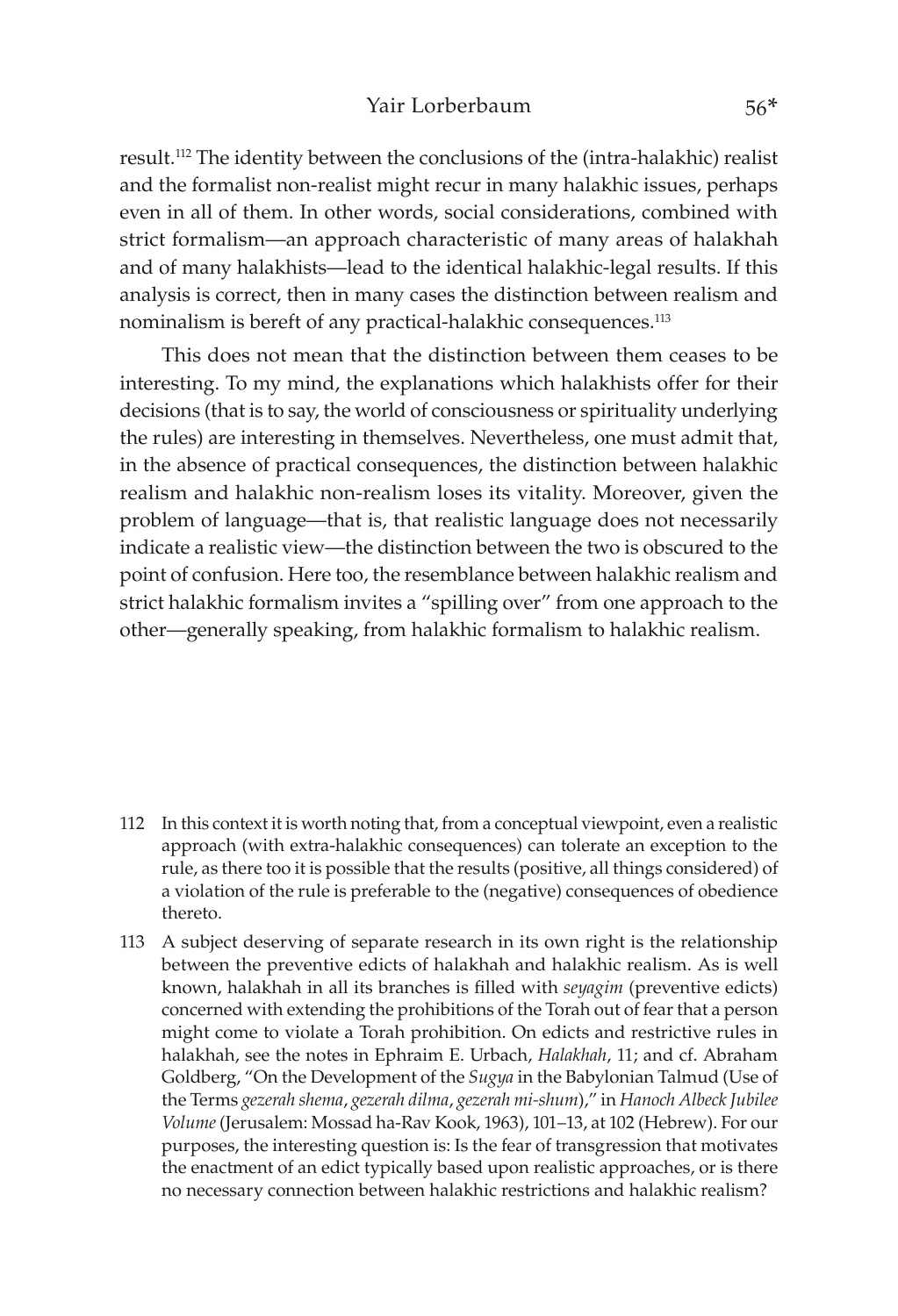## VIII. Realism of Intentions

Intention (*kavvanah*)—that is to say, the mental component (*mens rea*) of the halakhic act—enjoys a special position in the issue of halakhic realism, constituting a realm unto itself. The relation between "intention" in the halakhic act and its reality or concrete nature (which is sometimes the result of the act) is multifaceted.114 In what follows, I shall propose a number of conceptual and methodological comments relating, among other things, to halakhic texts and research literature concerning the realism and non-realism of intentions.

At first glance, it would appear that the shift in emphasis from the physical component and/or the results of a given action to its underlying intention signifies a transition from realism to non-realism. Such is the case in ethics and law regarding the transition from "ethics of consequences" (or: results) to an "ethic of intentions," and it may also be the case in matters of halakhah.<sup>115</sup>

An example of such a line of thought in halakhic matters was already suggested by Maimonides in his *Mishneh Torah*. His words may serve as a point of departure for the comments offered below. In the final halakhah in *Hilkhot Miqvaᵓot* (11:12), which is also the closing halakhah in the *Book of Purity*, Maimonides writes:

It is a clear and well-known thing that impurity and purity are scriptural decrees and are not the sort of thing that can be determined by a person's mind, for they are among the *huqqim* (i.e., statutes). Similarly, immersion in water from impurity is among the *huqqim*, for impurity is not like dirt or excrement which can be washed away by water, but rather is a scriptural decree, so that the matter depends upon the intention of the

- 114 For our purposes, there is no need to distinguish among different kinds of intentions, but it is sufficient that all of them fall under the category of the "mental component" of the act. In what follows, the meaning of the term *kavvanah* (intention) is thus not in any sense a psychological one.
- 115 On this tendency in ethical thinking, see Paul Ricoeur, *The Symbolism of Evil*  (Boston: Beacon Press, 1967); in the context of the Jewish tradition, see, e.g., Yochanan Muffs, "Between Judgment and Mercy: The Prayer of the Prophets," in *Love and Joy: Law, Language and Religion in the Bible and in Rabbinic Literature* (Jerusalem: Magnes, 2002), 15–16 (Hebrew).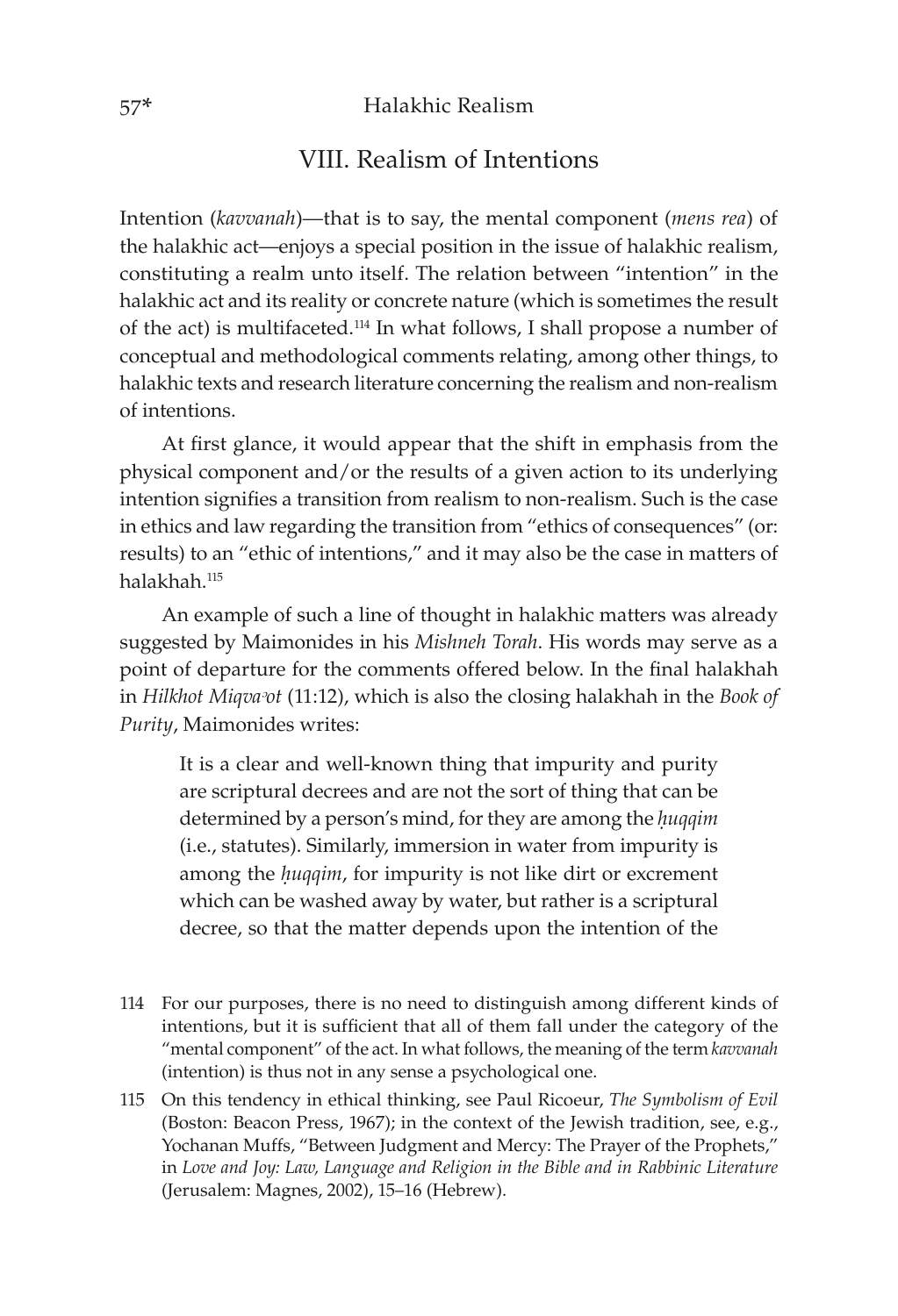## Yair Lorberbaum 58\*

heart. Therefore our sages said that one who immersed but did not have intention is as if he did not immerse at all.

The categories of "impure" and "pure" (*tame*<sup>2</sup> and *tahor*) and the laws derived therefrom are, according to Maimonides, without any rationale (i.e., they are scriptural decrees),<sup>116</sup> as is also the category of "purification" (i.e., immersion from impurity) and the laws which follow from it—"they are among the *huqqim*" (within the context of this halakhah, this refers to commandments which have no rationale). Why? "Because impurity is not like dirt or excrement which can be washed away by water." The various types of impurity (e.g., contact with a dead body, a menstruant woman, certain kinds of creeping insects or reptiles, etc.) are, according to Maimonides, not real states of things in the world; hence the act of purification therefrom (by means of immersion in water) is not intended to bring about any actual change therein so as to remove them. This final halakhah of the *Book of Purity* thus negates the realistic-naturalistic understanding of impurity and purity and of those laws which pertain thereto.<sup>117</sup> This claim is based upon the Aristotelian worldview in which Maimonides was steeped. According to Aristotelian physics and metaphysics, impurity and purity are neither ontological categories, nor concrete entities, nor accidents which occur to bodies.<sup>118</sup>

But Maimonides attempts to argue his claim that *tum<sup>2</sup>ah* is not real from halakhah itself. This view is implied, in his opinion, by the law according to which purification depends upon the intention of the heart. That is, if a person immersed himself without the intention of purifying himself from a specific impurity (lo huhzaq, in halakhic language; i.e., he did not have intention), he does not become pure (i.e., "it is as if he had not immersed himself").<sup>119</sup> In other words, according to halakhah, one is rendered pure not

- 116 What I have referred to elsewhere as "the scriptural decrees" in the theological sense; see Lorberbaum, "Scriptural Decree," 127-33, 139-49.
- 117 On the rhetoric of this claim, see Lorberbaum, "Scriptural Decree," Chapter 4, Section 2. 1.
- 118 The assertion that "impurity is like dirt or excrement which can be washed away by water" (which Maimonides rejects) should be understood as a general argument regarding the reality of *tum<sup>3</sup>ah*, which also includes a spiritual reality, not necessarily as a claim concerning its concrete physical-material quality.
- 119 See *m. Êag.* 2:6; *b. Êag.* 18b–19a. Rashi, ad loc., interprets: "*Huêzaq—*this is language of intention." However, the word *huhzaq* in the Mishnah evidently has a different meaning. See Yair Furstenberg, "Eating in the State of Purity during the Tannaitic Period: Tractate *Teharot* in Its Cultural and Social Contexts" (PhD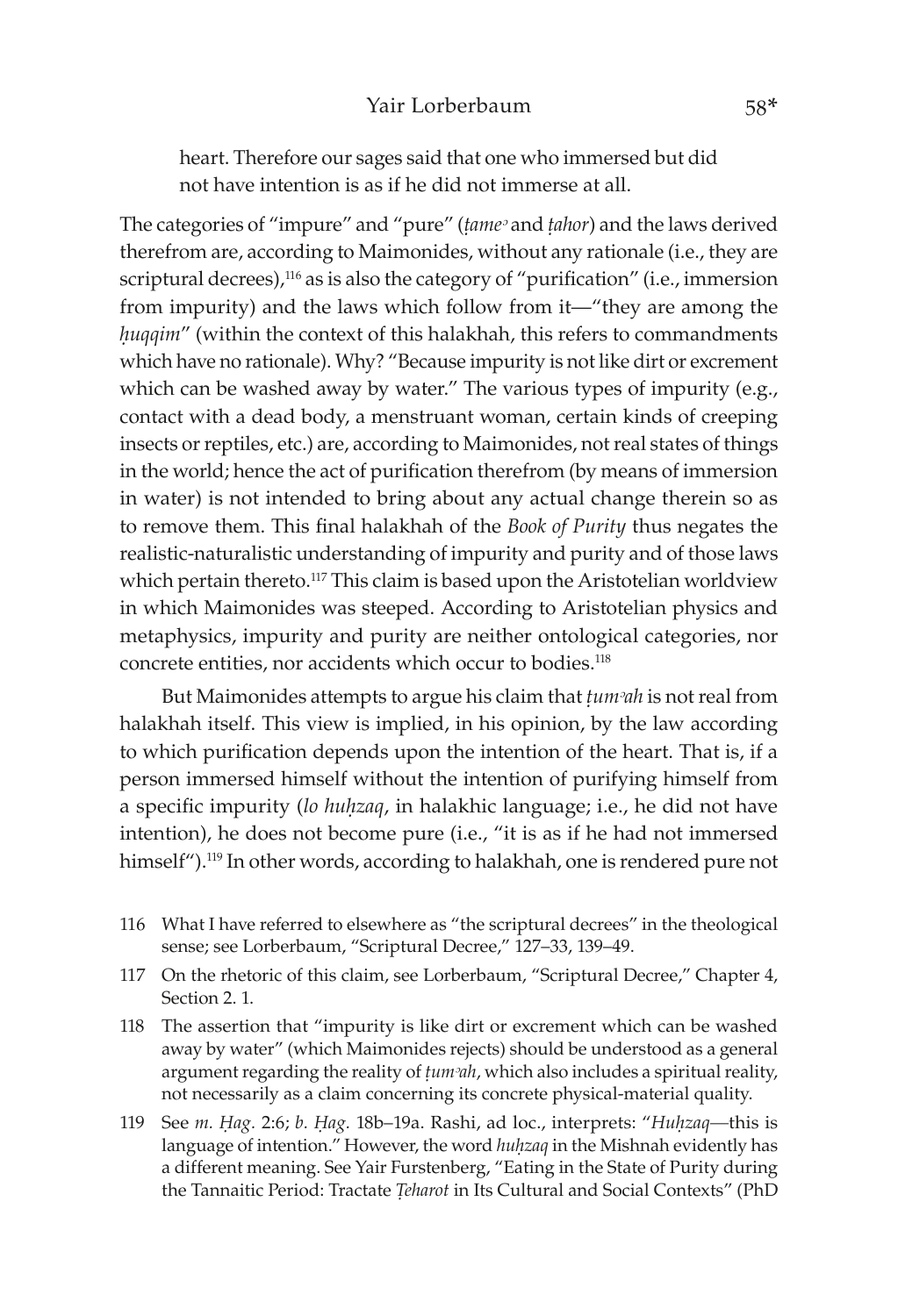only by the water of the *miqveh* but also by one's intention at the moment of immersion. If intention at the time of immersion is a precondition of purification, then purity cannot be a bodily change; rather, it is dependent upon one's state of consciousness.<sup>120</sup> The assumption underlying Maimonides' move in this halakhah is that, for the halakhic realist, "halakhic entities," such as impurity, behave like natural-physical entities; hence, just as states of consciousness do not ordinarily exercise any physical influence on objects, so too is intention lacking in any influence or effect within the framework of halakhic realism. Hence, according to the rabbis, purity and impurity are not real, i.e., physical properties.

This claim prepares the ground for the allegorical explanation of impurity and purity that appears immediately thereafter:

Nevertheless, there is an allusion in this matter: just as one who directs his heart to purify himself is pure once he has immersed himself, even though nothing has been changed [lit., "made new"] in his body, so too one who intends to purify his heart from the impurity of the souls—namely, the thoughts of evil and improper opinions—once he has decided in his heart to remove himself from those thoughts and immersed his soul in the water of knowledge—he becomes pure.

The argument from intention in this halakhah serves a double purpose: first, the requirement for intention in immersion serves as proof that impurity and purity are not "objective" ("nothing changes in his body"), but rather "scriptural decrees without a rationale"; second, the statement further on that the requirement of intention is seen as an "allusion" (i.e., an allegory) paves the way for the statement that impurity is equated with "thoughts of evil" whereas purity is tantamount to perfection of character and intellect.<sup>121</sup> The "rationalist" assumption implied in Maimonides' claim is that the intention of

diss., Hebrew University of Jerusalem, 2011), 236–40 (Hebrew). The meaning of the mishnah is irrelevant to my purposes here.

- 120 And indeed, in *Guide of the Perplexed* 3:47 Maimonides proposes functional explanations for the entire complex of matters of impurity and purity—i.e., keeping people at a certain distance from the Temple in order to establish a feeling of awe regarding it.
- 121 Moreover, the argument that matters of impurity and purity are scriptural decrees without any rationale serves two purposes in this halakhah: first, to confute the view that they are real ("like dirt or excrement"); second, to prevent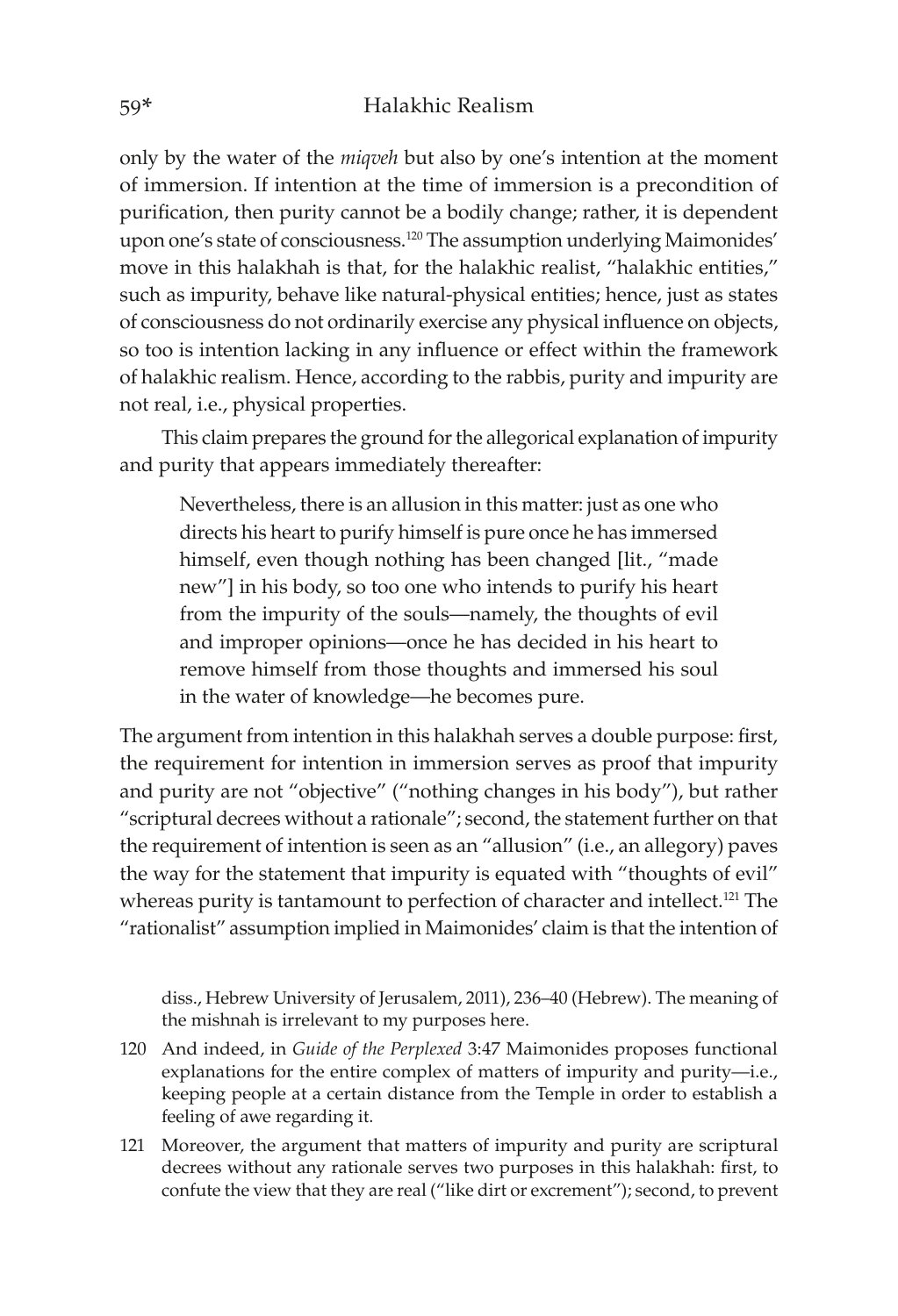immersion, and evidently intention in general, has no "real," causal effect (as opposed to its influence upon the soul—see below). Maimonides' argument was adopted by scholars in other halakhic contexts.<sup>122</sup>

Yet it may be that the halakhah, "If he immersed and did not have intention, it is as if he had not immersed at all," is not a decisive proof of the sages' non-realistic approach towards impurity. It may be that they attributed power to change reality to intention, or that they understood intention as a necessary condition for purification in the halakhic sense, which also includes purification in the real sense. In order to evaluate the "persuasive power" of Maimonides' argument and its weight in the history of halakhah, I wish to suggest a distinction among three different meanings of the concept of the effectiveness of *kavvanah* or intention—that is, of the mental component in the halakhic act.

According to one sense, intention is a defining element of the halakhic act, similar to the fundamental role of intention in actions in general and in ethical acts in particular. According to this sense, "commandments require intention" because without deliberate intention (or at the very least with the intention to fulfill the *misvah* in question), the commandment has not been fulfilled. The mental component is the factor which distinguishes between a physical event in the world and an action (both action in general and halakhic action in particular). Thus, for example, one who heard the sound of the shofar on Rosh Hashanah without intending to fulfill the *misvah* involved therein did not in fact do so.<sup>123</sup> The mental component of the *misvah* act may in fact be a concrete entity or quality. However, the ontological status of intention as such is not concerned with this sense. Moreover—and for our purposes this is the main point—the non-realist will not disagree regarding the fundamental status of this sense of intention (and its "concreteness").

According to the second sense, that intention which lies at the basis of the *misvah* act shapes the personality. Like the ethics of virtues, according to this sense, the requirement of intention in fulfilling the commandments is meant to assist in acquiring religious perfection. The impact of the underlying intention on the individual's ethical and religious perfection is an

antinomian conclusions due to their spiritualization. For a detailed discussion of this halakhah, see Lorberbaum, "Scriptural Decree," Chapter 5, Section 1.

122 See Edrei, "'When a Person Sins Unknowingly.'"

123 *M. Roš Haš.* 3:7.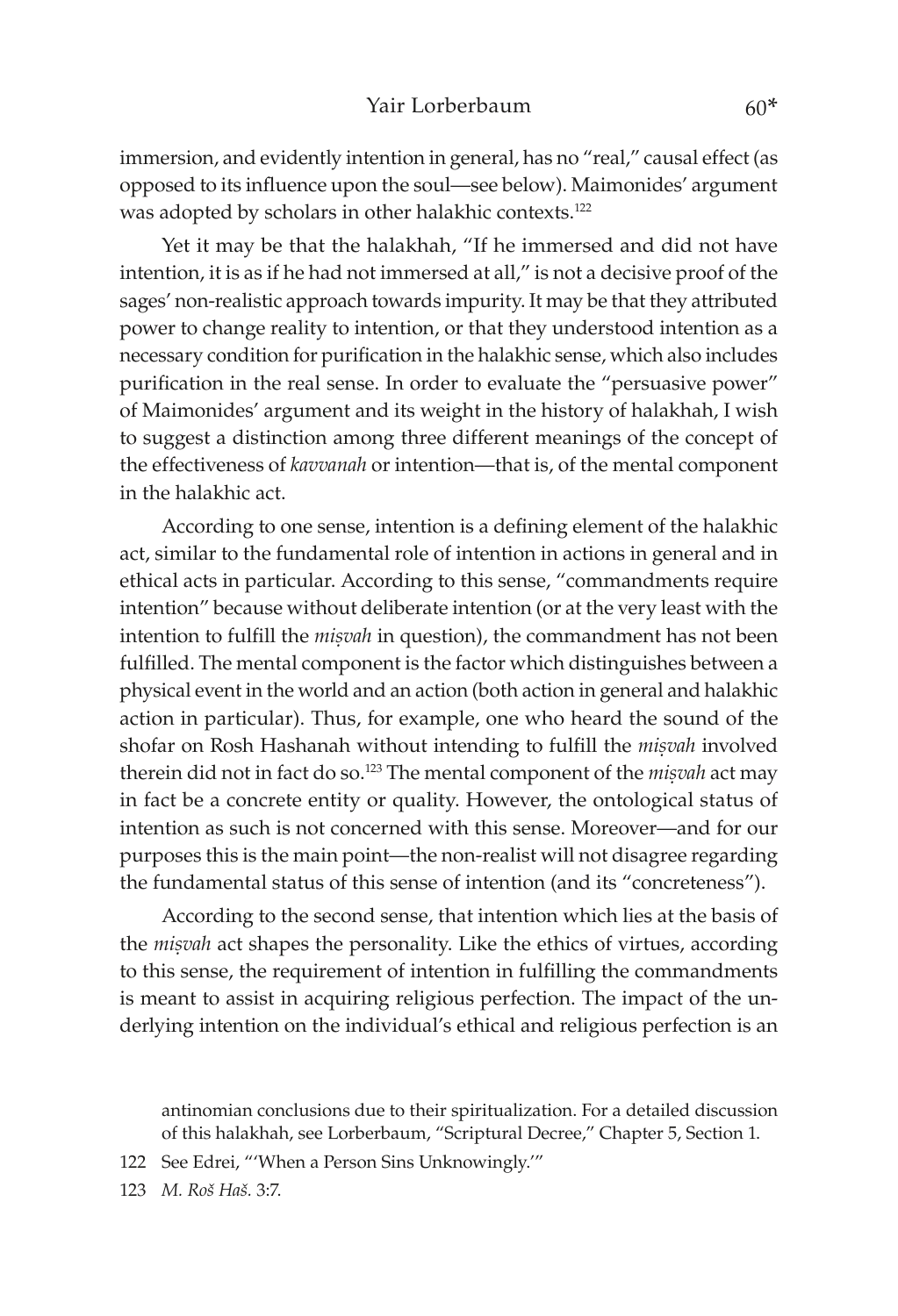expression of the religious-halakhic act's reality.124 This kind of "reality" is not the concern of halakhic realism, for the halakhic non-realist might also agree that the aim or intention of fulfilling the commandments is its effect upon a person's soul or psyche.125 Thus, for example, Maimonides, who as mentioned is a halakhic non-realist, constantly emphasizes that the very essence of the commandments is their preparation or directing toward perfection of character, and indirectly intellectual perfection.126 An example of this is found at the end of the final halakhah of *Hilkhot Miqva<sup>3</sup>ot*, discussed above.

According to a third sense, the intention that underlines the halakhic deed has influence "beyond the boundaries of the personality" (whether of the one acting or of the other); it exerts an effect upon the state of things in the world, whether earthly or heavenly. A halakhic realist is likely to think that not only the physical component, but also (and primarily) the mental or "spiritual" component of the *misvah* act exerts an effect upon the "state of things in the world." By contrast, the halakhic non-realist will argue that "intentions" have no effect of this sort, their influence being limited to the definition of the act in general and of the religious act in particular, as well as to its effect upon the personality. This third sense embodies that "realism of intentions" which—in contrast to the first two meanings—is relevant to the issue of halakhic realism.

Maimonides' rational argument at the end of *Hilkhot Miqva<sup>3</sup>ot* assumes that "realism of intentions" is denied by the halakhic realist. Is this in fact the case? Examples of realism of intentions are to be found in Kabbalistic literature. According to various Kabbalistic circles, intention in the commandments (generally speaking combined with action) serves to "repair"

- 124 The underlying intention of acts is likely to have an influence also upon another personality. Thus for example, Reuben's asking forgiveness of Shimon, accompanied by intention, is likely to cause Shimon to forgive Reuben and to alter his relationship to him. Such is not the case if he gets the impression that the request for forgiveness was merely lip service.
- 125 Compare Joshua Levinson, "From Narrative Practice to Cultural Poetics: Literary Anthropology and the Rabbinic Sense of Self," in *Homer and the Bible in the Eyes of Ancient Interpreters,* ed. M. R. Niehoff (Leiden: Brill, 2012), 345–67.
- 126 See, e.g., his *Introduction to Tractate Avot* (*Shemonah Perakim*), Chapters 3 and 4 (ed. Shilat, 232–41). This may also be the case regarding a number of sources in rabbinic literature. See, for example: "Rav said: 'The commandments were only given to Israel in order to refine thereby human beings'" (*Lev. Rab.* 13, *Parashat Shemini*).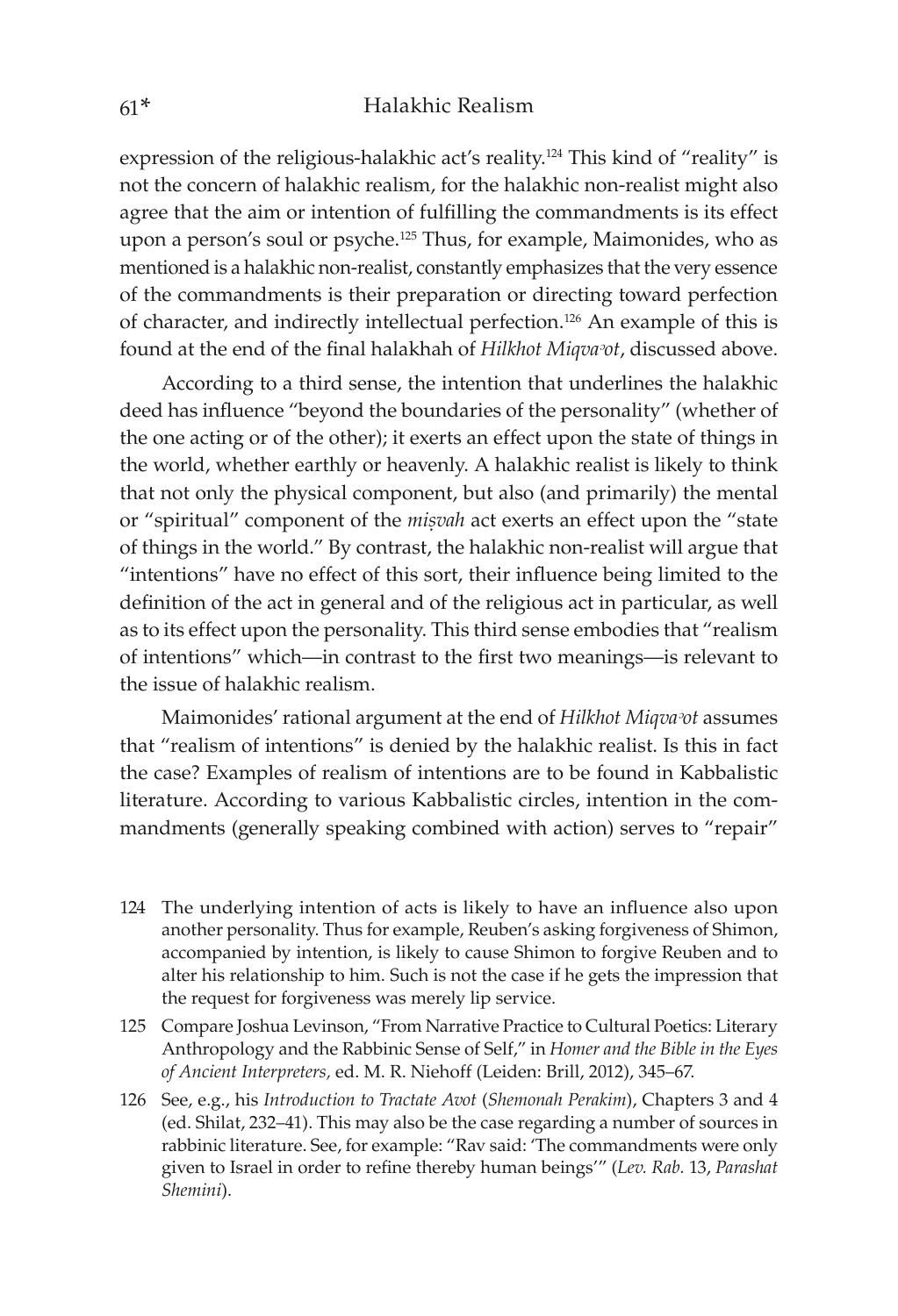the divine world. It unites the *sefirot* and creates (or "restores") harmony in the upper worlds, and thereby in the lower ones as well.<sup>127</sup> However, realism of intentions is not limited to the approaches of the Kabbalists, who function primarily within the second (the meta-halakhic) and the third (rationales of the commandments) levels of discussion mentioned above in Section III. The view that intentions have a causal effect upon the state of things in the world is evidently found also in the Bible, and possibly also in talmudic halakhah—specifically on the first, halakhic level of discussion. (Its results are of course different from those of Kabbalistic *kavvanot*.)<sup>128</sup>

These three senses of "intention" are not mutually exclusive. It is possible that, with regard to certain halakhot, a given halakhic thinker will adhere to two of them, or even to all three. The mental element may serve as a component in defining the *misvah* act; it may also serve as an educational means of shaping and directing the personality, while simultaneously (together with the physical act) influencing the world (outside the boundaries of the personality).

Even though there is a conceptual difference between the first sense of intention and the third one, for the halakhic realist the connection between them is stronger than would appear at first glance. This is so for the following reason: if, according to the halakhic realist, the fulfillment of a *miúvah* ordinarily bears a real, concrete result, and intention (*kavvanah*), as a *sine qua non* of the *mișvah* act, is a basic element thereof, then intention is an essential condition for its realization. In other words, if without the mental element the commandment has not been fulfilled at all, then the act per se, i.e., the physical event, is not efficacious. The halakhic realist, who believes that even those commandments which require *kavvanah* (i.e., those for which some mental element is fundamental) have a real effect, will thus reject Maimonides' argument at the end of *Hilkhot Miqvaᵓot*. A halakhic realist of this type will also be a realist of intentions; he will tend to believe that a

- 127 See Gershom Scholem, "The Concept of Kavanah in Early Kabbalah," in *Studies in Jewish Thought*, ed. A. Jospe (Detroit: Wayne State University Press, 1981), 162–80; Moshe Idel, "Some Remarks on Ritual and Mysticism in Geronese Kabbalah," *Journal of Jewish Thought and Philosophy* 3 (1993): 97–122; Yonatan Garb, *The Appearances of* Koaê *(The Power) in Jewish Mysticism* (Jerusalem: Magnes, 2005), 123–30 (Hebrew).
- 128 This should not to be surprising, as the effectiveness of intention plays a crucial role in magical and theurgic practices in their various periods. I cannot elaborate on this here.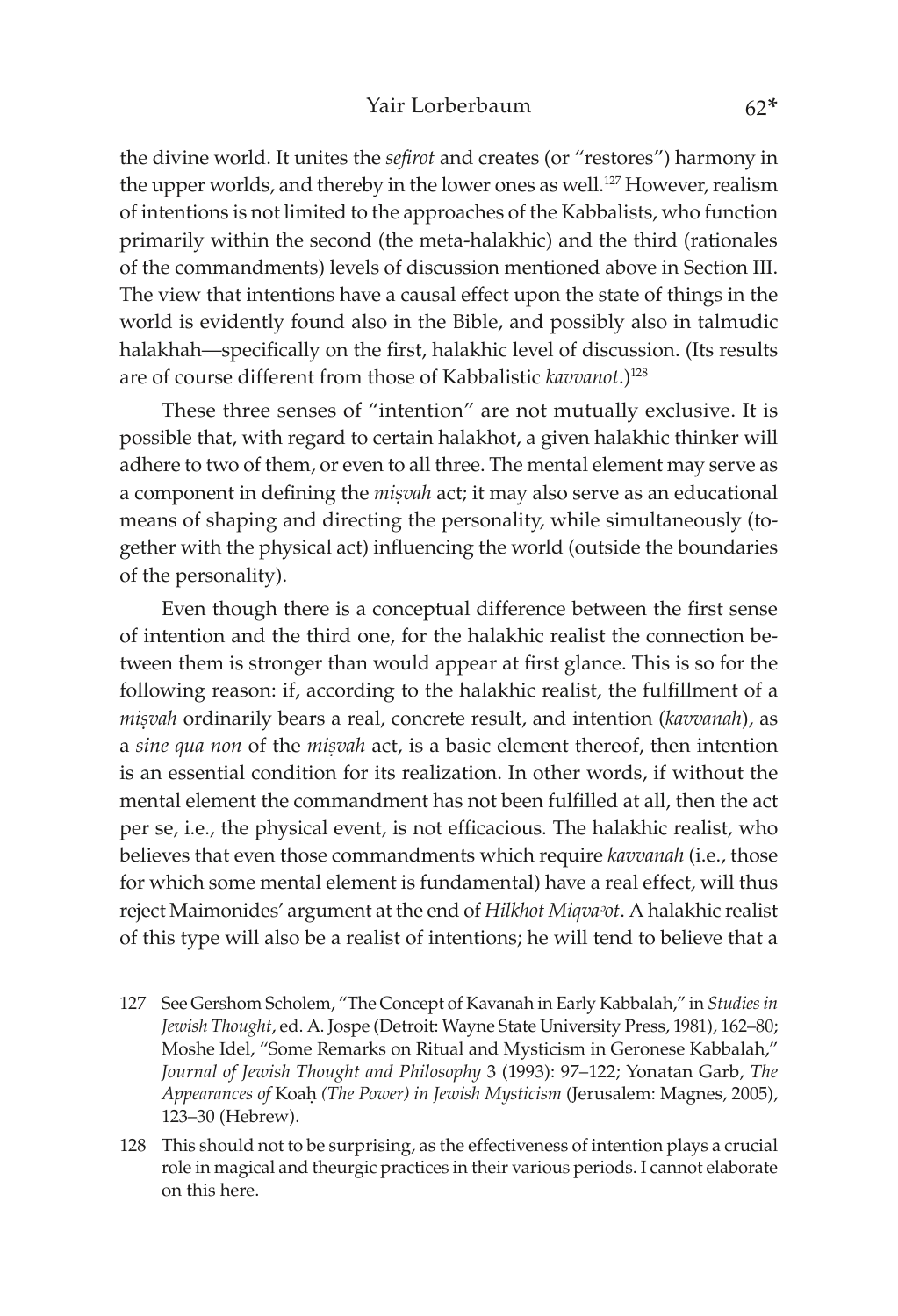necessary component for the effectiveness of the halakhic act (or of the act of transgression) is its underlying intention.

A halakhic realist who is not a realist of intentions, such as Maimonides' imaginary realist, is likely to deny realism in the case of those halakhot which involve a mental element. Another path available to him is to distinguish between the efficacy of the halakhic act (which is that of the physical "behavior" alone) and its halakhic validity (which depends upon a mental element). But there are considerable difficulties in both of these approaches. As for the first approach—given the centrality of the mental element in halakhah, this path dramatically limits its real, ontological nature, and clarifies the effectiveness of Maimonides' anti-realist argument at the end of *Hilkhot Miqva*<sup>2</sup>*ot*. As for the second path, it seems doubtful to me as to whether such a distinction—i.e., between efficacy and validity—ever occurred to any halakhic realist, i.e., whether it is useful to explain halakhic sources which combine realism with intentionality.

In every discussion concerning realism of intention, it is worthwhile taking into consideration the distinction suggested above between extra-halakhic realism and intra-halakhic realism and to ask: is it within the power of the mental element of the act to change the state of things in the world, or is its influence limited to the confines of halakhah? At the same time, within the framework of a discussion of realism of intentions, one cannot or should not identify the "confines of halakhah" with those of the personalities; in other words, intra-halakhic realism of intentions is different from non-realism of intentions.

In order to clarify the distinction among the three different senses of intention in the halakhic act, and the comments I have suggested in their wake, I shall briefly discuss two examples. The following discussion is not intended to establish final conclusions regarding the meaning of the intentions therein, but only to uncover the assumptions implied in the various exegetical possibilities to be proposed.

In Numbers 35 a distinction is drawn between one who murders another person deliberately and one who does so mistakenly or accidentally. The punishment of the deliberate murderer ("he is a murderer") is to be killed by the blood redeemer ("The murderer shall surely be put to death; the blood avenger shall himself put the murderer to death … Whoever smites a person, the murderer shall be put to death by the testimony of witnesses"—Num 35:18–19, 30). By contrast, one who kills another person inadvertently or by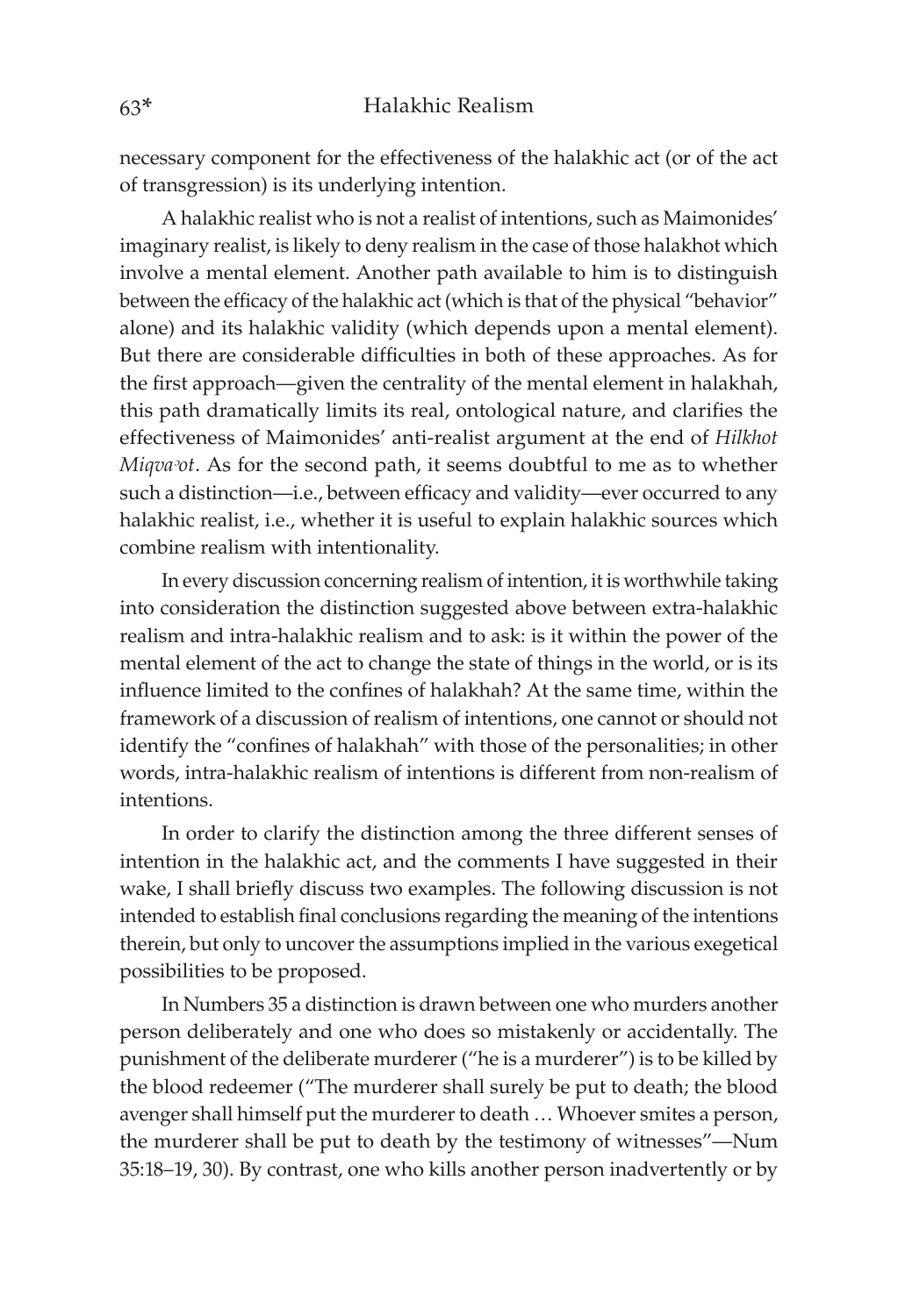accident—referred to in this chapter as "one who smites another by error" (v. 15) or "the manslayer" (v. 24)<sup>129</sup>—is subject to exile in the city of refuge, where he must stay until the death of the high priest (v. 28). The chapter goes on to explain: "You shall not accept ransom for the life of the murderer, who is guilty of death, but he shall surely be put to death; and you shall not accept ransom for he who has fled to the city of refuge, that he may return to dwell in the land before the death of the priest" (ibid., vv. 31–32). The unconditional obligation to execute the deliberate murderer, and possibly also to "imprison" the accidental manslayer in the city of refuge, is explained in the following verses: "And you shall not pollute the land in which you are living, for blood pollutes the land, and the land cannot be expiated for the blood that is shed therein, save by the blood of he who shed it. And you shall not defile the land in which you live, in whose midst I dwell, for I am the Lord, who dwells in the midst of the people of Israel" (ibid., vv. 33–34). Exegetes and scholars think that these verses express a realistic understanding of the blood that has been shed as polluting the land. This pollution is real. The "stain of blood" is real in an extra-halakhic sense, as a critical mass of blood of those who have been murdered will cause the land to spew out its inhabitants.130 The putting to death of the deliberate murderer is a means of purifying and expunging the land of blood; unlike ransom or atonement money, this is the only ritual means of cleansing the stain and removing the dangers entailed therein ("for the land cannot be expiated for the blood that is shed therein, save by the blood of he who shed it").<sup>131</sup> Verses 33-34 relate directly only to the deliberate murderer, as they require the spilling of his blood ("by the blood of he who shed it"). Does the blood of one who was killed by accident or by mistake—whose killer, it is true, is not allowed to pay ransom to "return to dwell in the land"—not require purgation? Or

- 129 The phrase "he is a murderer," used to characterize the deliberate murderer, is repeated three times in vv. 16–18. As against that, one who kills inadvertently is called "he who smites a soul in error."
- 130 Cf. Ezek 24:6–14.

131 See, e.g., Baruch Schwartz, *The Doctrine of Holiness: Studies in the Priestly Codex in the Torah* (Jerusalem: Magnes, 1999), 116 (Hebrew). He comments there that atonement for the land ("and the land shall not be atoned for the blood which has been spilled thereon") is the opposite of "for the blood corrupts the land" (35:33), its concern being with purgation and purification (and cf. ibid., 108). Compare also Jacob Milgrom, *Leviticus—A Book of Ritual and Ethics, A Continental Commentary* (Minneapolis: Fortress, 2004), 209.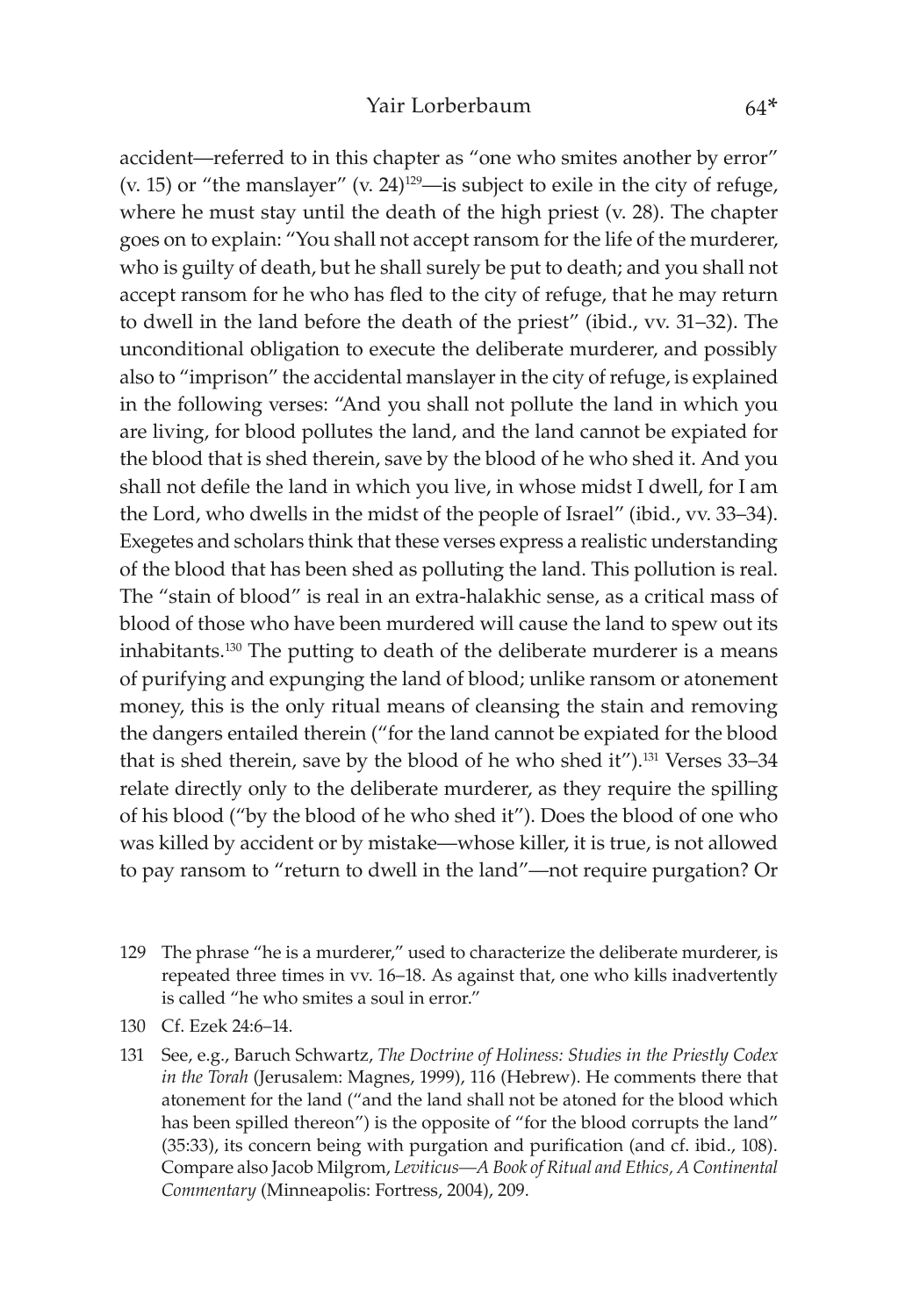does his blood perhaps also defile the land, but in this case the removal of that stain is through the death of the high priest (i.e., by his blood)?132 One way or another, there is clearly a dramatic difference drawn between the deliberate murderer and one who commits unintentional manslaughter, a difference rooted in the nature of his intention. Whether the difference in these rituals/punishments is rooted in the difference between the realism of the stain of the blood of the one who was been killed and the non-realism of one killed by accident, or whether the distinction between them is only in the degree of "concreteness" (i.e., danger) involved in the stain of their bloods, the mental element is decisive. If Numbers 35 indeed states that there is a real "stain" as the result of bloodshed and an actual pollution that rises from it, it also implies a realism of intentions. The distinction between the blood of one killed deliberately, which requires purgation through the blood of the murderer, and that of one killed accidentally, which does not require such purgation and "suffices" with a different, postponed means of purification (the death of the high priest, which is perhaps only symbolic) is emphatic, in any event, it does not require immediate purgation through the blood of the murderer.<sup>133</sup>

Another example: the mishnah in *Gittin* 3:1 states the following:

Every *get* that is not written for the sake of (lit., in the name of) that particular woman is unfit (*pasul*). How so?

If he was passing through the market and heard the voice of a scribe reading: "Such-and-such a person divorces such-andsuch a woman in such-and-such a place," and he said: "This is my name and that is the name of my wife," he cannot use that writ to divorce.

Moreover: if he wrote [a *get*] to divorce his wife, and he went and met someone from his city who said: "My name is the same as your name, and my wife's name is the same as your wife's name," he is not allowed to divorce using it.

- 132 See Israel Knohl, *The Sanctuary of Silence* (Jerusalem: Magnes, 1994), 169 (Hebrew).
- 133 Compare Edrei, "'When a Person Sins Unknowingly.'" The underlying assumption of Edrei's article is that, according to realistic approaches in the Bible and particularly in rabbinic literature, the effect of the act of transgression (the "stain"), and evidently also of the *mișvah* act, is a consequence of the act alone and not of its intention.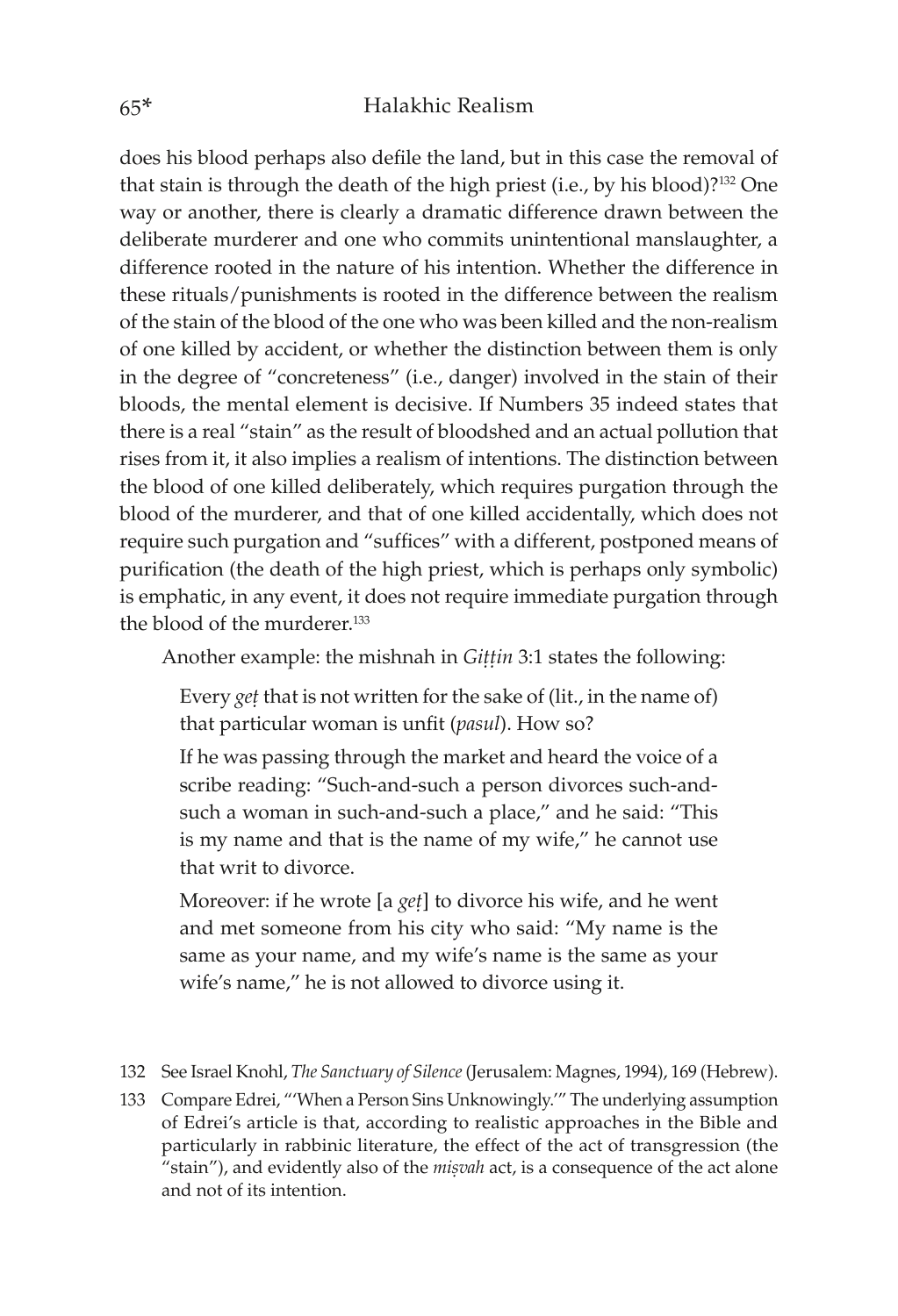Moreover: If he had two wives whose names are the same, and he wrote [a *get*] so as to divorce the older one, he may not use it to divorce the younger one.

Moreover: If he told the scribe: "Write it, and I will use it to divorce whichever one I wish," it is unfit to divorce with it.134

According to this mishnah, the writing in the divorce writ of the names of the woman being divorced and of her husband, who is divorcing her—by the scribe, and not necessarily by the husband—requires special intention: "for the sake/name of that woman and for the sake/name of that man." The mishnah goes to some lengths to specify the precise intention required ("Moreover… moreover... moreover..."), any deviation therefrom disqualifying the *get*.<sup>135</sup>

Why is such intention required on the part of the one writing the divorce document? What is the mental component required in this mishnah? To which of the meanings of intention discussed above does it correspond? The answers to these questions would seem to be interrelated. I will comment as to possible answers in relation to this halakhah only insofar as they pertain to a possible debate between an halakhic realist and an halakhic non-realist—or, better, between a realist of intentions and a non-realist of intentions.

The mental component referred to here is first and foremost according to the first meaning: namely, it constitutes the *geû*. Without the fulfillment of this intention, the *get* is lacking in halakhic validity. Why is such intention required in order to create a valid *get*? According to the non-realist, the reason for requiring intention is of a social nature, perhaps of the following type: given that marriage is a social institution of great value ("sanctified," in the view of the sages), the demand for intention of this type, requiring the writing of a unique and special *geû* for every act of divorce, helps to assure that the marital connection will not be severed hastily or casually.<sup>136</sup> As against that, the realist is likely to think that marriage constitutes a reality in the world (see above), which can only be nullified by the giving of a *get*, which thereby

- 134 According to MS Kaufmann.
- 135 See the discussion in *b. Giû*. 24a and in *MT, Hil. Gerushin* 3:3–4.
- 136 It may be that such demands for intention indirectly exert an influence over the one divorcing to reconsider well his decision to divorce his wife; if so, the psychological element, whose direct concern is the writing of the *get* for its own sake, also acquires a second meaning.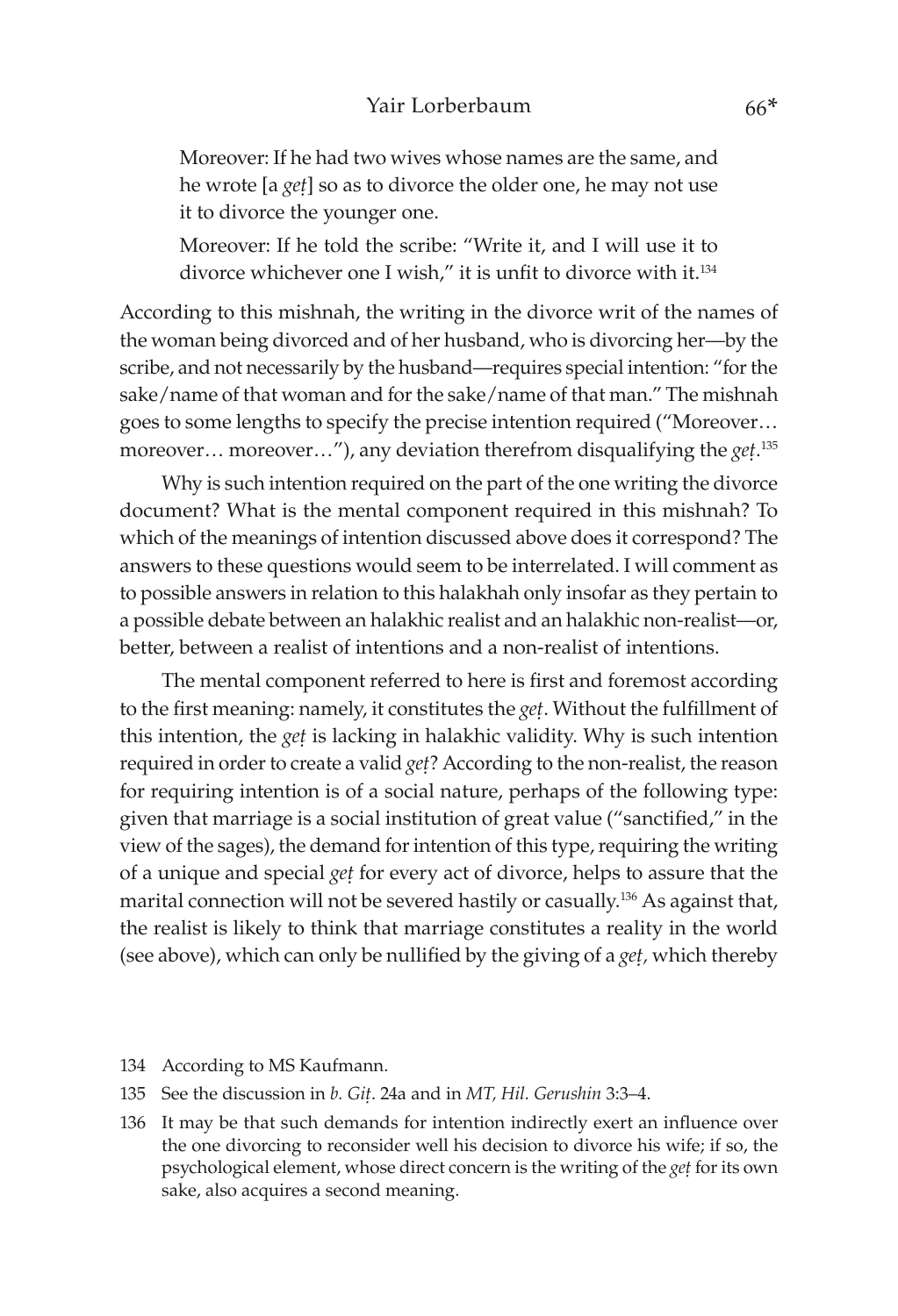allows the woman to marry someone else.137 According to this latter view, intention "for the sake of the woman" (and the man) at the time of writing is a kind of empowering or charging of the *get* with the power to affect this action so that the divorce itself may be actualized.

For our purposes, it is important to emphasize that even that halakhic realist who would not explain this requirement of intention in terms of "charging the power of the *get*" (or something similar) cannot avoid attributing to it the third meaning mentioned above. If marriage and divorce are real entities, and their establishment and annulment require intention—that is, a mental component—as follows from the above mishnah, then, as I commented above, it is impossible to escape realism of intentions regarding these matters.

Indeed, there were halakhists who wrote of the *get* in precisely such terms. Rabbi David Ben Zimra (Radbaz) was asked the following question: "Concerning those things that need to be done 'for their sake' (*lishman*), do they require speech, or is thought sufficient to this effect?" He answered:

Answer: The *rishonim* of blessed memory already spoke of this, and they stated that one requires speech. The reason for this is, in my opinion, for any object involving holiness (*davar she-biqdushah*), such as a Torah scroll, *tefillin*, *mezuzah*, etc., which need to be written for their own sake, they do not acquire holiness by means of thought alone but through speech, for speech makes a great impression (*roshem gadol*). And the sages of the midrash mentioned this in several places. And should you say that this is the case regarding things of holiness, but the writing of a divorce writ, that requires being written for its name—as is stipulated in the verse, "and he shall write for her" (Deut 24:1)—for her name—I might say that thought is sufficient! But in the final analysis one must say that there is an element of holiness in the *get*, for it is called *sefer* (book), and it is written therein "according to the law of Moses and Israel." Furthermore, if he wrote it without any intention, it does not cut off or separate between him and her, *but by his writing it in his name and her name it separates between them*. Therefore, he

137 Another realistic significance of the *get* is, for example, to prevent any children the woman may have from a subsequent husband from being given the status of *mamzerut,* i.e., bastardy.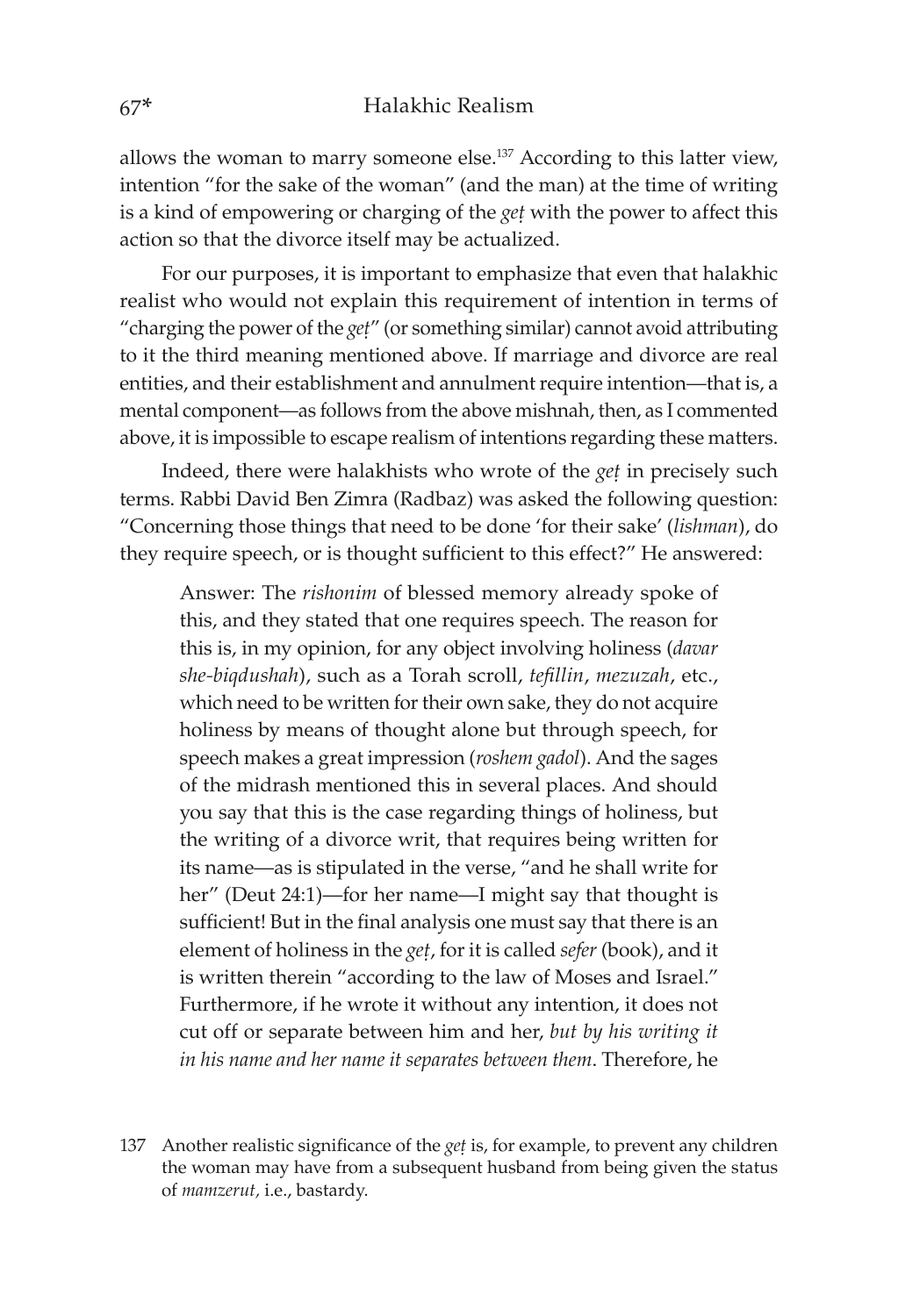## Yair Lorberbaum 68\*

must articulate the things verbally, so that *thereby the act will be sustained*, for these things are not sustained by means of thought alone. *Similarly, in the scroll of a soûah* [a wayward wife, described in Numbers 5], *he must also write it for her sake, and he needs to articulate it verbally so that the waters will bring about their action by virtue of the Holy Name erased in the water*. It is therefore good and upright regarding all those things that require that they be done for their sake that it be articulated in speech, that he is doing it for their own sake. But retroactively I agree that it is not rendered unfit thereby [i.e., by the absence of speech], as he concluded in his heart and thought in his mind to make it for their sake…138

Radbaz is concerned in this responsum with the need to strengthen the effectiveness of thought by means of speech ("for speech makes a great impression"). However, his words assume that thought is a necessary condition for speech to be efficacious: "for these things are not sustained by means of thought alone"—that is, that speech without thought is likewise not efficacious. Moreover, in his opinion, even thought by itself is a sufficient condition, for "retroactively … it is not rendered unfit thereby [i.e., by the absence of speech], as he concluded in his heart and thought in his mind to make it for their sake." The words of the Radbaz—who was among the outstanding commentators on Maimonides, as well as a noted Kabbalist<sup>139</sup> express clearly a realism of intention in those (halakhic) matters involving "things of holiness" generally, and matters of divorce and the writing of the get "for the sake of the woman," in particular.<sup>140</sup>

- 138 *Teshuvot Radbaz,* Section I, §154 (my emphasis—yl).
- 139 The Radbaz was (or is at least considered to have been) one of the teachers of R. Yitzhaq Luria in Safed. See the references in Melila Hellner, "The Doctrine of Reincarnation in the Kabbalistic Works of Rabbi David ben Zimra,"*Peᶜamim*  43 (1990): 20 nn. 28, 30 (Hebrew).
- 140 It would seem that one ought not to isolate Radbaz's language in this responsum from his Kabbalistic views in general and from his views of the commandments in particular. See his Kabbalistic work on *ța<sup>c</sup>amei ha-mișvot*, Meșudat David (Zolkiew, 1866), as well as his work *Sefer Migdal David* (Lemberg, 1883), a Kabbalistic interpretation of Song of Songs, fol. 69a.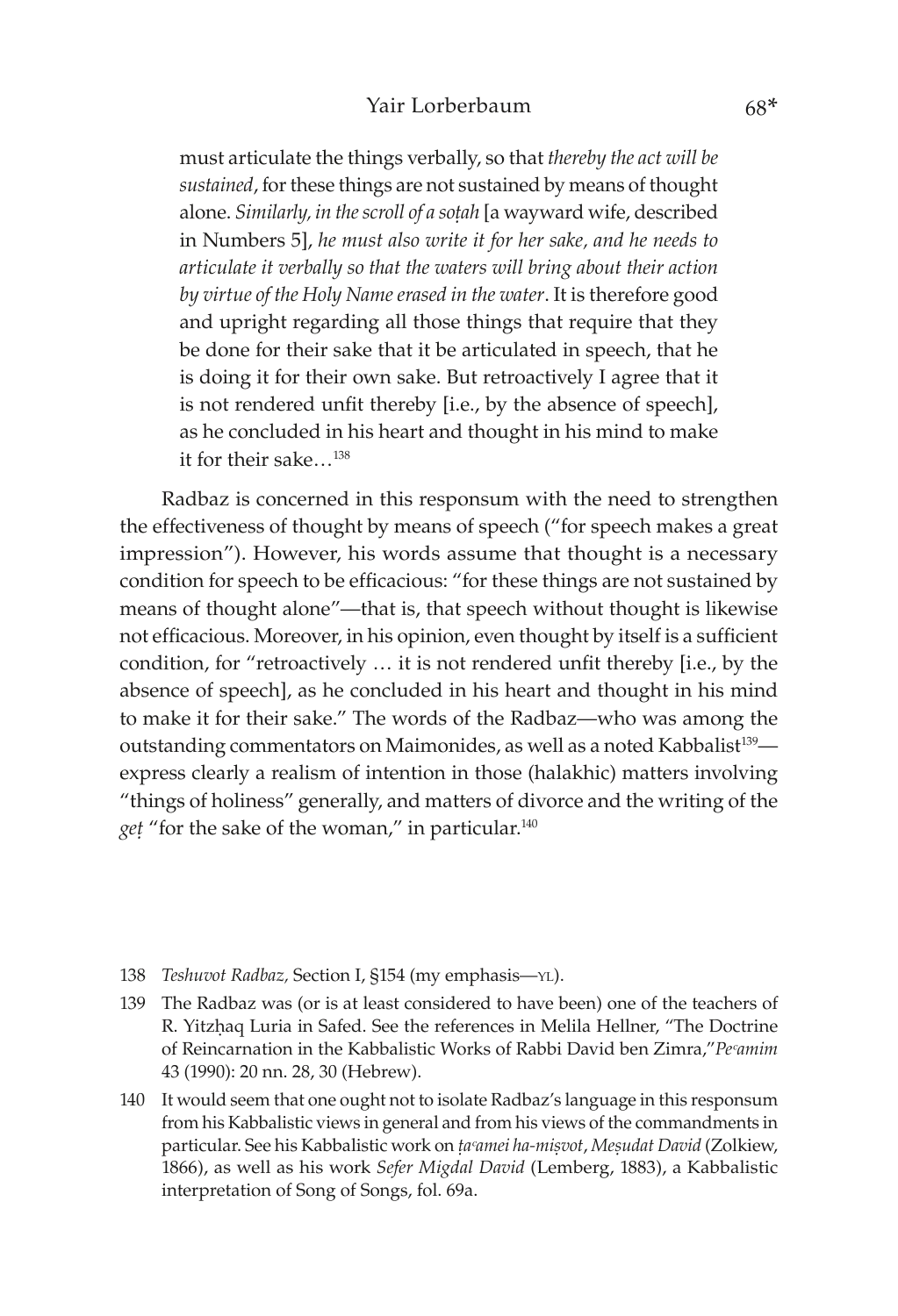## IX. The Sources of Inspiration for Halakhic Realism

Halakhic realism draws upon numerous sources of inspiration. According to an argument commonly found in research literature, the central, if not the only motivation for realistic approaches to matters of halakhah and law is a certain outlook as to the nature of law. In other words, the motivation for the realistic position is to be found in the realm of jurisprudential thinking. I noted above the drawbacks of this approach and the confusion which it creates.<sup>141</sup>

The sources of inspiration for halakhic realism are, among other things, religious, theosophic, and theological. Their sources may be found in canonic texts (Bible, Talmud, and Kabbalah) or in other, external influences; in approaches regarding the nature of the human being and of society; in popular views regarding certain entities, powers, and causal connections (including magical approaches); in pseudo-scientific approaches; in pseudo-logical–ontological approaches in the realm of legal reasoning; and elsewhere. Each of these sources may contribute to the shaping of a particular branch of halakhah, but not necessarily to that of halakhah in its entirety. As I have commented above, a particular halakhist may be a realist regarding a particular halakhic matter and a non-realist in another.<sup>142</sup>

It seems worthwhile to distinguish between realism whose source is theological or religious (this may be the source of inspiration for realism in matters of purity and impurity, Shabbat, sacrifices, and prayer), and that realism whose source lies in pseudo-logical legal thinking.<sup>143</sup> There may also be intermediate cases combining different sources of inspiration, such as those involving marriage, blessings and curses, and the like. It is needless to add that different sources of inspiration may be central or marginal in different periods and in different places. Moreover, some of these sources of inspiration may negate one another, thereby creating contradictory realistic views.

I wish to dwell for a moment on the religious-mythic-philosophic source of inspiration. Scholarship on the subject of halakhic realism speaks extensively about "mysterious" entities as a source for halakhot, but not

143 See Hebrew version, Appendix B.

<sup>141</sup> See above, Section III.

<sup>142</sup> It is possible that a halakhist might propose a non-realistic reason for a particular (exoteric) halakhic subject and alongside an (esoteric) realistic reason. Thus, for example, Nahmanides in his *Commentary on the Torah* at Deut 22:6–7; see below.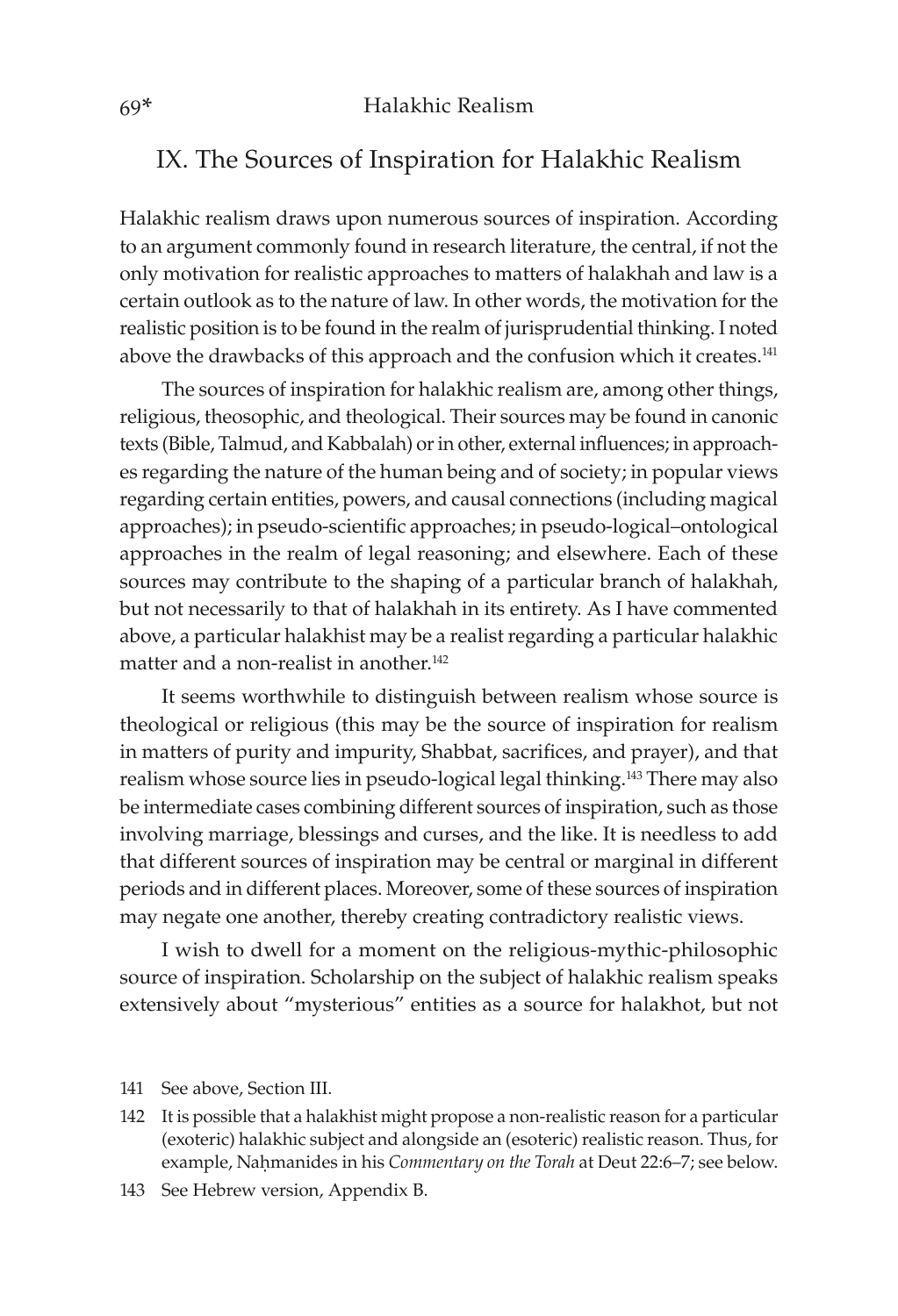#### Yair Lorberbaum 70\*

of God. There would seem to be an implicit distinction among scholars between such entities as impurity, blood, sacrifice, prohibitions, language, time, marriage and acquisition, and God as an "entity." This non-articulated or non-explicit distinction evidently assumes that God lies at the basis of religion and of halakhah as a whole, and therefore is not an "entity" of the type relevant to the issue of halakhic realism. The widespread definition of halakhic nominalism as "the will of God" likewise follows from this.

In my book, *Image of God: Halakhah and Aggadah*, <sup>144</sup> I reconstructed the sages' interpretation of the idea of humanity's creation in the image of God. This reconstruction revealed an anthropomorphic approach and an iconic understanding of the concept of *selem*, according to which God is present in man, who is made in his image. In this work I also showed how this structure of thought serves the *tanna*<sup>2</sup>*im* as a halakhic principle, functioning as a tool for fashioning various bodies of halakhah, including court-imposed execution, laws of corporal punishment, laws of procreation, blessings of marriage, laws of marriage and divorce, and more. Many of these halakhot are based, among other things, upon the realistic-ontological approach that "whoever sheds blood" or "one who refrains from being fruitful and multiplying" diminishes the divine image. How so? "Because in the image of God he made man…"145 This is an acute realism, rooted, as mentioned, in an anthropomorphic theology and an iconic anthropology: the image as presence, which is an ontological approach. The source of inspiration for "realism" in these bodies of halakhot is not legal but rather theological. It draws upon the Bible and perhaps upon other sources. It is easy to see how the iconic approach (image as presence) would fashion laws which pertain to man in a realistic manner, whereas other branches of halakhah, which do not pertain to man (or in any event not in the same manner) would not

#### 144 Above, note 12.

145 *T. Yebam.* 8:7 (Lieberman ed., 26); *Gen. Rab.* 34:6 (Theodor-Albeck, 326); cf. Lorberbaum, *Image,* 358–66, 387–418. Researchers with a Maimonidean tendency refuse to read the talmudic sources, particularly the halakhic ones, as implying anthropomorphism, and by so doing negate (by implication) their relation to halakhic realism. This tendency is particularly widespread in scholarship of the previous generation (see ibid., 27–77), and is not altogether absent even in our own time. For a recent example, see David Henshke, "'In the Image and Likeness of His Form'—Blessing as Midrash, and Something on the Question of Anthropomorphism in the Talmud," *Sidra* 24–25 (2011): 123–45 (Hebrew).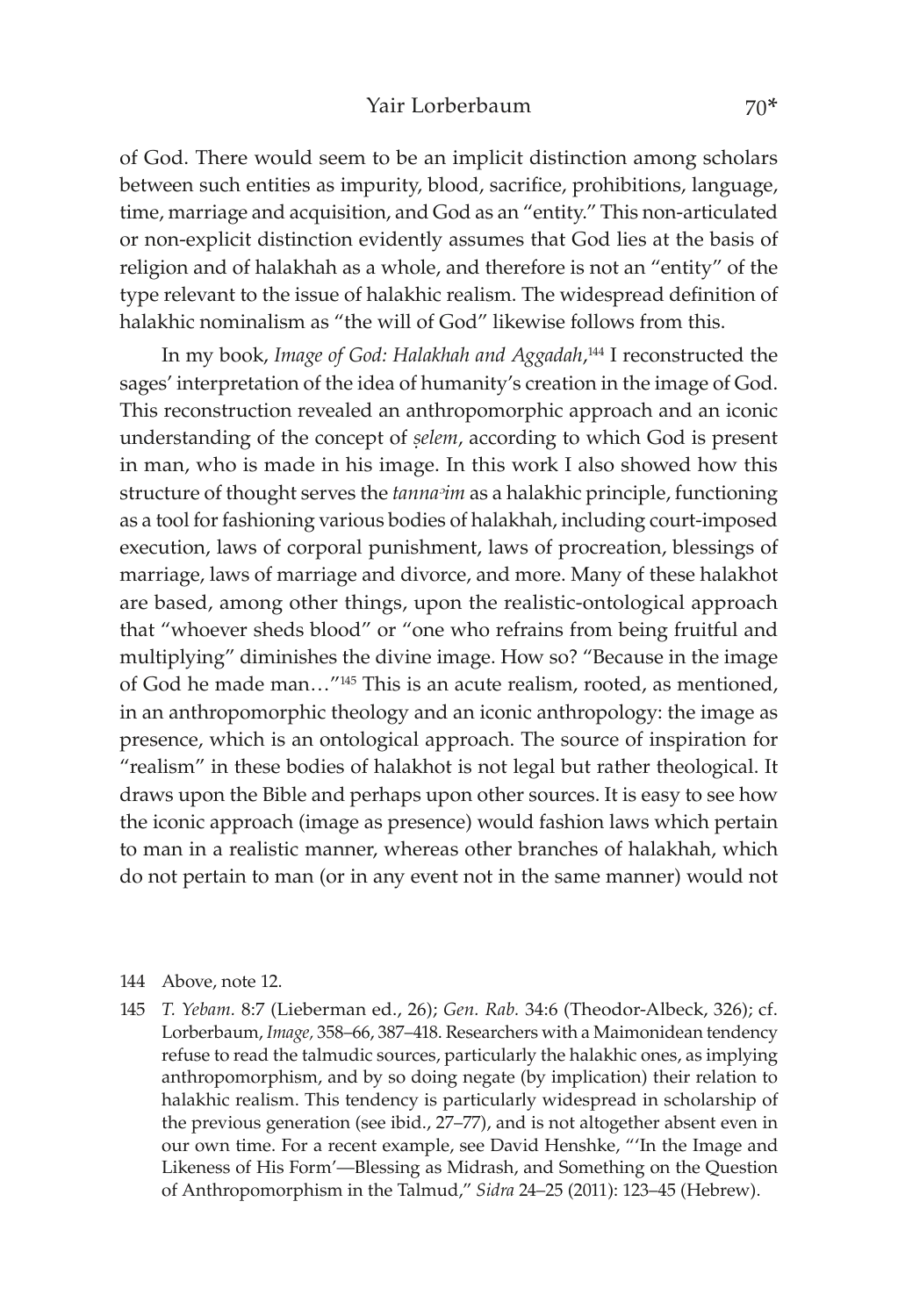be fashioned in this theosophical-ontological approach.<sup>146</sup> This ontological understanding of the "image" is absent in Qumranic literature and in that of the Second Temple, as are the halakhot derived therefrom.147 This finding further confutes, or at least challenges, the claim that Qumran halakhah is realistic, whereas that of the sages is non-realistic.

Halakhic realism whose source of inspiration is not religious-theological often has an indirect religious catalyst. Halakhists, particularly in recent centuries, tended to distance themselves from teleological (i.e., rationalistic) reasons. Their motivation is usually theological—that is, they hold that the reasons for the commandments and *halakhot* transcend the human intellect. Rational reasoning—values, social, educational, or spiritual considerations—are replaced in their thought by realism of various kinds, particularly of the type which I referred to above as pseudo-logical ("ontological-conceptual"). This also relates to the close relation which I described above between halakhic formalism and halakhic realism. Strict halakhic formalism also involves, generally speaking, the refusal of halakhists to interpret halakhah in terms of pragmatic or purposive rationales. A common "solution" to this problem is "formalism" and "conceptualism"; from such approaches, it is easy in turn to "slide" into realistic approaches.

## X. Afterword

In conclusion, I wish to mention two subjects which are interrelated, at least indirectly, with one another. Both belong to the margins of the conceptual-phenomenological discussion of halakhic realism; nevertheless, their interest is obvious. Both are deserving of extensive discussion, beyond the framework of the present work. Hence, I will suffice here with only a few brief comments concerning them.

The first subject pertains to halakhic realism as a "noble lie" or an

146 In its Kabbalistic dress, in various Kabbalistic traditions and in other forms, the "theosophy of the image" has come to dominate the realm of rationales for the commandments (the third level; see above, Section III) in many areas of the halakhic system (if not halakhah as a whole). See, e.g., Yair Lorberbaum "Nahmanides' Kabbalah on Man Created in God's Image," Kabbalah 5 (2000): 287–326 (Hebrew); and cf. Moshe Idel, *Kabbalah: New Perspectives* (New Haven: Yale University Press, 1988), 112–55.

<sup>147</sup> See Lorberbaum, *Image,* 454–68.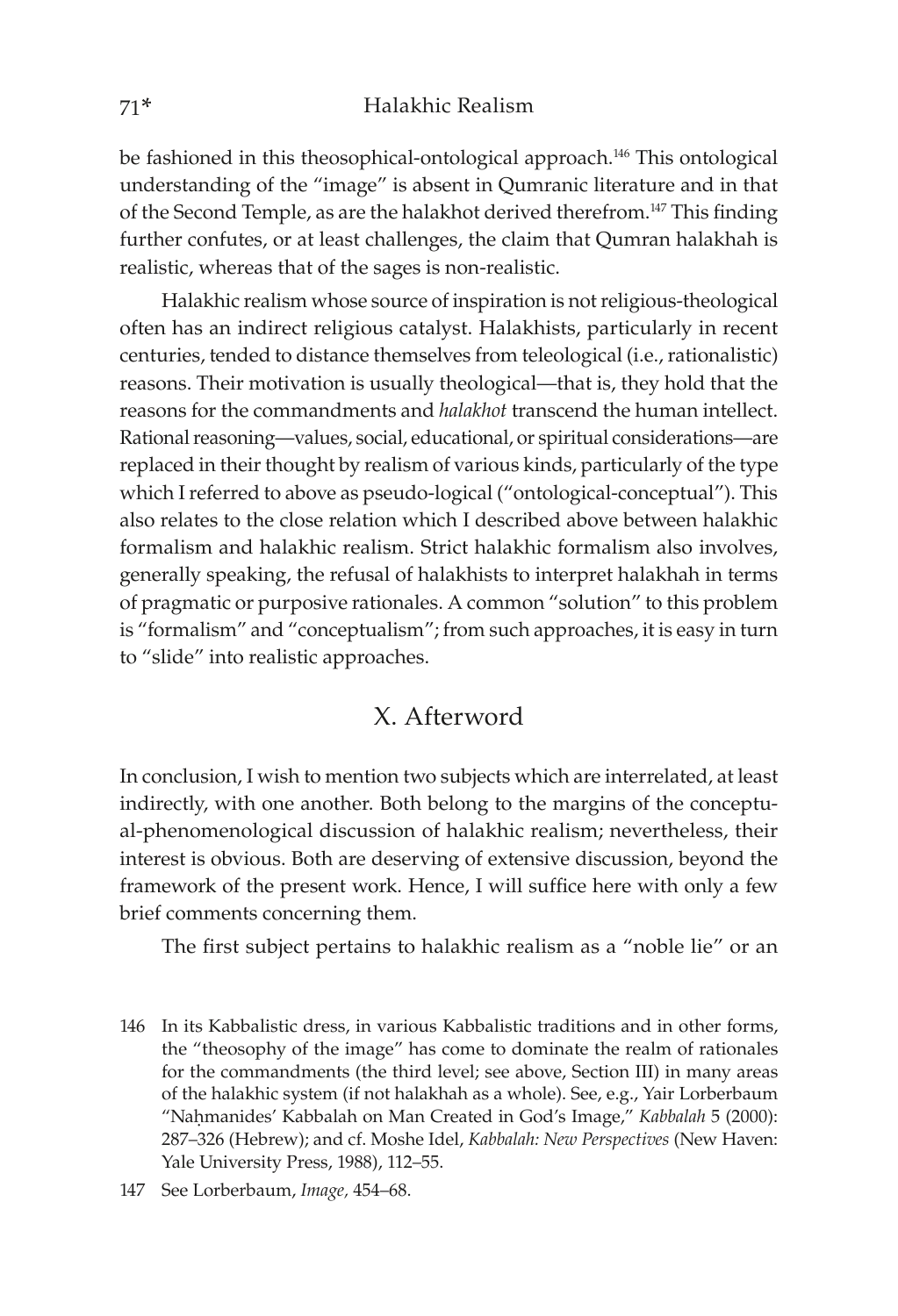## Yair Lorberbaum 72\*

educational device. According to this view, realism is of vital necessity for buttressing obedience to halakhah, lending it a level of "depth" and a "spiritual"-religious character. Halakhic realism seems essential for ritual and cultic matters (such as Shabbat and holidays, prayer, matters of repentance and atonement, purity and impurity, forbidden foods, sexual relations, and personal status), but also pertains to ethical-social-legal commandments. According to this view, rational reasons—based upon values or social, utilitarian, and even spiritual (allegorical, symbolic) reasons—are insufficient to move the ordinary person to accept upon himself the yoke of the commandments. Such rationales do not create a sufficiently "deep" religious experience; they do not create commitment and *devequt* (emotional attachment). Only "mysterious entities" are able to do  $so<sub>i</sub>$ <sup>148</sup> hence, the decisive political, social, and educational importance of halakhic realism.149

- 148 In *Guide of the Perplexed* 3:31 (Pines, 523–24) Maimonides describes: "People who consider it a grievous thing that reasons should be given for every law; what would please them most is that the intellect would not find a meaning for the commandments and prohibitions. What compels them to feel thus is a sickness that they find in their souls, a sickness to which they are unable to give utterance and of which they cannot furnish a satisfactory account. According to these people of weak intellects, if there is a thing for which the intellect could not find any meaning at all, and that does not lead to something useful, it indubitably derives from God; for the reflection of man would not lead to such a thing." In these words Maimonides alludes to thinkers and halakhists who transcend the commandments and attribute to them "irrational reasons." For a discussion of this chapter in the *Guide*, see Lorberbaum, *Gezerat Ha-Katuv*, the last chapter. A common way to transcend the *misvot* is halakhic realism; see the next note.
- 149 A version of this argument has been suggested by Gershom Scholem in order to explain the Kabbalistic reaction to the rationalistic rationales for the commandments given by Maimonides. See G. G. Scholem, *Major Trends in Jewish Mysticism* (New York: Schocken, 1941), 29–30. Scholem writes: "Right from the beginning and with growing determination they (=Kabbalists—YL) sought to master the world of the Halakhah as a whole and in every detail […] in their interpretation of the religious commandments these are not represented as allegories of more or less profound ideas or as pedagogical measures but rather as a performance of a secret rite […] the fact remains that it was this transformation which raised the Halakhah to a position of incomparable importance for the mystic, *and strengthened its hold over the people*. Every *mișvah* became an event of cosmic importance, an act which had a bearing upon the dynamics of the universe […] By interpreting every religious act as a mystery, even when its meaning was clear for all to see […] a strong link was forged between Kabbalah and Halakhah, *which appears to me to have been, in large part, responsible for the influence of Kabbalistic thought over the minds and hearts of successive generations"* (my emphasis—YL). The realistic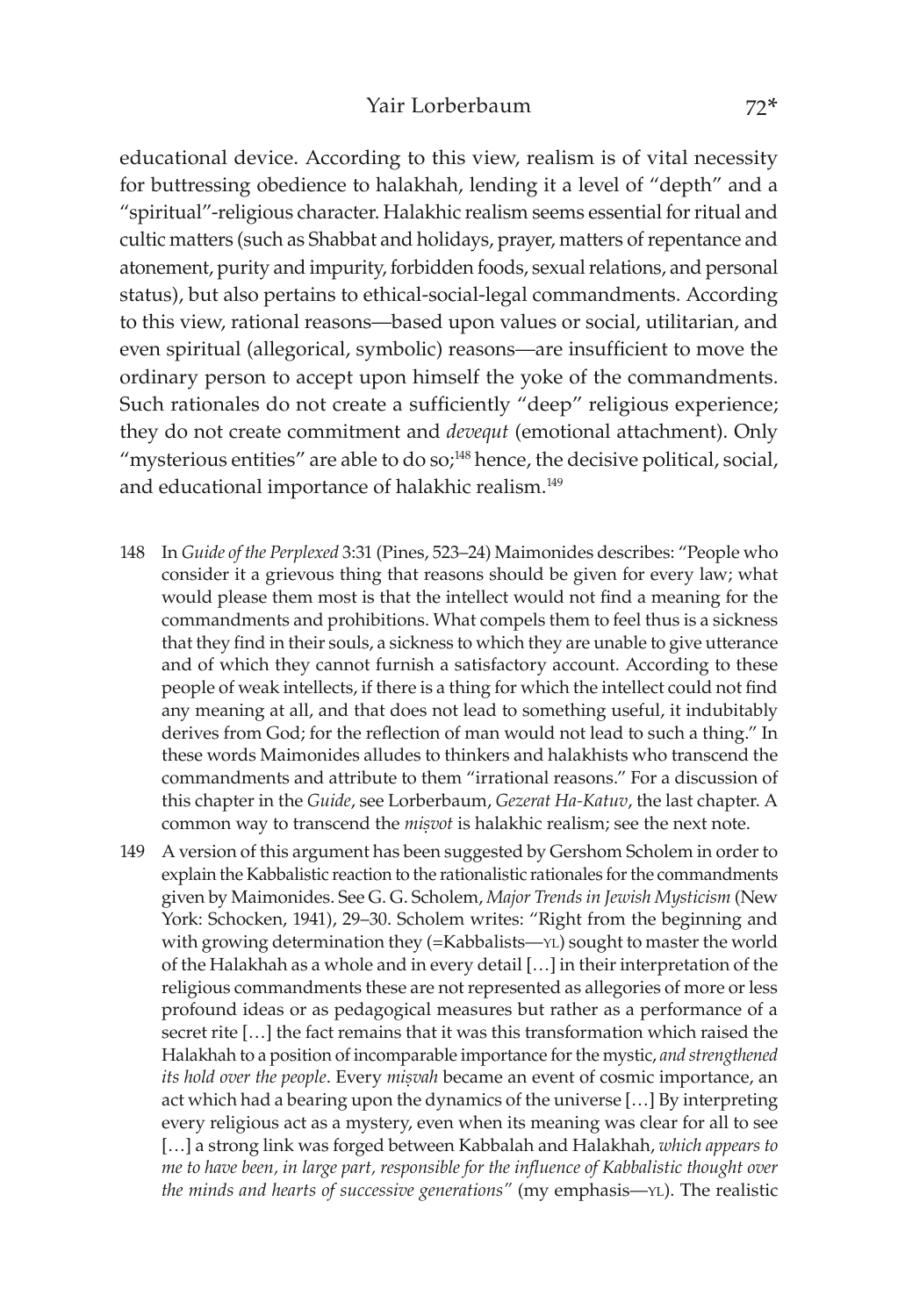Such a line of thought appears in Maimonides' writings—for example, regarding the prohibition against gossip and speaking ill of others. As is well-known, the sages emphasize that evil speech leads to leprosy.150 In *The Guide of the Perplexed* 3:47, Maimonides writes:

As for the uncleanness of leprosy, we have already explained its meaning. The sages, may their memory be blessed, have also explained it. They have made known to us that the established principle in regard to it is that it is a punishment for slander and that at first this change appears in the walls. If the man repents, the purpose has been achieved. If, however, he continues in his disobedience, the change extends to his bed and his house furniture … then to his body. This is a miracle that was perpetuated in the religious community like that of the waters of the woman suspected of adultery.151

"The benefit in such a belief," Maimonides comments there, "is clear." This comment is consistent with his well-known approach that, in addition to "true beliefs," the Torah teaches "necessary beliefs." These latter are false, yet "necessary for the sake of political welfare. Such, for instance, is our belief that He, may He be exalted, is violently angry with those who disobey Him and that it is therefore necessary to fear Him and to dread Him and to take care not to disobey."152 "Necessary (i.e., beneficial) beliefs" are at times realistic vis-à-vis matters of halakhah, such as the highly beneficial belief regarding the causal connection between slander and leprosy of various types.<sup>153</sup>

theurgy proposed by the Kabbalists had, according to Scholem, great persuasive power over the public.

- 150 See, e.g., *b. ᶜArak.* 15b.
- 151 *Guide of the Perplexed, 3:47 (Pines, 596-97); cf. <i>Hil. Tum<sup>2</sup>at Sara<sup>c</sup>at* 16:10. On the sources of this interpretation, see Num 12:1–13; for the talmudic sources, see *b. ᶜArak.* 15b. And cf. Isadore Twersky, *Introduction to the Code of Maimonides (Mishneh Torah)* (New Haven: Yale University Press, 1980), 446–47 and n. 220. On the impurity of leprosy according to Maimonides, see James Diamond, "Maimonides on Leprosy: Illness as Contemplative Metaphor," *JQR* 96 (2006): 95–122.
- 152 *Guide* 3:28 (Pines, 512).
- 153 This is of course extra-halakhic realism, which "uncovers" the dramatic harm caused by passing on slander. One is not speaking here of realism which gives "deep religious meaning" to the prohibition. Rather, this is a "necessary belief" which is intended simply as a means of deterrence. However, the subject of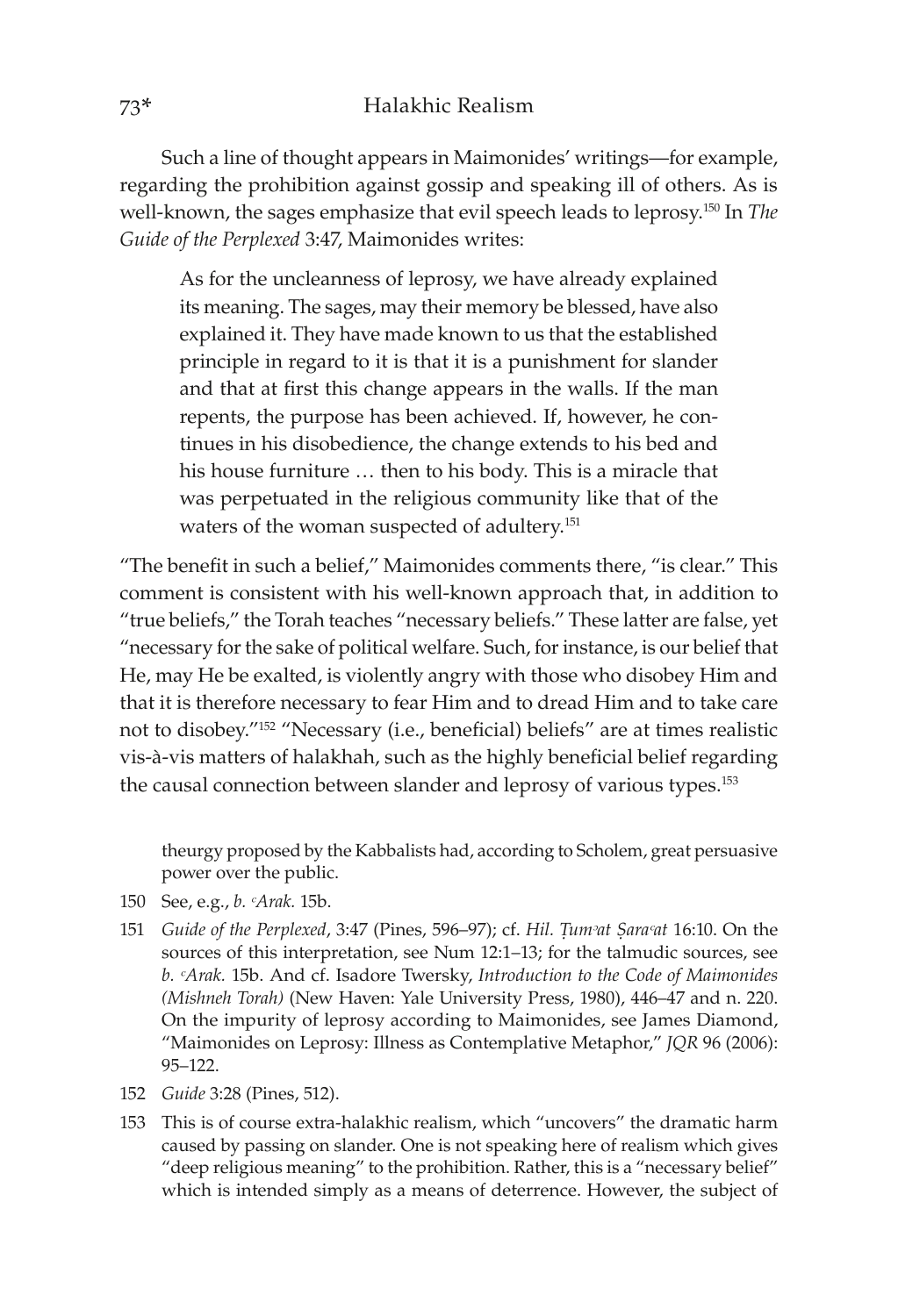In the case of Maimonides, a realistic rationale for a particular commandment may be a revealed (i.e., exoteric) one, such being the nature of "necessary beliefs," whereas its non-realistic rationale will be hidden (esoteric); such, for example, is the nature of certain philosophical rationales. In contrast to Maimonides, among other halakhists and thinkers the realistic reason for the *misvah* may be the one seen as "inner," hidden, and esoteric. R. Moses Nahmanides (Ramban), for example, offers a non-realistic revealed reason for certain halakhot, alongside a hidden Kabbalistic-realistic reason. Thus, for example, in his *Commentary on the Torah*, he proposes an exoteric, rationalistic, ethical-educational reason for the commandment of sending away the mother bird (Deut 22:6–7; i.e., "to teach us the quality of compassion and so that we not behave cruelly"), followed by a theurgic-ontological, Kabbalistic, esoteric rationale for the same *misvah* ("and there is in this *misvah* a secret ... and it alludes to a profound matter").154

Are there other halakhists and thinkers, in addition to Maimonides, who adhered, whether explicitly or implicitly, to some form of halakhic realism as a "necessary (exoteric) belief" or as an "educational" tool? And, if so, on which considerations were these outlooks based?155 These questions are matters for further inquiry.

Our second concern here pertains to ethical issues that arise from halakhic realism. At times, halakhic realism functions as the basis for certain halakhot which may be themselves, or as the result of whose application, problematical from an ethical viewpoint. On the conceptual level, halakhic realism (in its various types) is prone to ethical conflicts, as it tends to take into consideration the "needs" of the entities which it "creates," at the expense of ethical-social-educational-spiritual needs. From an ethical viewpoint, an

leprosy seems to be an exceptional case in Maimonides' writings of the use of halakhic realism as a necessary belief. He refrains from this elsewhere, evidently because he perceives it as a lowly form of irrationalism which ought to be avoided, even regarding the masses. See, for example, his language at the end of *Hilkhot Miqvaᵓot*; and cf. Lorberbaum, "*Gezerat ha-Katuv*," Chapter 5.1.

- 154 Regarding the esoteric theurgic significance of the commandments in Nahmanides, see Y. Lorberbaum, "Nahmanides' Kabbalah on Man Created in God's Image."
- 155 Esotericism and exotericism in general, and regarding the rationales for the commandments in particular, appear not only in Maimonides but also in other schools of thought in the Middle Ages from the twelfth century on. See Moshe Halbertal, *Concealment and Revelation: Esotericism in Jewish Thought* (Princeton: Princeton University Press, 2007), 8–10.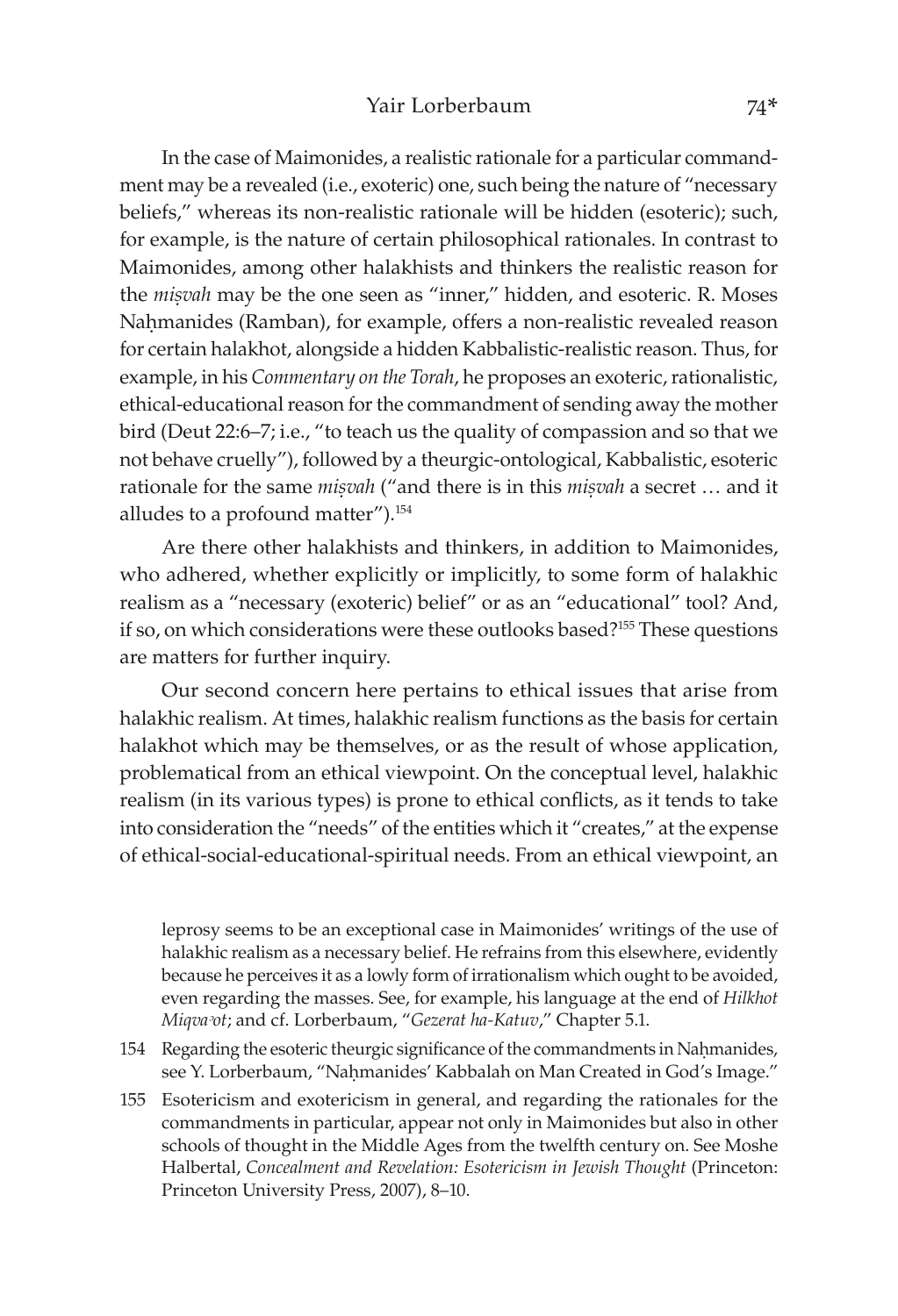approach which gives secondary importance to ethical considerations as opposed to considerations of reality (which often function as "exclusionary reasons") will almost of necessity lead to injustice. Examples of problematic halakhic results of this kind include the following: marriage as a reality (in Qumranic halakhah) and the severe limitations which this "reality" places upon divorce, and possibly also upon remarriage; the perception of acquisition of property as real, and the halakhic consequences thereof.

Even more problematic are those "entities" whose very existence involves an ethical injustice, such as a realistic understanding of personal status in general, and of bastardy in particular; the perception of the *get* as real, with the halakhic consequences derived therefrom, such as that of women being tied without recourse to a recalcitrant husband who refuses to grant a *geû*; the perception of Jewishness and non-Jewishness as a substantive difference, with its implications for matters of conversion; and so on.156

Shai A. Wozner thinks that the naturalist (i.e., realist) approach limits the power of halakhic sages and "makes it more difficult for them to propose solutions to ethical dilemmas that arise as a result of varied halakhic rules, such as for example the laws of bastardy, the issue of conversion, and the difficult problem of women who are refused their divorce writ."157 Wozner continues:

Their main limitation is not their commitment to the normative rules of halakhah, but rather their subjugation to what they perceive to be an ontological reality … There are also advantages to these limitations on their power: it removes responsibility from the *poskim* and from the halakhists in those cases mentioned

- 156 There emerges here a profound difference between halakhic realism and ethical realism and the naturalism of natural law. These approaches (in their various forms) only "externalize" the non-realistic ethical values involved. This ontological move has no implications for the contents of the values or their practical results and does not turn the ethical consideration into something secondary or turn evil into a "concrete" entity.
- 157 Wozner, "Ontological and Naturalist Thought," 90. It is important to note in this context that halakhic naturalism does not always limit the halakhists, but at times increases their power. Thus, for example, according to a number of commentators (and such scholars as Silman), halakhah gives halakhists the power to change the "movement of time" (e.g., in the intercalation of the year and in determining the date of the new moon), which in turn causes, for example, the "reemergence" of virginity; see above, Section V and n. 88.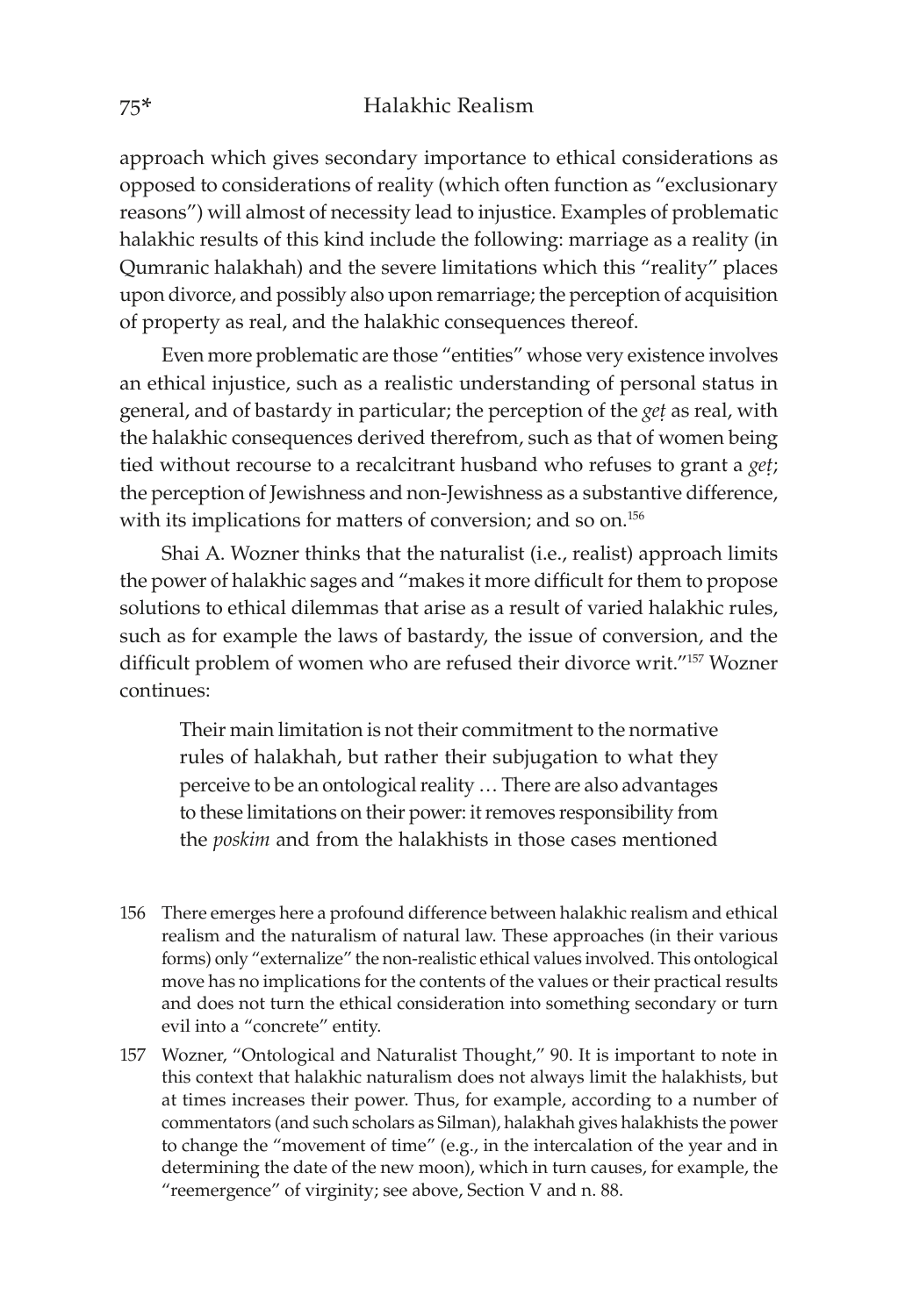above, when it seems that the halakhic rules create ethical dilemmas. According to the naturalist [=realist] approach, the court is not responsible for the fact that the woman refused a *get* suffers, nor is it guilty for the fact that it takes a passive stance. It is simply unable to do anything regarding this matter … Similarly regarding the ethical problematic created by the laws of *mamzerut* (bastardy) … The naturalistic approach argues that the status of *mamzerut* reflects an ontological reality, and the proscription against his marrying derives from the fact that the *mamzer* suffers from some sort of ontological defect, independent of any halakhic decision that might be subject to change. The defect of the *mamzer* is a part of reality, analogous to the situation of a child who is born ill because his mother consumed drugs during her pregnancy… halakhah is not guilty of the fact that the *mamzer* suffers, nor are the sages of the Rabbinic court who are unable to offer him any solace. The ethical responsibility for his situation lies upon his parents, who committed unlawful adultery.

The suffering of the *mamzer*, argues Wozner, is part of a more general theological question "regarding the unexplained existence of suffering in the world," which goes beyond the meta-halakhic discussion of halakhic realism.<sup>158</sup>

One may disagree with this charitable and tolerant approach. One of the sources of evil is to be found in naturalistic-essentialist outlooks upon "reality" and regarding "the state of things in the world." Moreover, naturalistic approaches—not weakness of the will or bourgeois lack of concern—bear the responsibility for the colossal evils in the past and in the present. Thus, for example, the problem of anti-Semites is their naturalistic perception of Jews as spreading disease and so forth (the norms of ghettoization and the plans of extermination were only derived from this); the problem with male chauvinists is their realistic-essential approach that women are light-minded or less intelligent than men (norms that exclude women from public positions are only derivatives thereof); the problem with racists is their ontological theory that people with black skin are "animals in human form" (discrimination being derived from that). Do these naturalistic-ontological-realistic

158 Wozner, "Ontological and Naturalist Thought," 90–91. It would appear that all this was written not only from the viewpoint of these halakhists but also from that of the author.